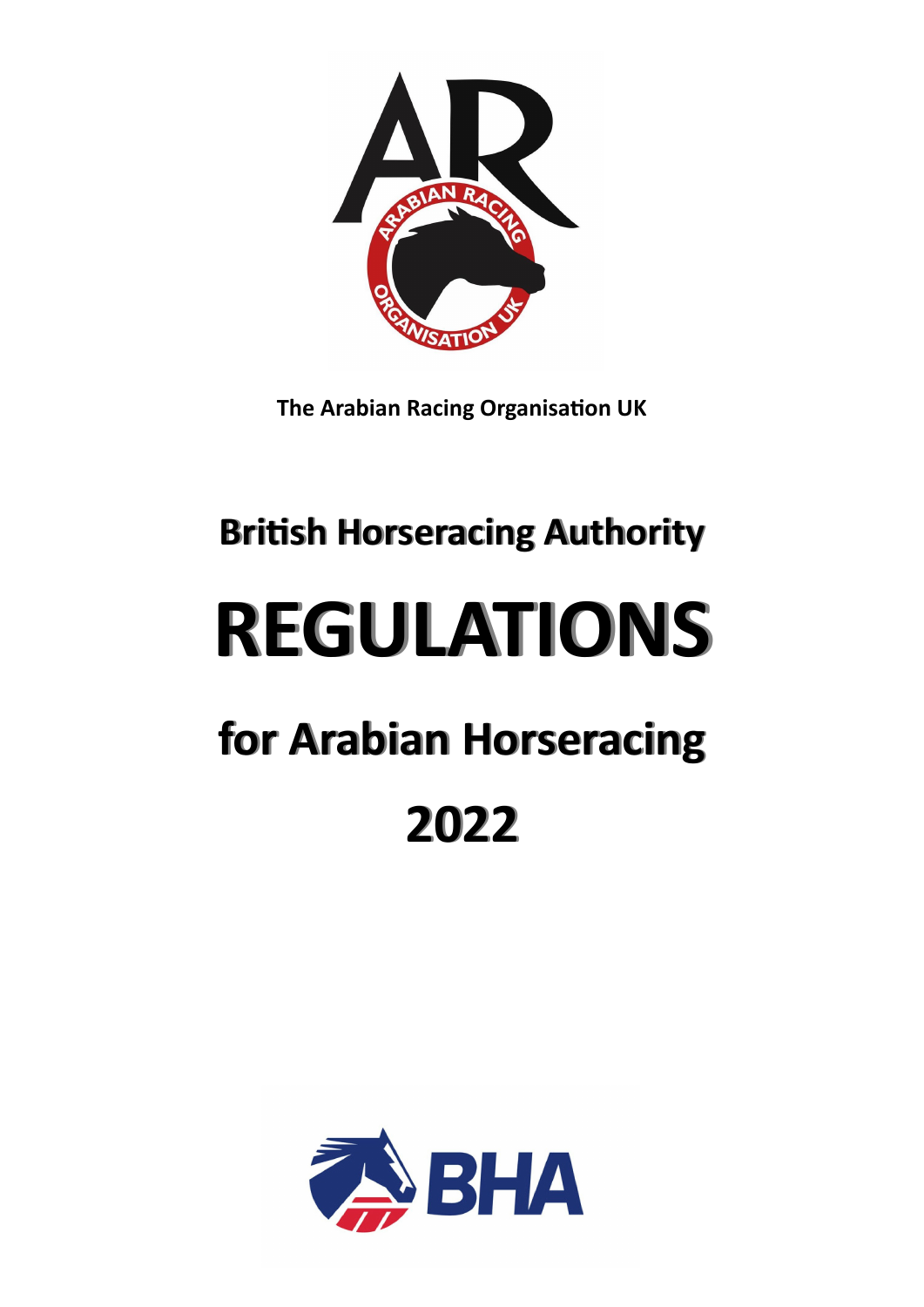#### **BRITISH HORSERACING AUTHORITY REGULATIONS FOR ARABIAN HORSERACING**

### **FOREWORD**

Arabian Horseracing is held under the regulatory authority of the British Horseracing Authority (BHA) who also authorise the publication of "BHA Regulations for Arabian Horseracing" and make such alterations to them from time to time that they consider necessary. The Regulations for **2022** as approved by the BHA, are as in this edition.

The allocation, cancellation and alteration of Arabian Horseracing fixtures is authorised at the discretion of the BHA. The Arabian Racing Organisation (ARO) will administer Arabian Horseracing under these Regulations and under the regulatory authority of the BHA.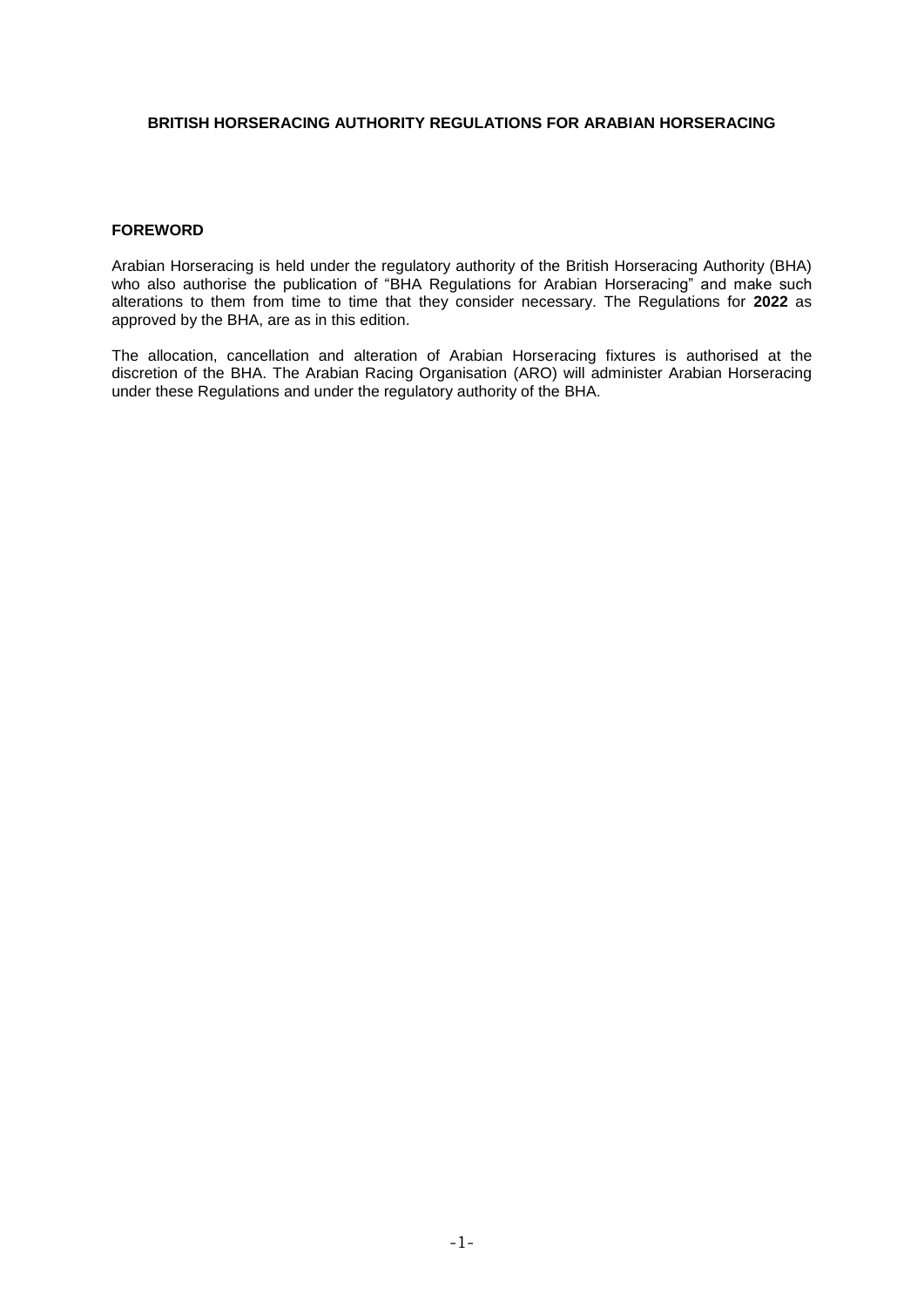#### **INTRODUCTION**

These regulations apply to all Arabian Horse Races authorised by the BHA.

All Arabian races run under these Regulations will be run under the BHA Rules of Racing on Raceday.

**The BHA Rules of Racing shall apply in all cases unless the matter is expressly dealt with by these Regulations.**

#### **DEFINITIONS**

The following Definitions shall apply to these Regulations.

*ADVERSE ANALYTICAL FINDING* means a positive finding for the presence of a Prohibited Substance.

*ALL-WEATHER TRACK* is a track with a racing surface other than turf, which has the approval of the BHA.

*AMATEUR HANDICAP* is a Handicap Race which is restricted to Amateur Jockeys eligible to ride in Premier Handicap Races.

*AMATEUR JOCKEY* is a person who holds a licence to ride as an amateur which may be restricted to certain types of race, from the BHA or an equivalent licence from any other Recognised Racing Authority.

*ANALYSIS* means any analysis carried out on a Sample, including an analysis of a stored Sample and a B Sample analysis (if carried out).

*APPRENTICE HANDICAP* is a Handicap Race, which is open to Apprentice Jockeys eligible to ride in Premier Handicap Races.

APPRENTICE JOCKEY is as defined in the BHA Rules of Racing, or a person who holds an equivalent licence from a Recognised Racing Authority.

*APPROVED PERSON* means a person who has been appointed by the BHA under the BHA Equine Anti-Doping Rules and shall have the powers ascribed to such persons as set out in Rule (L)2 of the BHA Rules of Racing and such other powers as the BHA may have conferred upon him under the Rules of Racing.

*THE ARAB HORSE SOCIETY* is the Stud Book Authority for the Arabian Horse in Great Britain.

*ARABIAN RACING ORGANISATION (ARO)* is the Arabian Racing Organisation Limited a private company limited by a guarantee and not having a share capital incorporated and registered under the Companies Act 1985 with registered number 3902941. (The ARO Office is based at Newbury Racecourse, Newbury, Berks. RG14 7NZ Telephone 01635 524445).

*ARO RACING CALENDAR* is published by the Arabian Racing Organisation and contains the weights and conditions for all races run under the "BHA Regulations for Arabian Horse Racing".

*ARREARS* means all sums to be paid in accordance with these Regulations (including any unpaid entrance fee) together with any costs assessed by the Court.

*BETTING ORGANISATION* means any bookmaker, the Tote, any company offering spread betting on horseracing or person to person betting exchanges on horseracing and the employees of any such organizations.

*BRITISH BRED* For the purpose of Arabian Horse Racing, these are horses whose dams were registered in the Arab Horse Society Stud Book at the time of foaling. In addition, the horse concerned must be foaled and first registered in Great Britain. Furthermore, the horse concerned must not leave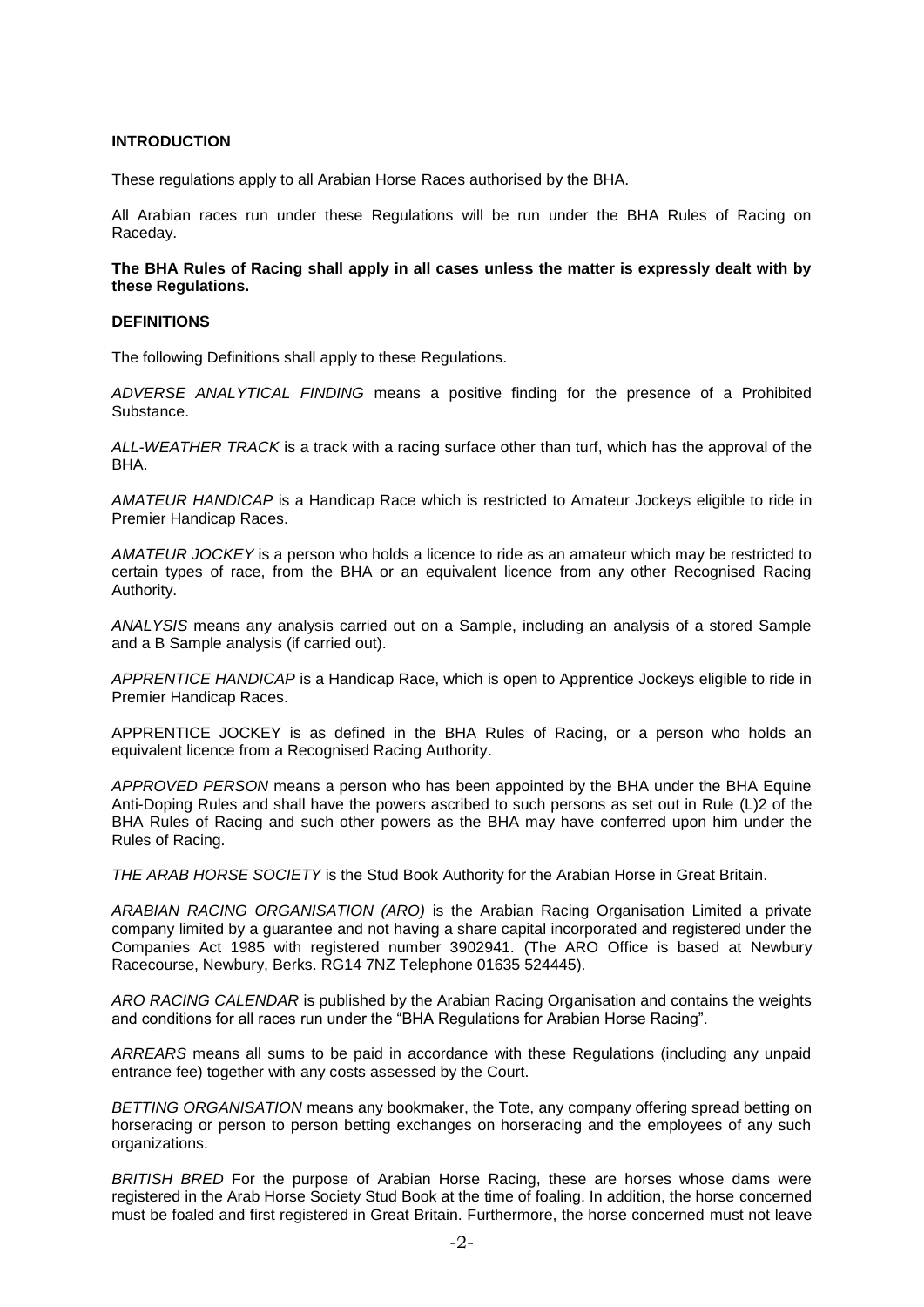Great Britain before July 1st of the year following the year of birth except that in the year of its birth, provided that it returned with its dam before October 1st of that year, it may have accompanied its dam to a stallion outside Great Britain.

*BRITISH HORSERACING AUTHORITY (BHA)* means the entity incorporated under the Companies Act and registered under registration number 2813358.

*BRITISH HORSERACING AUTHORITY OFFICE* is the office for the time being appointed as the office of the British Horseracing Authority. (The present address of the British Horseracing Authority is 75, High Holborn, London, WC1V 6LS).

*"BRITISH HORSERACING AUTHORITY REGULATIONS FOR ARABIAN HORSERACING"* and *"BRITISH HORSERACING AUTHORITY REGULATIONS FOR POINT-TO-POINT STEEPLE CHASES"* are the works published under those names respectively having the authority of the BHA.

*BHA-APPROVED LABORATORY* means one of the laboratories listed in the list of BHA-approved laboratories as it may be updated by the BHA from time to time.

Note: The current list of BHA-approved laboratories is as follows:-

- 1. Australian Racing Forensic Laboratory (ARFL), Australia
- 2. Deutsche Sporthochschule Koln Institut fur Biochemie (DSKIB), Germany
- 3. Hong Kong Jockey Club Racing Laboratory, Hong Kong
- 4. Laboratoire Des Courses Hippiques (LCH), France
- 5. LGC Laboratory, Newmarket, UK
- 6. Racing Analytical Services Limited (RASL), Australia

*CERTIFICATE OF ANALYSIS* means a written statement of the result of an Analysis of the Sample which is issued by a BHA-Approved Laboratory.

*CHAMPIONSHIP RACE* is a race for Pure Bred Arabs run at weights determined by the race conditions open to any Pure Bred Arab trained in Great Britain.

*CHIEF MEDICAL ADVISER* means the BHA's Chief Medical Adviser.

*CLASSIFIED STAKES* is a weight for age race for Pure Bred Arabians restricted to horses which have been awarded Handicap Ratings at or below a figure specified in the conditions of the race and is not a Maiden race.

*CONDITIONS RACE* is the general description of a race which is not a Championship or Handicap race and is not restricted to Maidens or Novices but which has restrictions on entry specified in the conditions of the race and may have penalties for previous wins specified in the conditions of the race.

*CUP* is any prize not given in money.

*DAY* means twenty-four hours finishing at midnight.

*DISQUALIFIED PERSON* means a person who is for the time being a disqualified person pursuant to these Regulations, the BHA Rules of Racing, or the BHA Regulations for Point-to-Point Steeple Chases, and shall be subject to the restrictions set out in Rules (L)53 to (L)55 of the BHA Rules of Racing.

*FORFEIT LIST* means the list maintained by ARO under Regulation [95.](#page-21-0)

*GENERAL INSTRUCTIONS* means Instructions relating to one or more racecourses which are issued to Racecourse Managing Executives by the BHA.

*GREAT BRITAIN* means England, Scotland and Wales.

*GROUP RACE* is an International weight-for-age race awarded Group (PA) status by the International Federation of Horseracing Authorities for Arabian Horse Racing.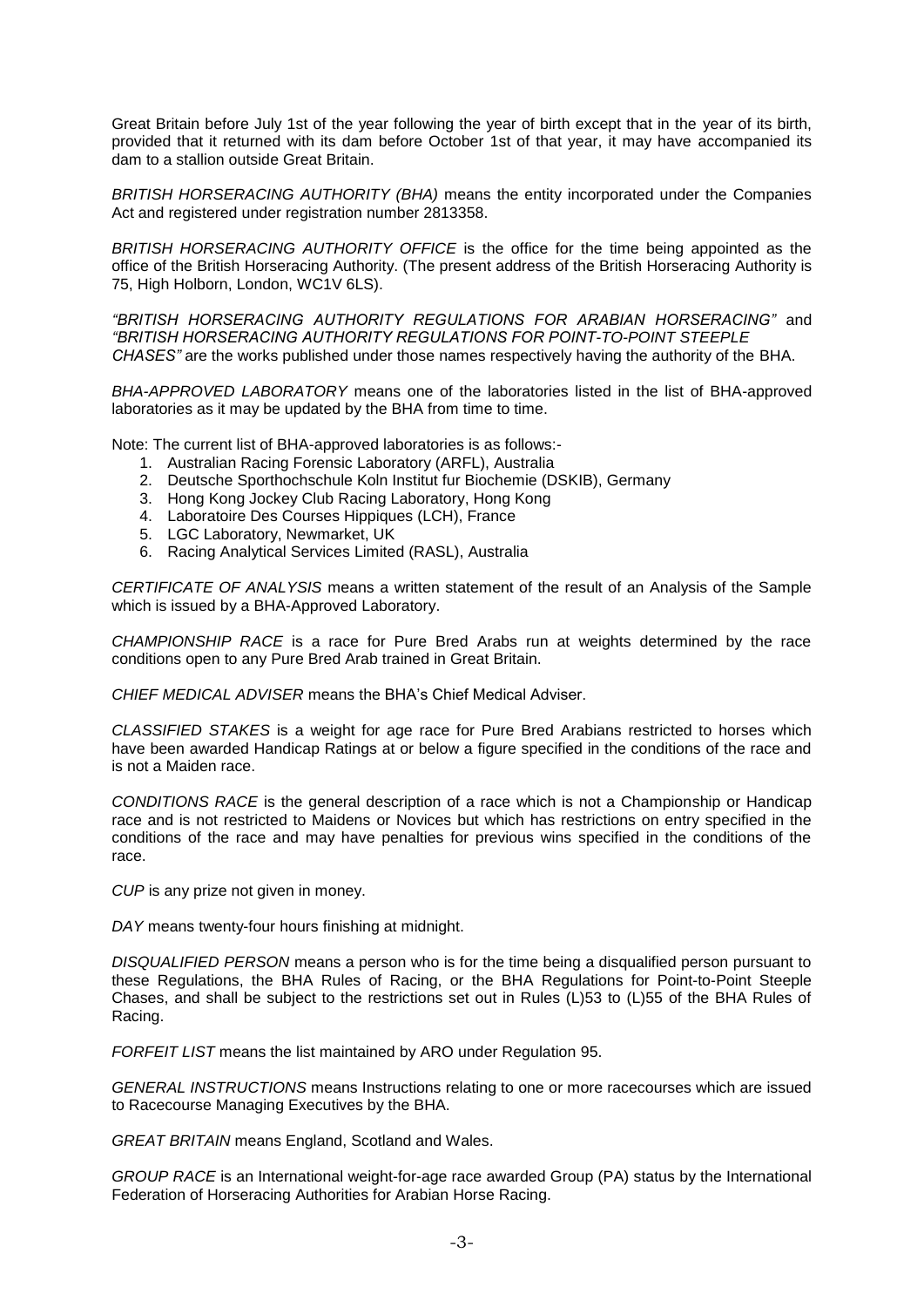*HANDICAP RACE* is a race in which the weights for the horses are allotted by the Handicapper for the purpose of equalising their chances of winning.

*HANDICAP RATING* is the number allocated to a horse by the Handicapper on their assessment of that horse's performance.

*HANDICAPPER* means a person appointed by the Arabian Racing Organisation to be a Handicapper for race meetings run under these Regulations.

*HORSE* includes stallion, mare, gelding, colt and filly.

*IMPORTED HORSE* for the purpose of Regulation [16](#page-10-0) means a horse which has been imported into Great Britain.

*JOCKEY* is a person who holds a licence from the BHA or another Recognised Racing Authority.

*LISTED RACE* is an International weight for age race awarded Listed status by the International Federation of Horseracing Authorities for Arabian Horse Racing.

*MAIDEN* for Arabian Horse Races is a horse which has never won a race, except a Jump Race, under the BHA Regulations for Arabian Horse Racing or under the Rules of any Recognised Racing Authority. Unless otherwise stated a maiden means a maiden at the time of the start.

*MAIDEN RACE* is a race restricted to Maiden horses at the time of the start but which may have additional restrictions on entry as specified in the conditions of the race.

*MEDICAL RECORD BOOK* means a document issued by the BHA or a Recognised Racing Authority to a Jockey for the purpose of setting out their medical and injury history.

*METABOLITE* means any substance produced by a biotransformation process.

*MONTH* means a calendar month.

NOVICE for Arabian Horse Races is a horse which:

- i) has not won more than two races,
- ii) has not won a Group Race, and
- iii) has not run in more than two races, except if it has never previously won a race.

N.B. for the purposes of this definition, race means any race, except a Jump Race, run under the BHA Regulations for Arabian Horse Racing or under the Rules of any Recognised Racing Authority.

NOVICE RACE is a race restricted to Novice horses at the time of the start but which may have additional restrictions on entry as specified in the conditions of the race.

*OFFENCE* save as otherwise specified in the Regulations means a breach of these Regulations.

*OWNER* means the person registered as the owner of the horse with the Arabian Racing Organisation at the time of declaration under Regulation [80.](#page-19-0) Where a horse is leased, owner means the lessee but not the lessor. The term "Owner" includes "Managing Owner" and part-owner and means all such owners.

*PASSPORT* is the approved diagrammatic document of identity of a horse issued by the Arab Horse Society or any World Arabian Horse Organisation recognised Stud Book or Register.

*PERSON* means a natural person or a body corporate or other entity.

*PROGRAMME* is the schedule of races at a Meeting as referred to in Regulation [68.](#page-17-0)

*PROHIBITED LIST* means the Equine Prohibited List Code of the BHA Rules of Racing.

*PROHIBITED METHOD* means a method so described on the Prohibited List.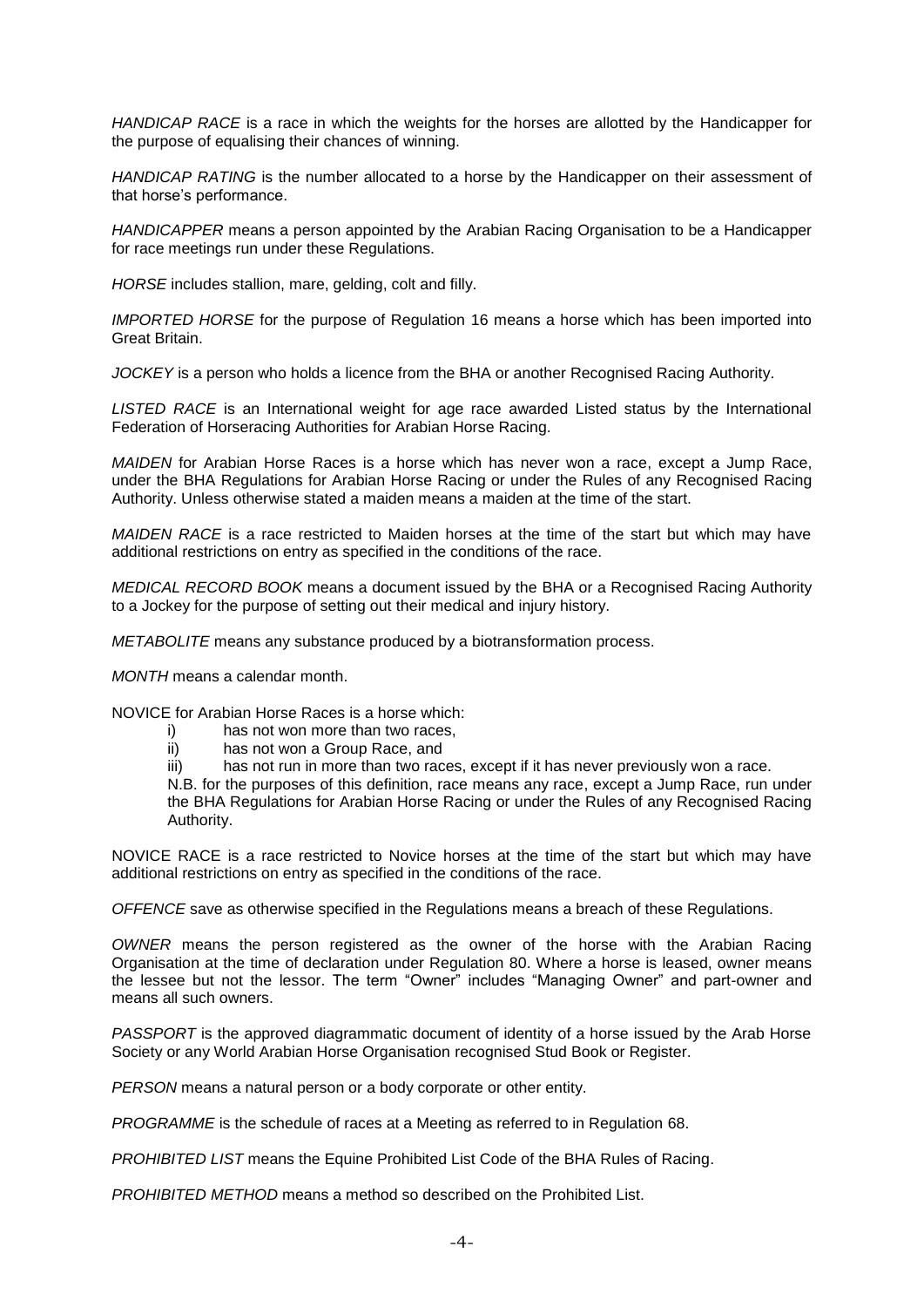*PROHIBITED SUBSTANCE* means any substance or class of substances so described on the Prohibited List. An Adverse Analytical Finding for a Prohibited Substance shall include a finding of the substance itself, a Metabolite of the substance, an isomer of the substance an isomer of a Metabolite and a pro-drug of the substance.

*PURE BRED horse means any horse which appears in a Pure Bred Arabian Horse Stud Book or Register listed by the World Arabian Horse Organization (WAHO) as acceptable.* 

*RACE* means any Arabian Horse Race run under these Regulations for registered horses as defined in Regulation 22 or any race run under the Rules or Regulations of a racing authority recognised by the International Federation of Horseracing Authorities (IFAHR).

*RACECOURSE MANAGING EXECUTIVE* means the person who holds a racecourse licensed granted by the BHA under Rule (B)44 of the BHA Rules of Racing.

*RACECOURSE PROPERTY* means any property owned, used or controlled by the Racecourse Managing Executive.

*RACEDAY* means the period commencing at 12.01 am on the day of a race in which a Horse is scheduled to run terminating when the Horse has left the Racecourse Property after the race.

*RACING ADMINISTRATION WEBSITE* is the internet based administration service provided by the BHA, which can be accessed at www2.racingadmin.co.uk

*RACING CLEARANCE NOTIFICATION (RCN) means a notification from:*

- *i) ARO that the Trainer is registered with ARO, that the Owner of the horse is registered with ARO and does not appear on the Forfeit List, and indicating whether the horse is free from restrictions that prevent it from racing, or*
- *ii) from another Recognised Racing Authority that the trainer is duly qualified with that Recognised Racing Authority, that all requirements of the rules of the Recognised Racing Authority that apply to the owner of the horse are met, and indicating whether the horse is free from restrictions that prevent it from racing.*

*RECOGNISED MEETING* is a Meeting authorised by a recognised Racing Authority and in the case of Great Britain which has been authorised by the BHA.

*RECOGNISED RACING AUTHORITY* means a racing authority of a country which is for the time being recognised by the BHA under the Rules of Racing and/or an authority recognised by the International Federation of Arabian Horseracing Authorities.

*SAFETY FACTOR* is the greatest number of horses which can be started safely in a race, as determined by ARO.

*SAMPLE* means a quantity of any body fluid, tissue, excreta, hair or skin scrapings or of items in contact with any part of the horse which are taken at the discretion of the person collecting the sample (and may involve the removal of implants) and includes samples which have been stored after having previously been reported as negative.

SEASON means a period starting on the 1<sup>st</sup> January and ending on 31<sup>st</sup> December in any year.

*STALLS TEST* means a test to determine whether a horse can satisfactorily start from starting stalls, held under the BHA Rules of Racing;

*STEWARDS* means Stewards of a meeting as appointed by the BHA.

*SWEEPSTAKES* is a race in which the entrance fee or other contribution of three or more owners go to the winner or placed horses, and any such race is still a Sweepstakes when money or other prize is added.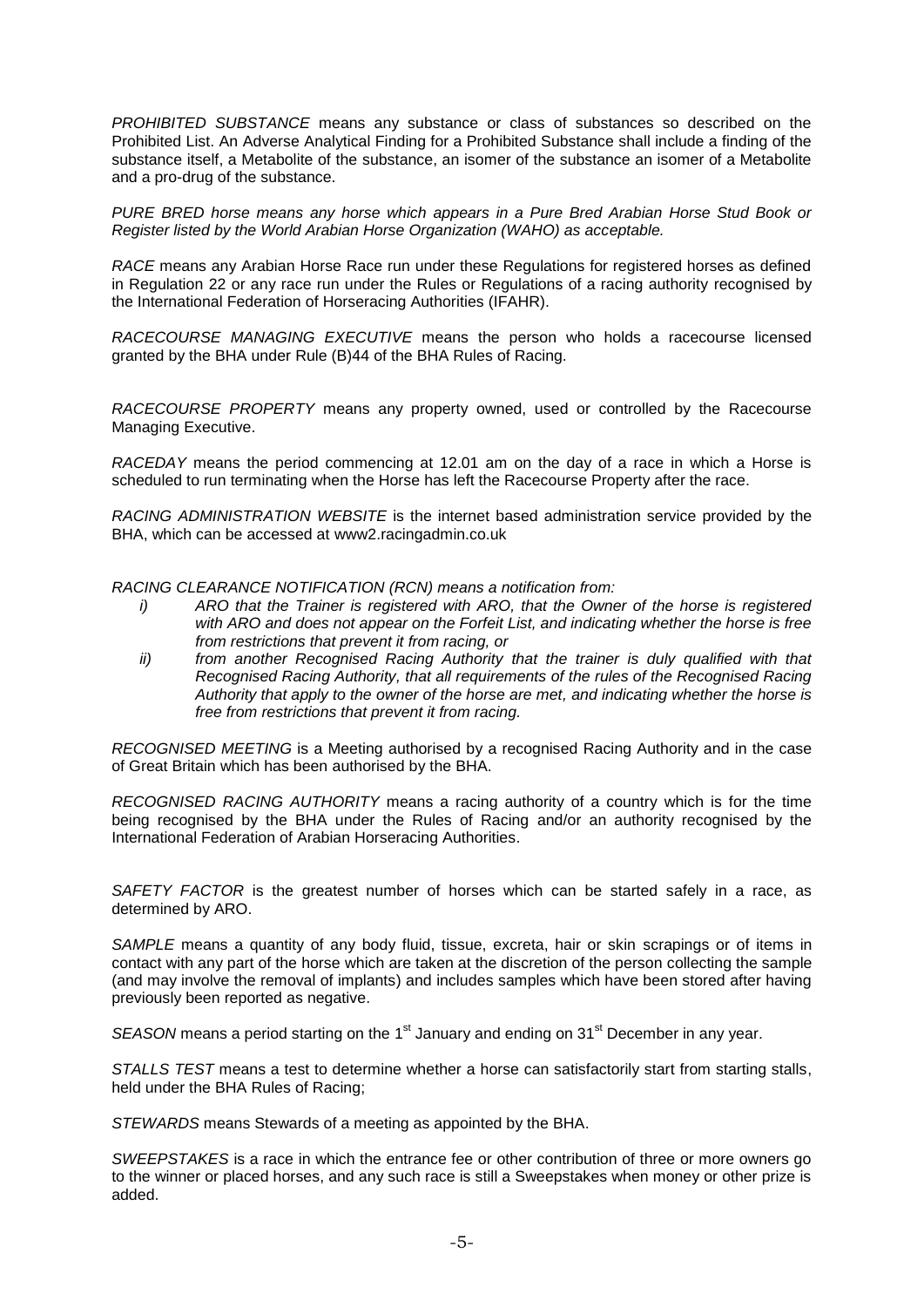*THRESHOLD LEVEL* means the concentration of a substance which is specified as a Threshold Level in Appendix 1 (being a concentration above which a Sample will be considered positive).

*THRESHOLD SUBSTANCE* means a substance for which there is a Threshold Level in Appendix 1.

*TIME OF ENTRY* means the time fixed for the closing of entries as advertised and does not include any time set for the acceptance of additional entries as a result of re-opening races under Regulation [73.](#page-18-0)

*TRAINER* means a person registered as the trainer of the horse on the prescribed form with ARO or with another Recognised Racing Authority.

*V.A.T.* means the Value Added Tax for time being in force.

*VETERINARY OFFICER* means a registered veterinary surgeon engaged by the BHA.

*VETERINARY SURGEON* is any qualified veterinary practitioner appropriately registered or licensed to practice.

*WINNER* means the winner of the race (see definition of race).

*YEAR* means a calendar year.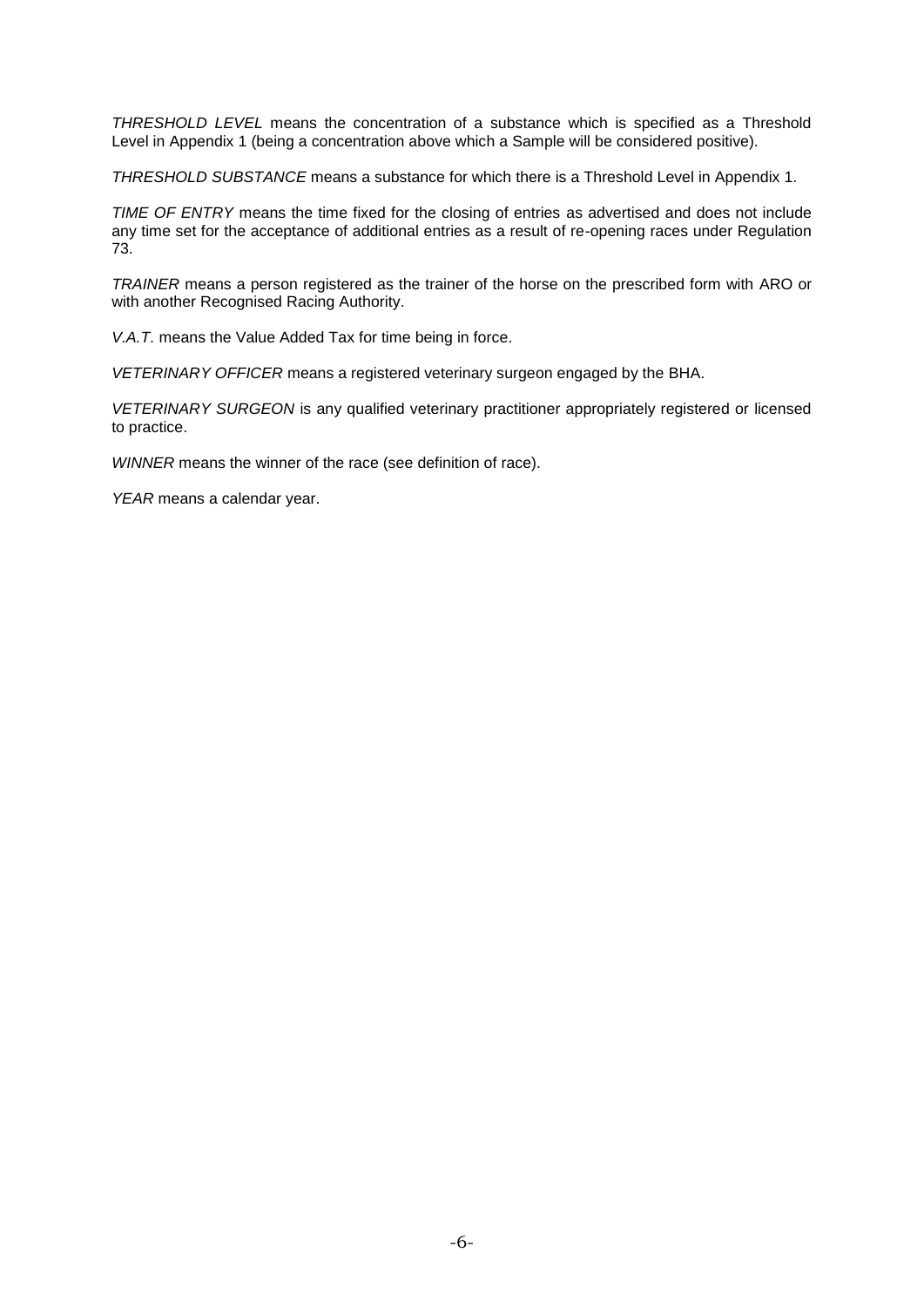# **REGULATIONS**

#### **BRITISH HORSERACING AUTHORITY (BHA)**

- 1. The BHA have power, at their discretion:
	- (i) to authorise all Arabian Racing fixtures and fixtures' fees, to cancel such fixtures and to make any alterations to them from time to time that they consider necessary.
	- (ii) in the case of an emergency or expediency to order the abandonment of any Race or Race Meeting and to supervise and make such alterations as they may think advisable in the Programme of, or the conditions of any Race, at any Meeting.
	- (iii) to authorise acceptance of entries or to instruct that they are to be refused and in the case of expediency to refuse to allow a horse duly entered to run in any race, in which event the BHA may at their discretion direct that the entrance money be remitted to the owner.
	- (iv) to authorise the publication of "British Horseracing Authority Regulations for Arabian Horse Racing" and to make any alterations to them from time to time that they consider necessary.
	- (v) to call upon the Stewards to alter or expunge any conditions of races even after advertisement in any form.
	- (vi) to make enquiry into and deal with any matter relating to racing, whether such matters arise in Great Britain or elsewhere. For the avoidance of doubt it is hereby declared that this power includes the power to enquire into and adjudicate upon conduct that has already been considered by Stewards under BHA Rules of Racing, no matter what has been the decision or action of such Stewards and notwithstanding that the matter has not been reported by the Stewards to the BHA.
	- (vii) to entertain and determine appeals from the Stewards.
	- (viii) to entertain and decide objections lodged under Rule (H)18 of the BHA Rules of Racing.
	- (ix) to authorise the publication in the public press and media or the Racing Administration Website or in any other manner as the BHA shall in its absolute discretion think fit of their decisions respecting any matter and any person. For the avoidance of doubt this power includes the power to publish any charges for breach of the Regulations laid against any person, including any facts alleged in support of them, any topics for a disciplinary enquiry and/or appeal hearing, and any directions, findings and penalties which have been made in relation to the same and any other of their decisions respecting any matter and any person, and of the decisions and reports of Stewards of Meetings without prejudice to the power of the Stewards under the BHA Rules of Racing.
	- (x) to authorise and publish on the Arabian Racing Organisation website or other racing publications from time to time such instructions as they may think fit.
	- (xi) to exercise any other powers conferred upon them by these Regulations and to take any such action as they consider necessary for the purpose of carrying out or putting into effect these Regulations including, without limitation, issuing instructions to comply with any Regulation to prevent an anticipated breach of any Regulation.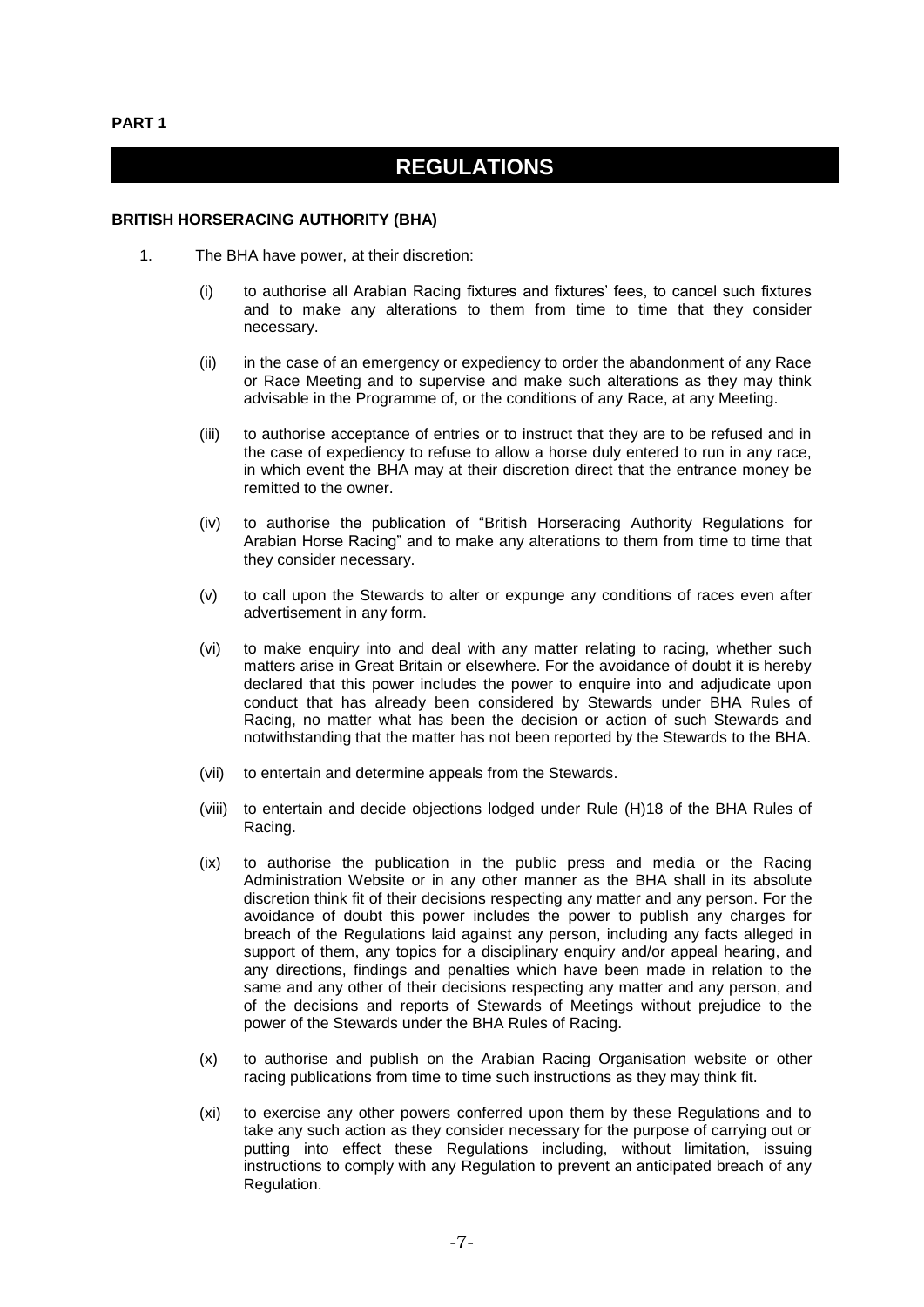- (xii) in cases of emergency or expediency, to modify the "British Horseracing Authority Regulations for Arabian Horse Racing" or any part thereof, or to suspend any Regulation or any part thereof, for such period or periods as they think fit, without giving previous notice.
- (xiii) to refuse to accept, to cancel or otherwise to vary a registration under these Regulations, and/or to delegate the power to the Arabian Racing Organisation.
- <span id="page-8-1"></span><span id="page-8-0"></span>2. When any person subject to the "British Horseracing Authority Regulations for Arabian Horse Racing" has, in the opinion of the BHA, committed a breach thereof the BHA have power at their discretion to impose upon such person any one or more of the following penalties in addition to any other consequence provided for under these Regulations, namely:
	- (a) impose a fine not exceeding £75,000
	- (b) declare him a Disqualified Person
	- (c) make him ineligible for any registration under these Regulations for such period or periods as they may in their discretion think fit
	- (d) impose the suspension or withdrawal of a Licence
	- (e) order a Jockey to attend a course in remedial training
	- (f) issue a caution
	- (g) impose such other penalty or order as it considers appropriate.

Save that where any Regulation prescribes a maximum penalty they may not impose any greater penalty or any penalty of some other kind and save that where any Regulation prescribes a mandatory penalty they shall impose that penalty. Save as aforesaid the powers given by this Regulation are not and are not to be construed as being in any way or in any instance limited or excluded by reason of the fact that some Regulations do while others do not prescribe penalties for their breach. For the avoidance of doubt the preceding power applies to any person who has ceased to be subject to the Regulations provided that the commission of the breach or offence by such person took place whilst he was subject to the Rules of Racing.

- 3. The BHA shall have power to exclude or cause or order to be excluded for any period or for an indefinite period from any premises used for Arabian Horse Racing any person whether or not subject to the "British Horseracing Authority Regulations for Arabian Horse Racing" where, in their absolute discretion, they consider the presence of such person on such premises undesirable in the interest of racing even though such person is not and has not been declared, a disqualified person.
- 4. The procedures relating to enquiries, appeals, deposits, costs and implementation of decisions shall take effect as stated in the Judicial Panel Code of the BHA Rules of Racing.
- 5. Where the Stewards have suspended a Rider at the racecourse in question the BHA shall suspend such Rider for the same period for all races unless:
	- (i) the right of appeal is exercised (but without prejudice to the powers of the BHA on determining any such appeal), or
	- (ii) the BHA shall have exercised the discretion in Regulation [6](#page-9-0) to cancel or reduce the period of suspension in which event the period of suspension imposed under this Regulation shall be reduced accordingly, or
	- (iii) the suspension in question is for four days or less and the dates of the suspension fall on a day when the Rider is engaged to ride outside Great Britain in a race at a meeting with a Group 1 Pattern Race (as defined in the Rules of Racing) or a race regarded as Group 1 as indicated in Part 1 of the International Cataloguing Standards Book or, in the opinion of the BHA, is the equivalent of a Grade 1 Pattern Race (Rules (H)30 and (H)31 of the Rules of Racing apply), or the suspension in question is for four days or less as provided for in Rules (H)30 and (H)31 of the Rules of Racing. In such circumstances and provided the Rider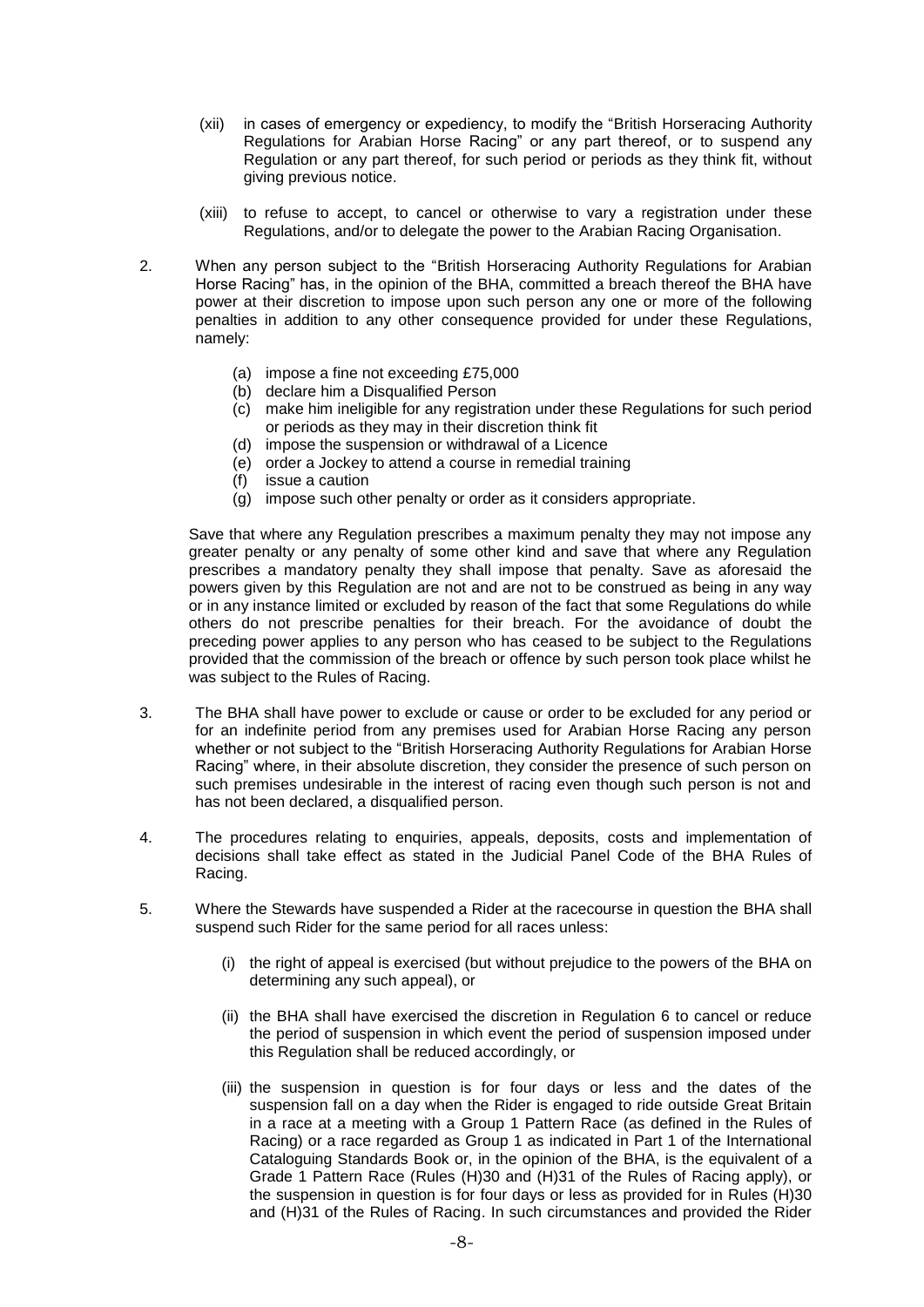shall have applied to them in the manner from time to time instructed, the BHA may substitute a different period subject to such conditions as they think fit.

- <span id="page-9-0"></span>6. The BHA may at their discretion consider any video-recording, transcript, notes of evidence, statements or other material and may at their discretion cancel any order of suspension or fine or caution or reduce the period of the suspension.
- 7. On entertaining any appeal from the decision of the Stewards or on a full enquiry into the matters the BHA may without prejudice to the powers contained in Regulations [2](#page-8-0) to [6](#page-9-0) extend the period of suspension.
- 8. The BHA take no cognisance of any disputes or claims with respect to bets.
- 9. No person who has been requested by or on behalf of the BHA to attend an enquiry or hearing of any appeal shall without reasonable cause fail or refuse to do so.

#### **PART 2**

### **OFFICIALS**

- 10. Officials namely Stewards, Clerks of the Scales, Judges, Starters Veterinary Officers and Equine Welfare and Integrity Officers shall be appointed by the BHA (BHA Officials).
- 11. Every complaint against a BHA Official shall be made to the Stewards or the BHA in writing signed by the complainant.

#### **STEWARDS OF MEETINGS**

- 12. The Stewards have full powers as set out in the BHA Rules of Racing.
- 13. The Stewards as such shall not entertain any disputes relating to bets.

#### **PART 3**

### **HORSES**

14. The age of a horse shall be reckoned as beginning from the 1st January in the year in which he is foaled.

#### **ELIGIBILITY**

- <span id="page-9-1"></span>15. No horse shall be eligible to be entered or to run in an Arabian Horse Race governed by these Regulations unless:
	- (i) It is registered with its name three working days before the closing date of entries for the race in which it is due to take part in the Arab Horse Society's Stud Books for Pure Bred Arabs or in another Pure Bred Stud Book listed as acceptable to the World Arabian Horse Organisation in its Arabian Horse Definition, and it has a Passport bearing the registered name, which must comply with the requirements listed in Appendix 38 to these Regulations.
	- (ii) It was first registered in the country where it was foaled.
	- (iii) It is registered before the closing date of entries or supplementary entries for the race in which it is due to take part with ARO. Any registration made within three working days of the closing date of entries or supplementary entries will incur an additional fee as set out in Regulation [92.](#page-20-0) The application must be accompanied by a copy of the Passport and, where the horse is foaled outside Great Britain and trained in Great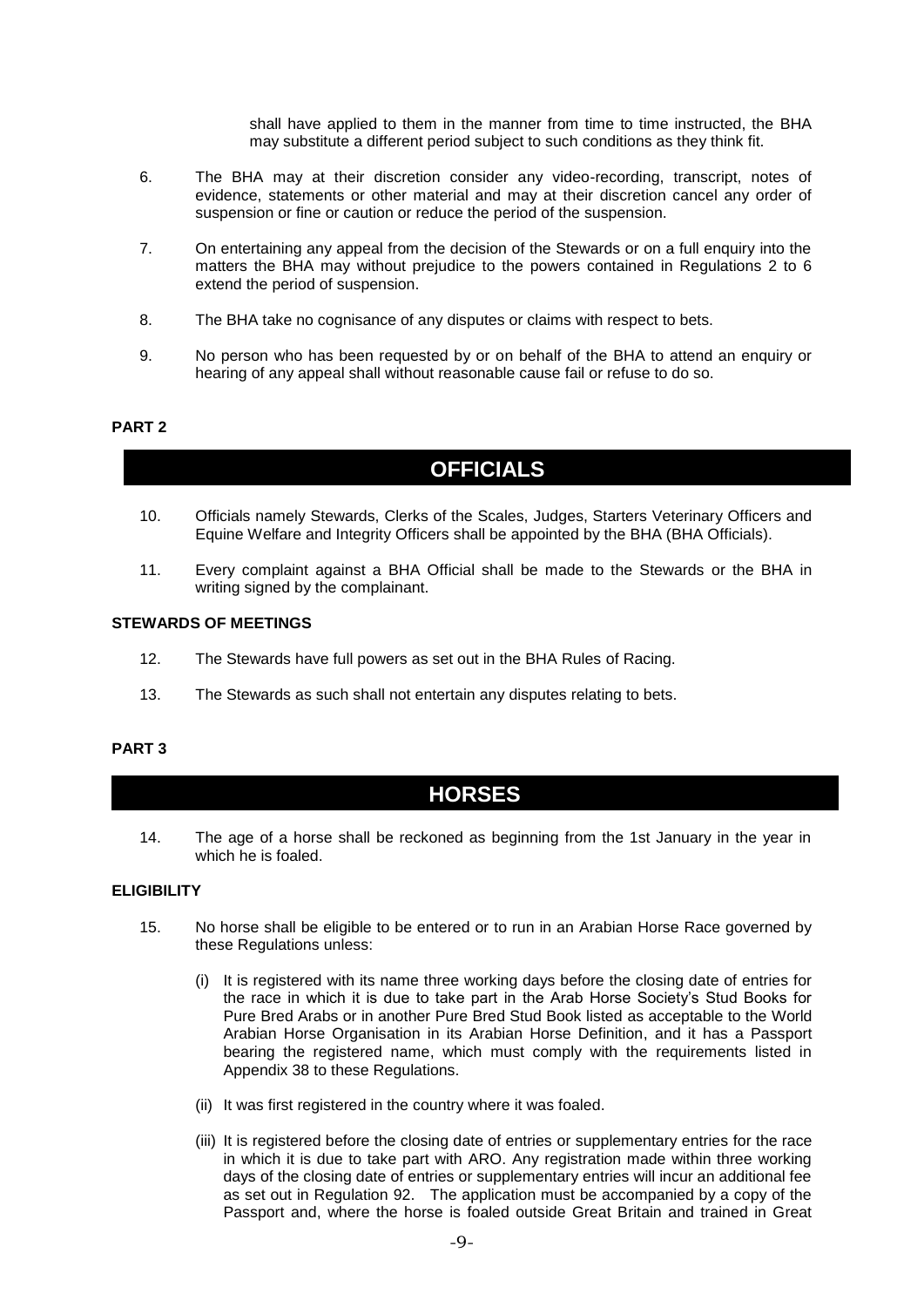Britain, it must also be accompanied by a certificate of age and markings signed by a Veterinary Surgeon resident in Great Britain.

- (iv) its Passport shows evidence from a Veterinary Surgeon that it has been implanted with an identifying microchip.
- (v) it has been parentage identified to a minimum of **two** generations and its pedigree contains named horses throughout in a minimum of **two** generations, to the satisfaction of ARO**.**
- <span id="page-10-0"></span>16. No horse shall be eligible to be entered or to run in any Arabian Horse Race under these Regulations, which:
	- (i) has been stabled with, or has been in the care of or been trained by a person holding a Permit to train under the Rules of any Recognised Racing Authority, or
	- (ii) has not been in the care and control of the Trainer at the time of and since entry**,** or
	- (iii) has been imported into Great Britain for more than 90 days unless export documentation issued by the relevant Stud Book authority is lodged with the Arab Horse Society subject to the discretion of ARO.
- 17. No horse shall be eligible to be entered or run in any Arab Horse race under these Regulations which is less than three years old. No horse aged 18 years or over shall be eligible to be entered or run in any Arab Horse race run under these Regulations unless it has been approved as fit to race for each season in writing by a Veterinary Surgeon who is neither the Owner nor Trainer of the horse in question.
- <span id="page-10-2"></span>18. No Race can combine two horses with the same year of birth and the same dam. Where two or more horses have the same year of birth and the same dam they will be reduced to one by random ballot at the time for declaration under Regulation [80](#page-19-0)**.** Any horse bred by embryo transfer must be declared as such at the time of entry and failure to make such declaration will cause the horse to be subject to disqualification under Regulation 97 (viii)

#### **IDENTIFICATION AND VACCINATION**

<span id="page-10-1"></span>19. The Trainer must ensure that every horse that enters any racecourse when a meeting held under these Regulations takes place is accompanied by its Passport giving a complete and up to date vaccination record signed by a Veterinary Surgeon, who is unrelated to and independent of the Owner of the horse, the Trainer of the horse and any Person who is employed by the Trainer. Such a document must show in both cases that it has received two primary vaccinations against Equine Influenza, which has been given no less than 21 days apart and no more than 60 days apart. In addition, where sufficient time has elapsed subsequent to the primary vaccinations the vaccination section of the Passport must be completed to show that:

 two primary vaccinations administered not less than 21 days and not more than 60 days apart;

if sufficient time has elapsed since the primary vaccination:

- (i) a booster vaccination which is administered not less than **120** days and not more than **180** days after the second component of the primary vaccination; and
- (ii) further booster vaccinations at intervals of not more than **6 months** apart.
- (iii)A horse which fails to satisfy these requirements is not qualified to run, unless the Stewards direct otherwise.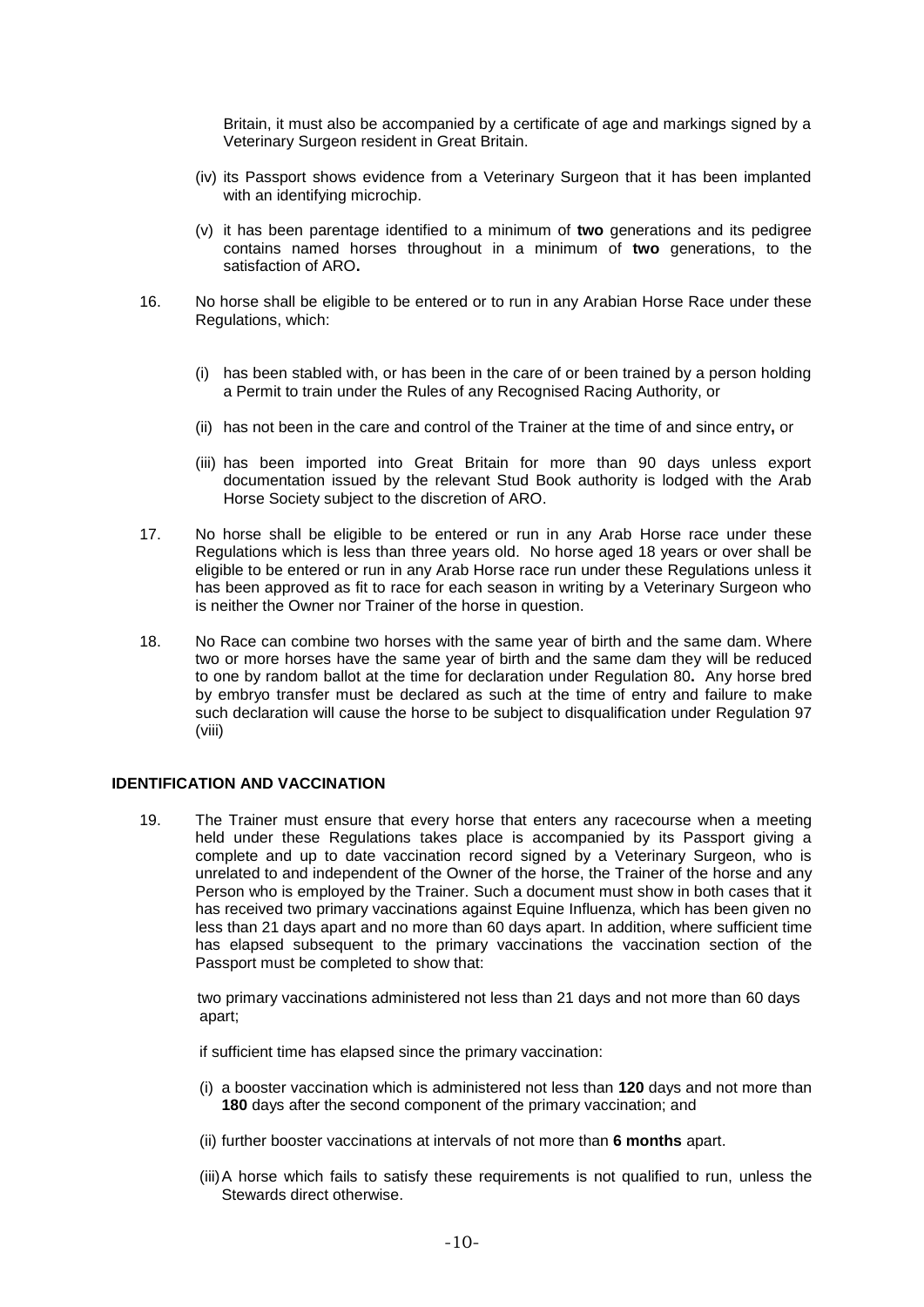From 01 January 2022, the primary course and booster interval schedule for Equine Influenza vaccinations will be amended as follows:

|                  | <b>CURRENT INTERVAL</b>    | <b>INTERVAL FROM 1 JANUARY 2022</b> |  |
|------------------|----------------------------|-------------------------------------|--|
| VAC <sub>1</sub> |                            |                                     |  |
| VAC <sub>2</sub> | 21 – 92 davs               | $21 - 60$ days                      |  |
| VAC <sub>3</sub> | $150 - 215$ days           | 120 – 180 days                      |  |
| <b>BOOSTER</b>   | Not more than 1 year apart | Not more than 6 months apart        |  |

#### <https://rules.britishhorseracing.com/#!/book/34/chapter/s3534-vaccinations-code/content>

The changes are as a result of consultation and agreement by the European Horserace Scientific Liaison Committee (EHSLC) Board and the aim for harmonisation of Rules and Regulations across all of the European Racing Authorities.

The BHA and Irish Horseracing Regulatory Board (IHRB), who have also introduced the new intervals from 1 January 2022, have coordinated their approach and staggered the implementation of the full requirement for those horses who were correctly vaccinated as at 31 December 2021 – see below

It should also be noted that the new primary course and booster intervals were implemented in both France and Germany on 05 May 2021, so horses entered to race in these jurisdictions must already be compliant with the new requirements.

#### **Primary course intervals**

- Primary course intervals are only required for horses that have not yet been administered a primary course or are required to re-start a new primary course.
- Horses that have a compliant primary course and compliant subsequent boosters up to and including 31 December 2021 **do not** have to re-start the vaccination process.
- Any horse that started a new primary course, up to and including 31 December, should continue with the current intervals, even if V2 and V3 are administered in 2022.
- Any horse starting a primary course from 01 January 2022 must comply with the new intervals.

#### **Six-monthly boosters**

- Boosters should be administered no more than six months apart, according to calendar months rather than a fixed number of days. For example, a horse that is fully vaccinated on 01 January would require a booster on or before 01 July.
- We ask that trainers seek to move to the new vaccination schedule as soon as practicable. However, to help trainers implement the changes with minimal disruption to training, horses should be fully compliant with the new requirements by 01 January 2023.
- This means that before 01 January 2023, race entry will not be refused on the ground of having not yet commenced six-monthly boosters.
- As of 01 January 2023, an Entry for a Race, or a Confirmation of Entry in respect of Early Closers, will not be accepted for any horse unless its vaccination record shows a vaccination in the last six months.
- To be clear: all horses must have a compliant vaccination record by 01 January 2023 (i.e.) all horses must have been administered a booster within six months of 01 January 2023.
	- $\circ$  Horses which are due an annual booster between 01 January 2022 30 June 2022 will require a booster vaccination between 01 July 2022 – 31 December 2022 in order to be compliant by 01 January 2023.
	- $\circ$  Horses which are due an annual booster between 01 July 2022 31 December 2022 will be compliant by 01 January 2023. NB horses which are vaccinated on 01 July 2022 will be due their next booster on or
		- before 01 January 2023.
- As under the existing Rules, there is no minimum interval for boosters.
- Horses which do not have a compliant vaccination record as of 01 January 2023 will be required to re-start. Horses which have an interval of over six months between boosters will be required to re-start.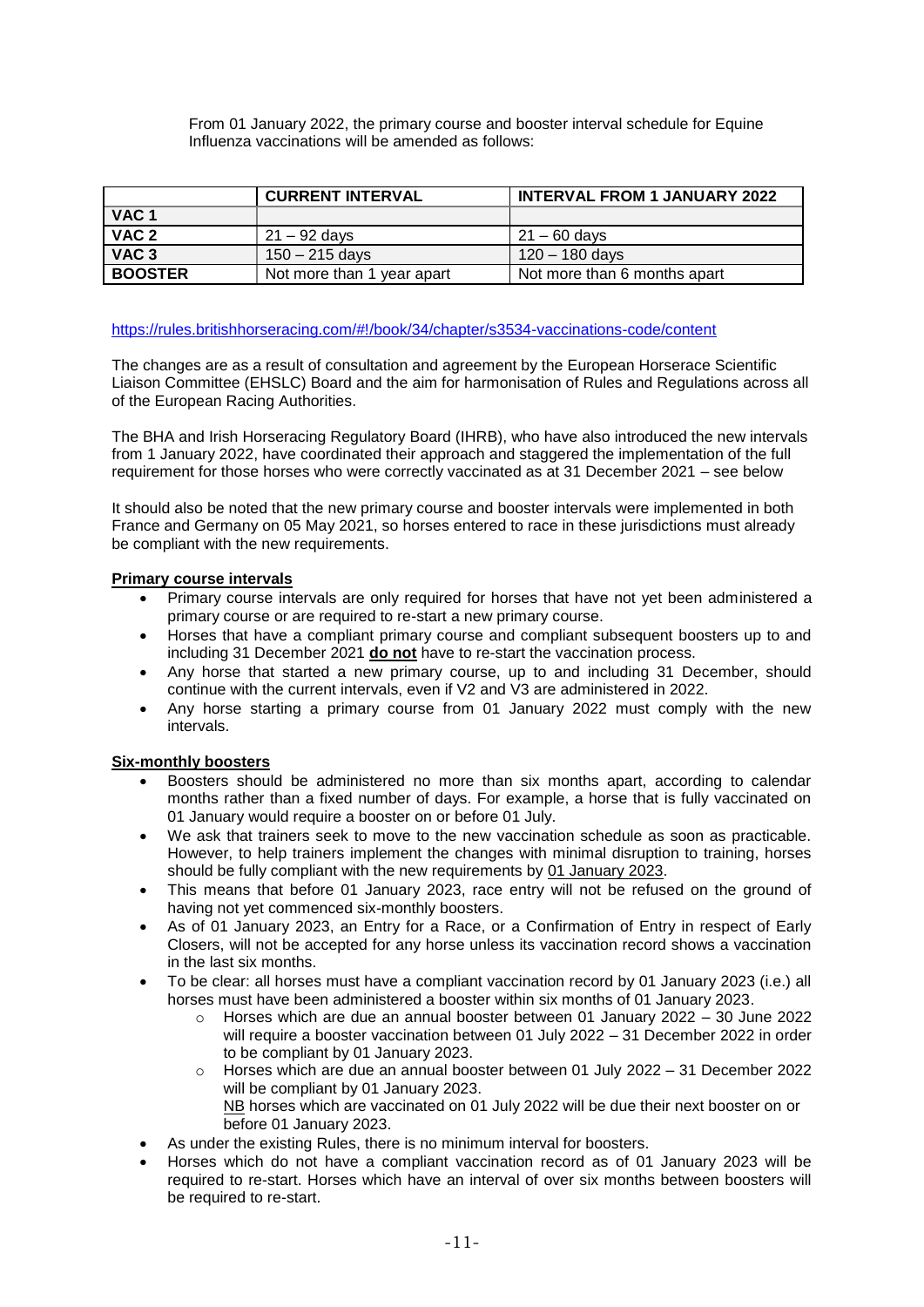- *N.B.1 The above are minimum requirements. The vaccines administered must either appear on the list of equine influenza vaccinations which is maintained by BHA or be acceptable to a Veterinary Officer and in general should be given according to the manufacturer's instructions. In many cases booster injections are recommended at intervals of less than twelve months.*
- *N.B.2.All vaccination intervals referred to above are to be calculated by ignoring the day of the vaccination and counting the day of the race.*
	- 20. A Passport will not be regarded as being completed as required under Regulation [19](#page-10-1) if any record of vaccinations against Equine Influenza is altered in any way. An incorrect entry must be deleted and a new entry made, signed by the Veterinary Surgeon who was responsible for giving the vaccination or by a Veterinary Surgeon who has received confirmation of the correct details of the vaccination from the Veterinary Surgeon who gave the vaccination or a representative of that Veterinary Surgeon.
	- 21. The Trainer must ensure that every horse trained by him has each of its vaccinations recorded in Equine MediRecord, and that this record matches that in the Passport, unless ARO directs otherwise.
	- 22. When a horse has been declared to run under Regulation [80](#page-19-0) for:
		- (i) the first time in Great Britain, or
		- (ii) it is trained outside Great Britain, or
		- (iii) it has changed Trainer and is running for the first time for the new Trainer, or
		- (iv) it is required for a routine vaccination or health check,

it shall be the responsibility of the Trainer to ensure the passport is presented to the Equine Welfare and Integrity Officer for verification not less than three-quarters of an hour before the advertised time of the race. If the identity of the horse is not correctly verified the horse will not be qualified to run.

- <span id="page-12-1"></span>23. On each occasion when a horse trained outside Great Britain and Ireland is to race under these Regulations, a Racing Clearance Notification (RCN) must be submitted to ARO no later than the deadline for declaration under Regulation [80.](#page-19-0) The horse will not be eligible to be declared under Regulation [80](#page-19-0) unless an acceptable Racing Clearance Notification (RCN) has been received.
- 24. On each occasion when a horse registered with ARO is to race outside Great Britain and Ireland the Trainer must request, no later than the deadline for declaration, that the ARO Office submits a Racing Clearance Notification (RCN) to the Recognised Racing Authority staging the race. A fee is payable in relation to a request to submit a RCN to a Recognised Racing Authority.

#### **PART 4A**

### **OWNERS**

<span id="page-12-0"></span>25. Owners, part-owners, company owners and managing owners shall be registered annually by the ARO Office for the purpose of Arabian Horse Racing under these Regulations upon the prescribed form, subject to such restrictions and conditions as ARO considers necessary, on payment of the relevant annual fee and sign a declaration agreeing to be bound by these Regulations currently in force. Any registration made within two weeks of the closing date of entries or supplementary entries may incur an additional fee as set out in Regulation [92.](#page-20-0)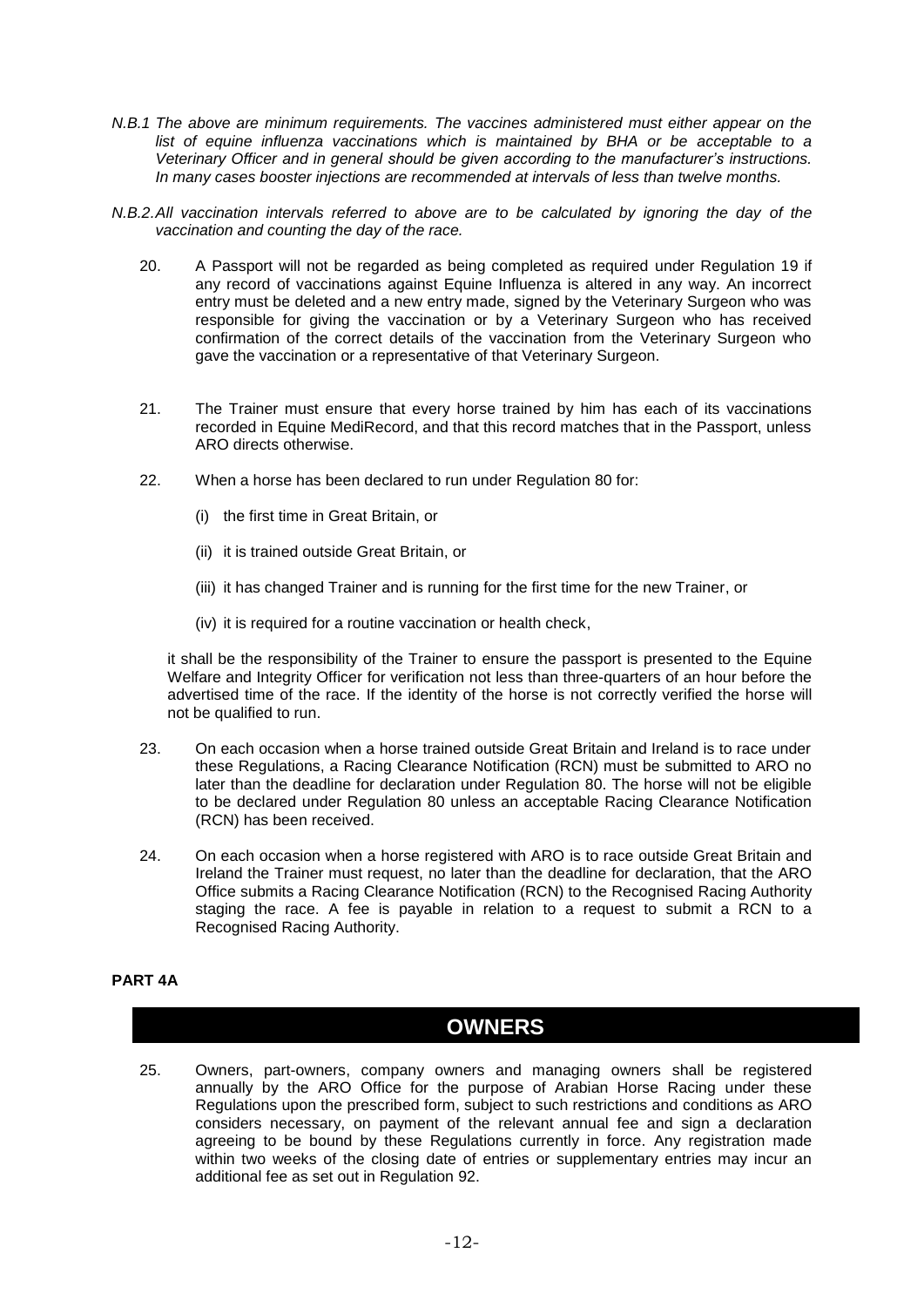26. Multiple ownerships shall register annually upon the prescribed form to the ARO Office, pay the relevant fee and make use of one of the following titles when entering and running horses:

| "The Company"  |                   |
|----------------|-------------------|
| "The Family"   |                   |
| "The Friends"  |                   |
| "The Partners" |                   |
|                | "The Partnership" |
| "TheGroup"     |                   |
| $"The$ Club"   |                   |
| "TheSyndicate" |                   |

Any such name must not be offensive and will be subject to the approval of ARO.

- <span id="page-13-0"></span>27. Where a horse is subject to a leasing agreement, a signed document stating the names and addresses of all the parties interested and the terms of such lease shall be sent to the ARO Office for registration.
- 28. Any leasing agreement affected under Regulation [27](#page-13-0) is subject to an annual registration fee.
- 29. The name of the Owner must be given at the time of entry and the horse must run under that name. In the event of there being any change in the membership of the partnership or syndicate ARO must be notified within seven days, or immediately if the horse has any outstanding entries.
- <span id="page-13-2"></span>30. If a horse changes ownership during the season the ARO Office must receive a new Racehorse in Training form and, where appropriate, a completed Authority to Act and/or Transfer of Engagements on the prescribed form(s) within 7 days, or immediately if the horse has any outstanding entries.

### **RACING COLOURS**

- <span id="page-13-4"></span>31. Every owner in whose name a horse is to run is required to register colours annually with the ARO Office and pay the relevant fee. Colours duly registered shall not be taken by any other person for the purpose of racing under these Regulations**.** Colours shall be registered upon the prescribed form and such registration is subject to such restrictions and conditions as ARO considers necessary. Single colours or colours, which, in the opinion of ARO, are famous or well-known colours will not be registered by ARO unless the applicant has such colours currently registered with the BHA.
- 32. In the case of horses trained abroad a declaration of colours to the ARO Office for each race by the time fixed for declaration of runners in the conditions of the race is acceptable in lieu of registration of colours, provided the Owner has registered those colours abroad.
- <span id="page-13-5"></span>33. Subject to Regulation [34,](#page-13-1) if any owner runs a horse in colours that are not registered to him, he shall be taken to have contravened a requirement imposed on him by this Regulation, unless the circumstances under which this occurred are acceptable to the **Stewards**
- <span id="page-13-1"></span>34. When an owner has more than one runner in the same race an amendment to their colours must be declared at the time of declaration under Regulation [80](#page-19-0) and, if the Judge deems it necessary, an owner may be asked to further amendment his colours.
- 35. Any Owner who has been declared a disqualified person under the Rules of Racing, the Rules of any other Recognised Racing Authority or these Regulations *(See Regulations [103](#page-23-0) and [104\)](#page-24-0),* or who has been prohibited from participation in Recognised Meetings under Regulation 2, shall have their registration cancelled immediately.
- <span id="page-13-3"></span>36. An Owner must register an Authority to Act with ARO where entries and declarations are to made by a person other than the Owner.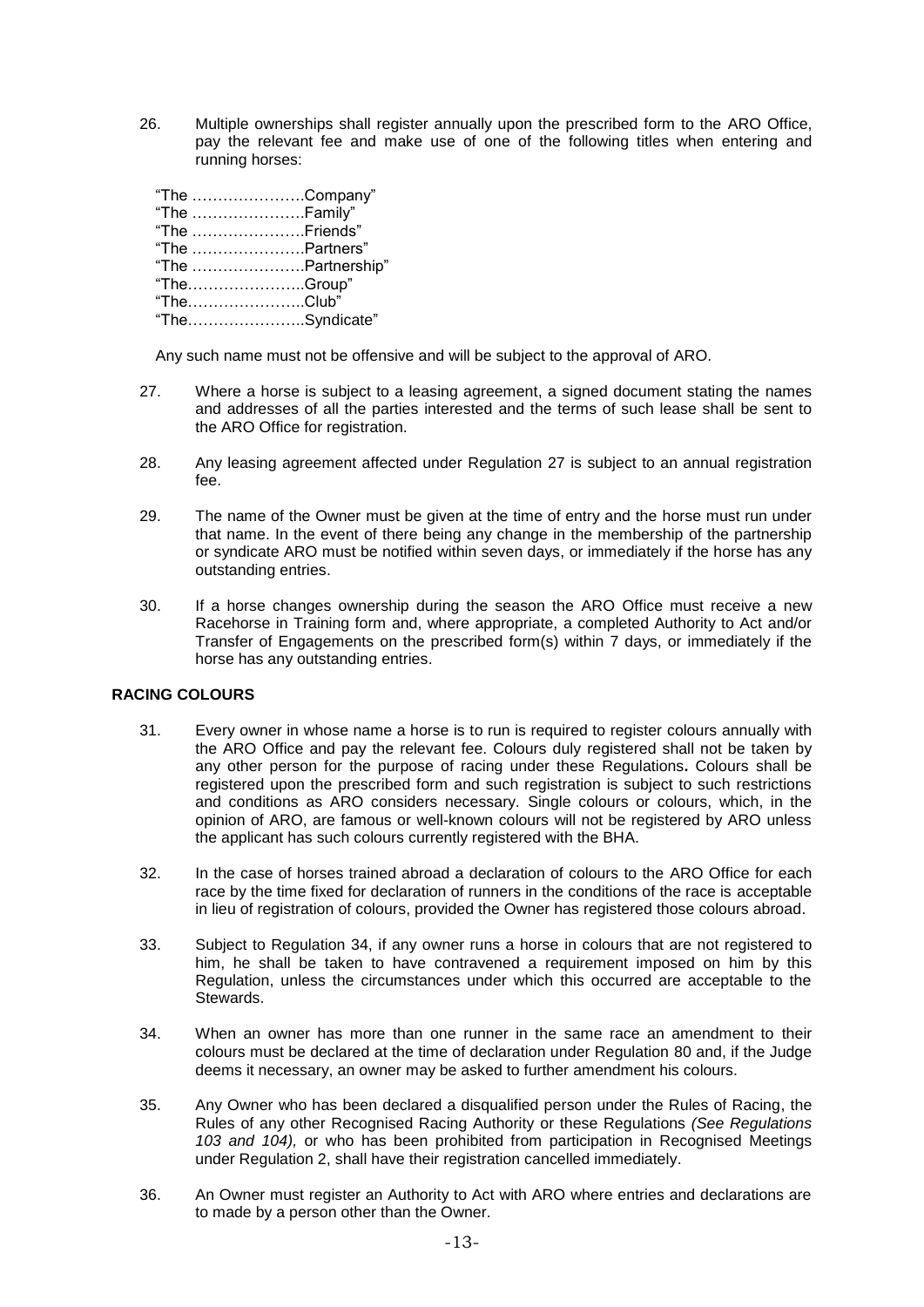#### **PART 4B**

### **TRAINERS**

- <span id="page-14-0"></span>37. Unless holding a licence to train (flat or combined) issued by the BHA, trainers of horses shall be registered annually by the ARO Office for the purposes of Horse Racing under these Regulations, subject to such restrictions and conditions as ARO consider necessary, upon the prescribed form signed by the Trainer and on payment of an annual fee for Trainers plus an annual fee per horse and sign a declaration agreeing to be bound by these Regulations currently in force. Any registration made within two weeks of the closing date of entries or supplementary entries may incur an additional fee as set out in Regulation [92.](#page-20-0) A registered Trainer must be 18 years of age or older. For Owner Trainers who train only horses owned by themselves or their spouses or their cohabitants, there may be an all-inclusive fee for both registrations.
- 38. A Trainer licensed under the Rules of any Recognised Racing Authority may, at the discretion of ARO, be registered with ARO.
- 39. Deleted.
- 40. If a horse changes Trainer during the season the new Trainer must notify the ARO Office, and where appropriate lodge an Authority to Act on the prescribed form, within 7 days, or immediately if the horse has an outstanding entry.
- 41. When any Sample taken under Rule (H)7 of the BHA Rules of Racing caused an Adverse Analytical Finding, the investigation and any potential disciplinary action shall be dealt with by the BHA under the Rules of Racing.
- 42. Any Trainer who becomes or has been declared a Disqualified Person under the Rules of Racing, the Rules of any other Recognised Racing Authority, or these Regulations *(see Regulations [103](#page-23-0) and [104\)](#page-24-0)* or who has been prohibited from participating in Recognised Meetings under Regulation [2,](#page-8-0) shall have their registration cancelled immediately.
- <span id="page-14-1"></span>43. It shall be the duty of the Trainer to check the identity of any horses in their care from the markings and microchip shown in the horse's passport as soon as the passport is received or as soon as reasonably practicable afterwards. A Trainer must report immediately any discrepancies in the markings and/or microchip in the horse's passport to the ARO office.
- 44. When a horse trained in Great Britain has been gelded the Trainer must notify the ARO Office of that fact. This notification shall be made no later than noon five days before the running of any race in which the horse has been entered to run.
- 45. A Trainer must notify ARO when a horse in his care is pregnant. This notification must include the last covering date and must be made within 25 days of the last covering, or as soon as the horse enters training whichever is the later. If, after notification, the pregnancy is lost the Trainer must notify ARO as soon as reasonably practicable that it has been lost. Disciplinary Action may not be taken in respect of a contravention of this Regulation if the Trainer satisfies the BHA that he took all reasonable precautions and exercised all due diligence to ascertain whether or not the horse was pregnant.
- 46. On each occasion that a horse has had Wind Surgery the Trainer must inform ARO of the type of Wind Surgery undertaken. No notification is necessary if the horse has never previously raced. Notification must be made before the horse is declared to run under Regulation [80](#page-19-0) and the responsibility for making such notification rests with the Trainer at the time of the declaration. Disciplinary Action may not be taken in respect of a contravention of this Regulation if the Trainer satisfies the BHA that he took all reasonable precautions and exercised all due diligence to ascertain whether or not the horse had had Wind Surgery. In this Regulation Wind Surgery is defined as:-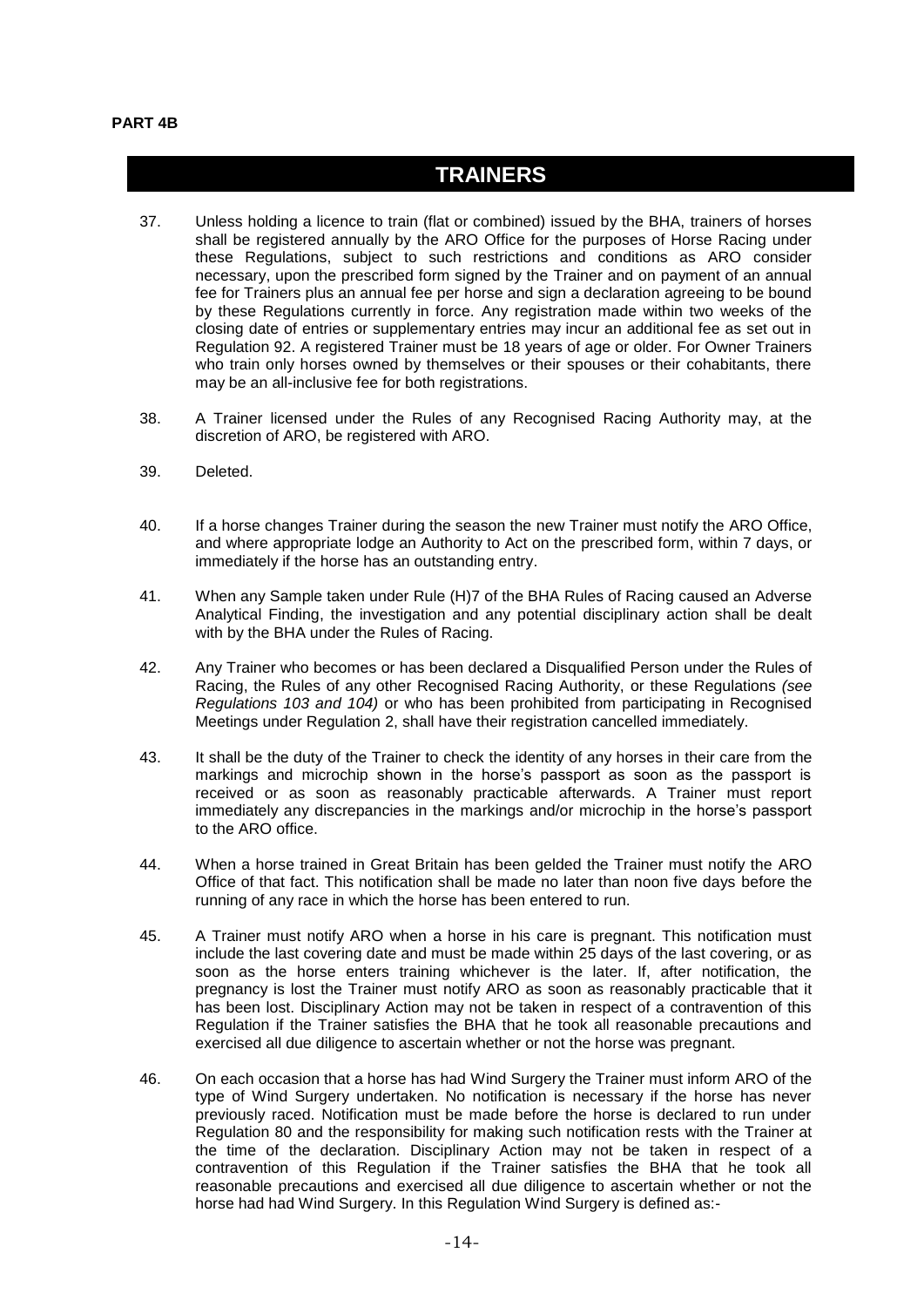- (i) Tie back (prosthetic laryngoplasty)
- (ii) Hobday (venticulectomy/cordectomy
- (iii) Epiglottic entrapment surgery
- (iv) Tie forward (dorsal displacement soft palate surgery)
- (v) Soft palate cautery.
- 47. A Trainer must inform ARO when a horse under their care or control undergoes a Neurectomy no later than 7 days after the horse has undergone the Neurectomy and ensure the surgeon endorses the horses' passport. A horse which has been subject to a Neurectomy shall be permanently ineligible to race (see Regulation [\(viii\)\)](#page-22-0). A Neurectomy is defined as a procedure which permanently interferes with a specific and anatomically recognised nerve using surgery, cryosurgery, chemical interference or any other means resulting in desensitization of any part of the limb.
- 48. A Trainer must inform ARO of the arrival at their yard of each new horse, if he has more than one yard, of any change in location of a horse under their care or control and of any change in ownership of a horse under their care or control. The information must be provided no later than 3 days after such event or, if sooner, before any further race entry is made.
- <span id="page-15-3"></span>49. On each occasion when a horse trained in Great Britain has run in a race outside Great Britain the Trainer must notify ARO of the details of its racecourse performance. This information must be notified within 48 hours of the horse's return to Great Britain, or, if the horse has an entry for a race in Great Britain as soon as reasonably possible after the horse's return to Great Britain.
- <span id="page-15-4"></span>50. Where a horse arrives from outside Great Britain or Ireland the Trainer must provide ARO with details of the horse's racecourse performances before the horse is next entered into or declared for a race.
- <span id="page-15-2"></span>51. Where a horse undergoes surgery for the placement of a suprachoroidal cyclosporine implant, a Trainer must inform ARO within 7 days of surgery with a certificate signed by a Veterinary Surgeon to this effect.

### **PART 5**

### **RIDERS**

- <span id="page-15-1"></span>52. In order to be eligible to ride in a race under these Regulations, a Rider must hold a Licence issued by the BHA or an equivalent licence issued by a Recognised Racing Authority.
- 53. It shall be a breach of these Regulations for any Jockey to Bet or to lay any horse to lose a race with a Betting Organisation or to instruct any person on their behalf to do so or to receive the whole or any part of the proceeds of such an act, except that an Amateur Jockey may bet on races in which they are not riding.
- <span id="page-15-0"></span>54. An **Apprentice Jockey and an** Amateur Jockey is entitled to claim the following riding allowances in Handicap Races, Novice Races and Maiden Races:
	- (i) 7lbs until he has won 5 races run under the BHA Regulations for Arabian Horse Racing or races run under the Rules of any Recognised Racing Authority;
	- (ii) 5lbs until he has won 10 such races as detailed in Regulation 54(i) above;
	- (iii) 3lbs until he has won 25 such races as detailed in Regulation 54(i) above.
- 55. An **Apprentice Jockey and an** Amateur Jockey shall be entitled to claim the given riding allowance specified in Regulation [54](#page-15-0) for three days after the date on which they meet the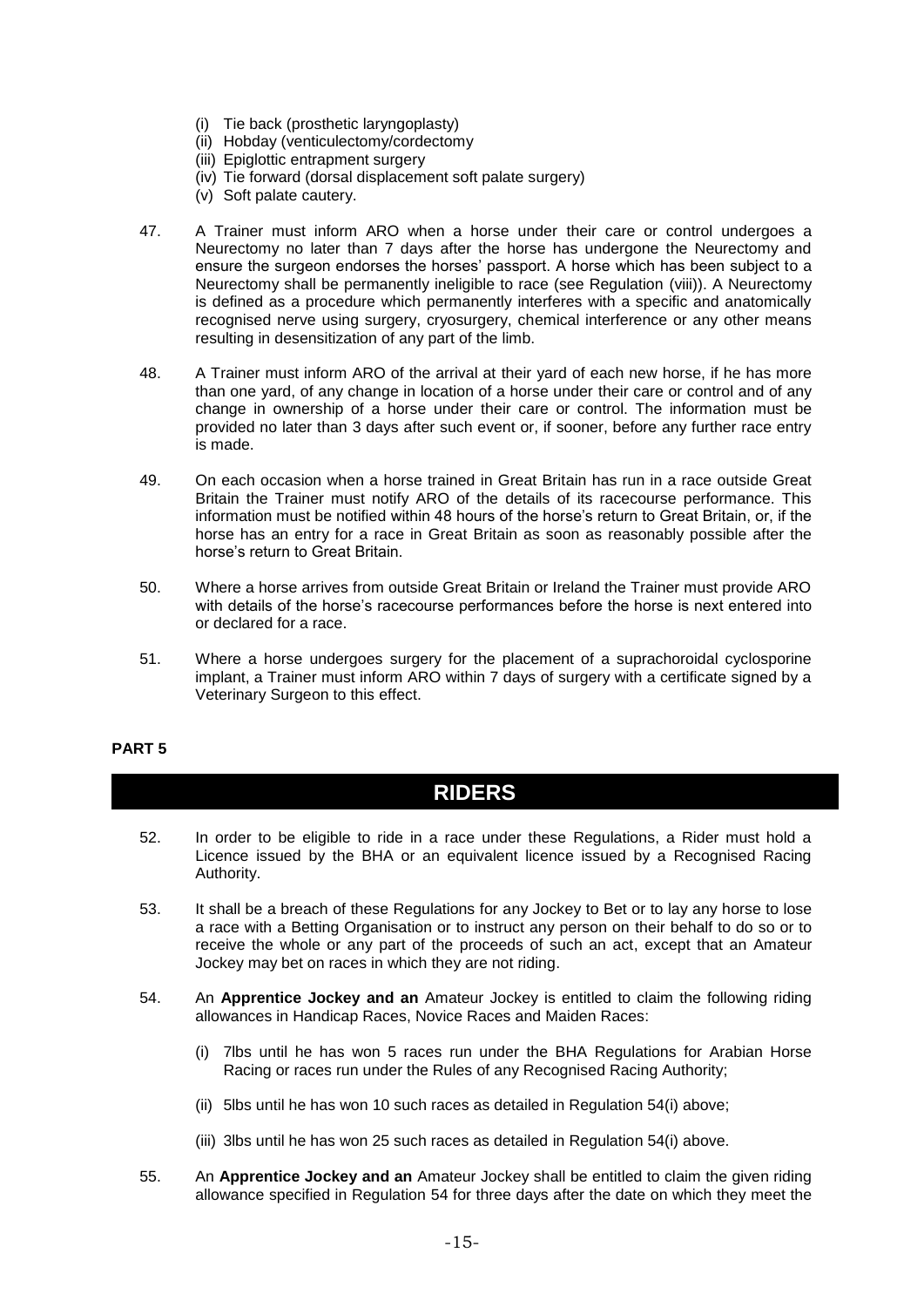maximum number of wins for that allowance. The rider shall be responsible for claiming the correct riding allowance.

- 56. Any horse ridden in a race in contravention of Regulation [52](#page-15-1) shall, on objection, be liable to be disqualified by the BHA.
- 57. **Overseas Riders with a Medical Record Book must lodge it with the Clerk of the Scales** at least 45 minutes before the advertised start time for the race. In the event of the Medical Record Book not being available, the rider will be taken to have contravened a requirement imposed on them by this Regulation and will also be required to sign a declaration stating that they hold such a Book and is not subject to a current medical suspension and is in good health. Any rider who is not able to produce their Medical Record Book will be subject to an examination by the Medical Officer to assess their fitness to ride.
- 58. Riders who have had a fall must report to the Medical Officer in the Weighing Room.
- 59. A rider who has fallen must be passed fit by the Medical Officer before riding again on the same day.
- 60. A rider who has been declared unfit to ride by a Medical Officer may not ride in a race for such period as is specified in the declaration and must report to and be passed as fit to ride by the Medical Officer before riding again at any Meeting run under these Regulations, the BHA Regulations for Point-to-Point Steeple Chases or the Rules of any Recognised Racing Authority. If no period is specified, the rider must still be passed as fit to ride by a Medical Officer.
- 61. Where a Rider sustains a reportable injury since last riding under these Regulations, the BHA Regulations for Point-to-Point Steeple Chases or the BHA Rules of Racing, he must inform the Medical Officer of that fact and must not weigh out or attempt to weigh out until he is passed fit to ride by the Medical Officer on a race day. A reportable injury is:
	- (i) A head injury or concussion
	- (ii) A severe back injury
	- (iii) A fracture or dislocation involving a limb bone or joints
	- (iv) A fracture of the pelvis or spine, or
	- (v) Any other significant injury or significant illness.

### **PART 6**

# **AUTHORISATION AND CONTROL OF MEETINGS**

- 62. The organisation and administration of an authorised race or meeting under these Regulations will be carried out by ARO and approved by the BHA. ARO shall:
	- (i) be responsible for ensuring that the arrangements for the attendance of and facilities required by the general public are satisfactory;
	- (ii) arrange for the publication of an official card of the meeting containing the notices shown in Regulation [68,](#page-17-0) the conditions of each race, the names of the owners and of the horses and such other particulars as are given in the entries, together with a list of Stewards and Officials;
	- (iii) be responsible for ensuring that the course is properly measured and marked;
	- (iv) ensure that a parade ring is provided;
	- (v) comply with the requirements of these Regulations and Instructions unless and to the extent that they may have been waived by the BHA;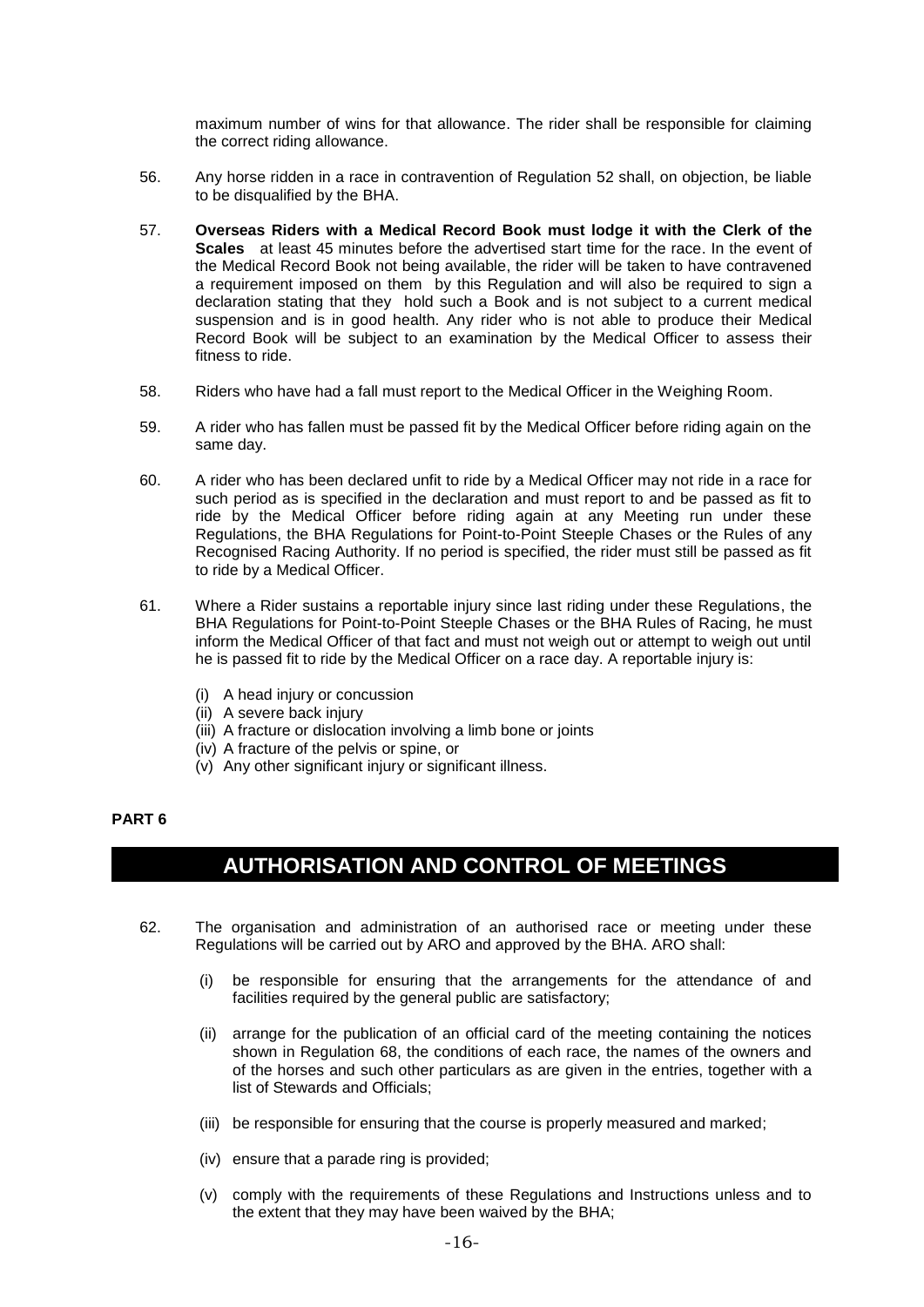- (vi) take all reasonable steps to ensure that the Clerk of the Course discharges their obligations under these Regulations and Instructions or such requirements of the Regulations and Instructions as are delegated to him by ARO;
- (vii) ensure that all persons acting in an official capacity at the meeting have access to a current copy of these Regulations;
- (viii) ensure the medical and veterinary arrangements required under these Regulations and Instructions are provided;
- (ix) give the BHA within a reasonable time such information as they may demand.
- 63. ARO shall also through its Office:
	- (i) Ensure that a clean number cloth, of a pattern approved by the BHA, is provided for every horse for which a rider presents himself to be weighed out, and
	- (ii) Ensure that a numbered armband or tabard for each horse attendant is provided.
- 64. Conditions for races will be drawn up by ARO.
- 65. Prizes shall be decided by ARO.
- 66. Application for authorisation of Races and Meetings under these Regulations for Arabian Horse Racing, giving the proposed date and place of each Race or Meeting, shall be made by ARO to the BHA annually. A fee, the amount of which the BHA shall from time to time decide in respect of each fixture is payable.

#### **PART 7**

### **GENERAL REGULATIONS FOR PROGRAMMES**

- 67. ARO under the authority of the BHA will publish a list of race meetings to be held each year, together with such details as it considers appropriate.
- <span id="page-17-0"></span>68. The Programme of each meeting shall be published in the ARO Racing Calendar and shall contain:
	- (i) A notice to the effect that "This meeting is held under the British Horseracing Authority Regulations for Arabian Horse Racing".
	- (ii) The conditions for every race, and the minimum weights to be carried.
	- (iii) The date and place of the meeting and where necessary that it will be on an All-Weather Track.
	- (iv) The name and address of the Receiver of Entries, together with the date of their closing, and, where applicable, the date for the declaration of forfeit.
- 69. The names of the Stewards, Clerk of the Course, Clerk of the Scales, Judge, Starter, Handicapper, Veterinary Officer and Medical Officer will be published in the Race Card or publicly displayed on a Notice Board.
- 70. Any amendment to the race conditions, through omission or error, must be approved by the BHA.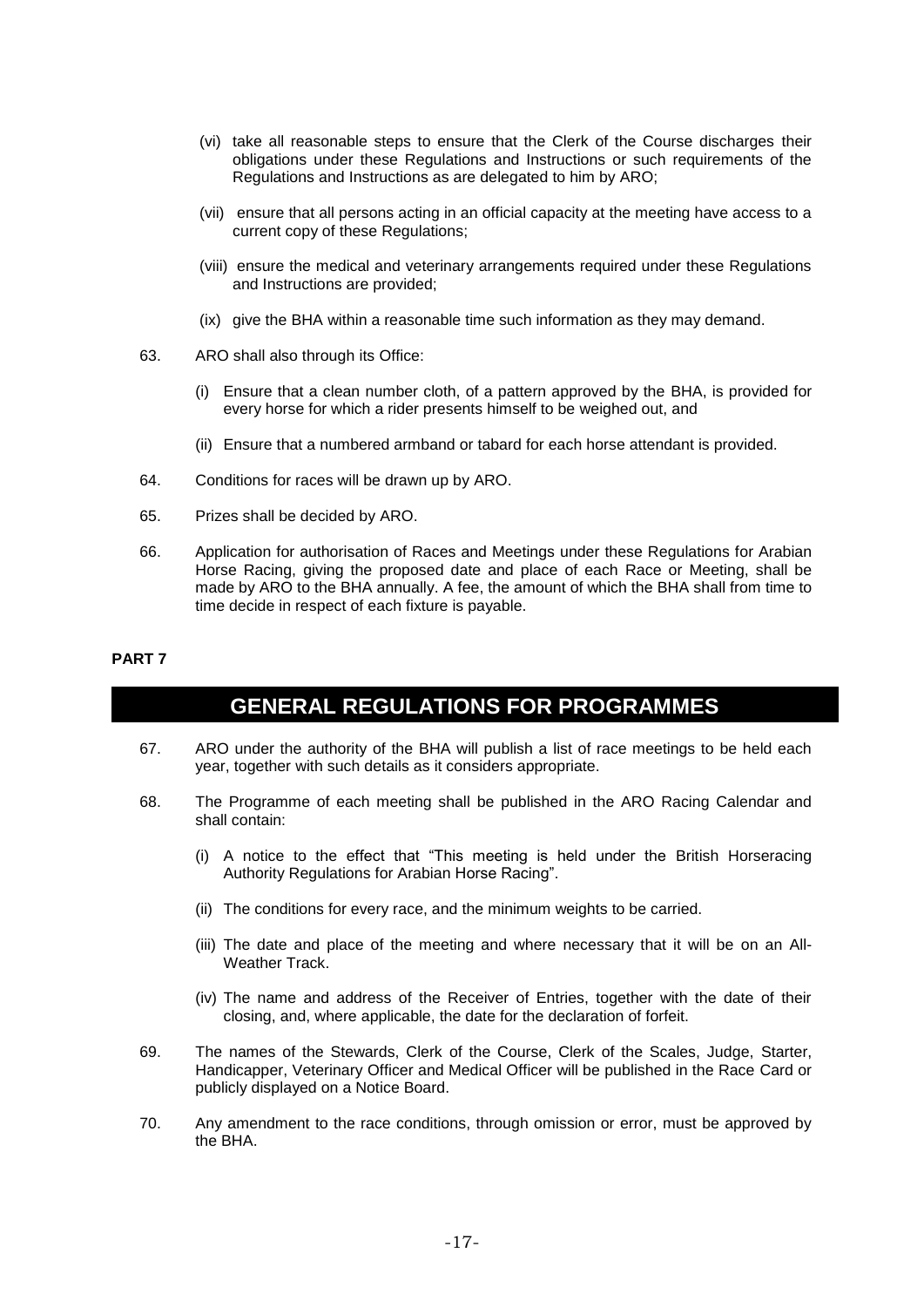# **ENTRIES, DECLARATIONS AND DIVISIONS**

- 71. Entries shall open and close at the times advertised in the Programme and no entry shall be admitted on any ground after that time unless the conditions of the race provide for a supplementary list of entries or in accordance with Regulation [73](#page-18-0) below, or where in exceptional circumstances ARO deems it expedient to do so. Where provision is made for a supplementary list of entries such entries shall be closed at the advertised time and no entry shall be admitted on any ground after that time. Entries shall be made by telephone to the ARO Office or email or by such means as may be agreed with the ARO Office. In the case of entries made by email the person making the entry should check acknowledgement of the receipt of the entry to ensure that the transaction has been properly completed.
- 72. A race may be cancelled at the discretion of ARO at the entry stage unless it is a Group or Listed race. In the event of a race being cancelled by ARO a substitute race, at the discretion of ARO, may replace the race cancelled in the Programme. The conditions of any proposed substitute race will be advertised beforehand on the ARO website.
- <span id="page-18-0"></span>73. In any race where seven or fewer entries have been received at the ARO Office by the time of entry the said race may be subject to a re-opening entry procedure which shall operate up to 9.15am on the following **day** or such other time as ARO shall decide. No entry once made as a result of the provisions of this Regulation shall be subject to withdrawal.
- 74. Entries and declarations will only be accepted from Owners registered in accordance with the requirements of Regulations [25](#page-12-0) to [30](#page-13-2) or shall be made in the name of the Owner(s) or the registered partnership or company name by the Trainer in accordance with Regulation [36.](#page-13-3)
- 75. Each entry shall state the name of the horse, the names of its Owner and its Trainer both of whom must be registered in accordance with the requirements of Regulations [25](#page-12-0) to [30](#page-13-2) and [37](#page-14-0) respectively.
- 76. In the case of horses from abroad, each entry shall state the name of the horse, its age, sex, colour, sire and dam and the name of the country in whose Stud Book the horse is registered together with the Stud Book Volume and page number of its registration, name of owner(s) and colours, and must be accompanied by an RCN (see Regulation [23\)](#page-12-1).
- <span id="page-18-1"></span>77. Entries are accepted on the basis that a horse must be qualified for a given race at the closing date of entries, unless otherwise specified. It is the duty of the person making an entry to check, and, if necessary, to prove to the satisfaction of ARO that the horse is qualified to be entered and run. In the event of an entry being made for a horse which is subsequently proved to be not qualified for the race in question the entry fee will be forfeit to ARO.
- 78. No horse shall be entered in the ownership or name of a Disqualified Person and if, after the time of entry, the Owner becomes a Disqualified Person the entry for that horse shall be void and the entry fee will be forfeit to ARO, unless the BHA or ARO shall otherwise decide.

### **TRANSFER OF ENGAGEMENTS**

79. Where the ownership of a horse changes, any engagements it may have will only be transferred to the new owner on receipt by the ARO Office of the written acknowledgement of both parties that such engagements are to be so transferred.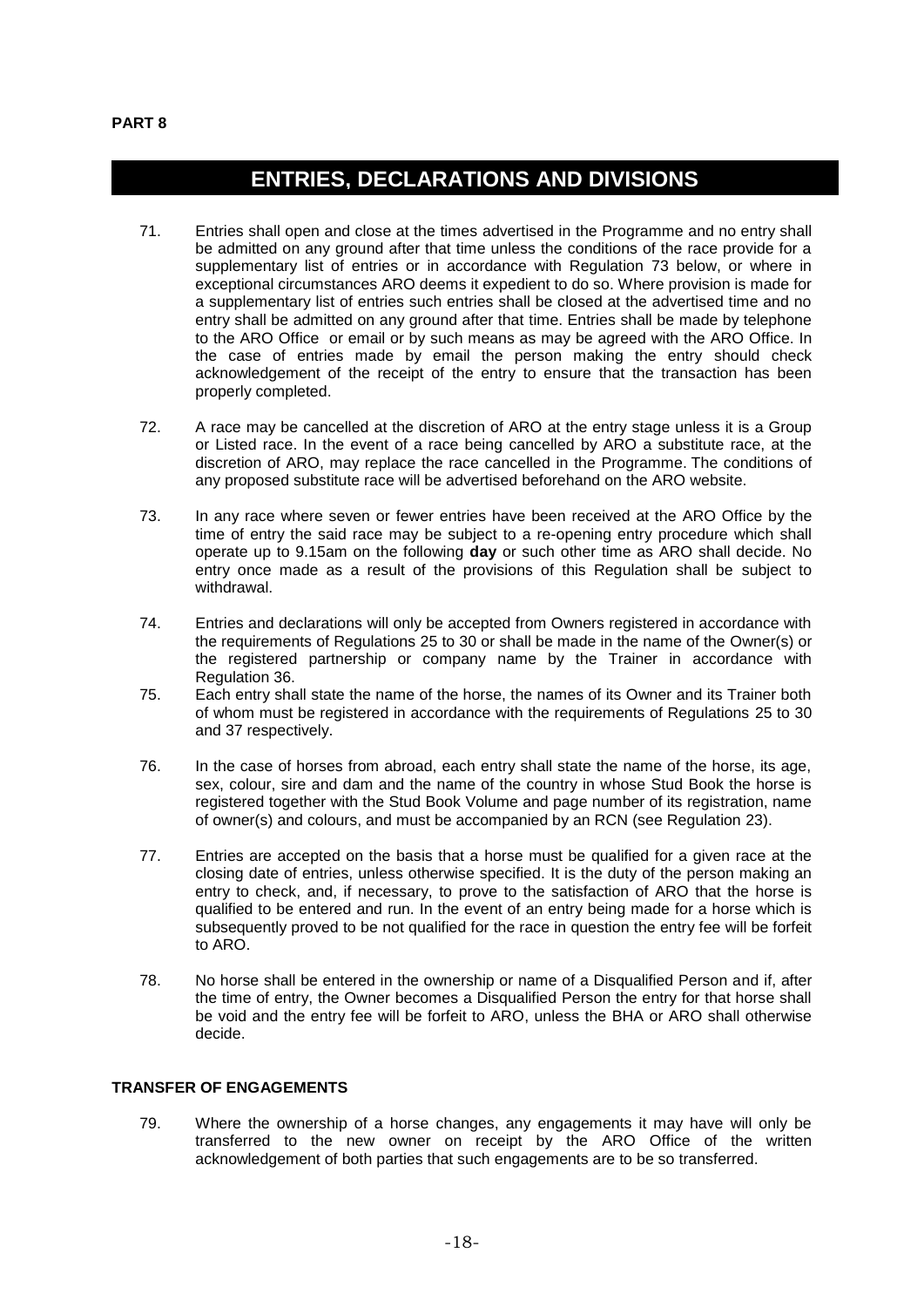#### **DECLARATIONS, DIVISIONS, BALLOTS, RESERVES AND THE DRAW**

- <span id="page-19-0"></span>80. In every race there shall be a declaration of runners **by 10:00am, 48 hours before the race**, or such other period, before the race as published in the conditions of entry. A horse may only be declared to run under this Regulation for one race at any meeting.
- 81. Every declaration of a runner must be lodged by telephone or online or by such means as may be agreed with the ARO Office within the dates and times fixed for declarations in the conditions of the race unless the provisions of Regulation [84](#page-19-1) apply.
- 82. All declarations made under Regulation [80](#page-19-0) shall state the name of the horse, the name of the Rider, the name of the Meeting and the number of the race and any headgear the horse will wear and if a tongue strap is to be worn. In the case of declarations made by email the person making the declaration should check acknowledgement of the receipt of the declaration to ensure that the transaction has been properly completed. (Note: A declared Rider may be substituted if the requirements in Appendix 39 are satisfied).
- 83. If a horse, declared in accordance with Regulation [80](#page-19-0) and not subsequently eliminated, does not run, the Trainer will be liable to a fine, unless he can satisfy the Stewards by the production of a veterinary certificate or he has self-certified the horse as a non-runner specifying the reason for it not running or by any other means that factors beyond their control prevented the horse taking part in the race. If a Trainer, or their representative, considers that the reason for the horse not running was due to the state of the going or other circumstances outside their control he is entitled to request the Stewards to waive the fine. If the Stewards are satisfied with the explanation they may waive the fine (see Appendix 26 for satisfactory reasons). When a Veterinary Certificate is submitted it must clearly state the time and date of the veterinary examination and the condition which renders the horse unfit and it must be signed by a Veterinary Surgeon registered in Great Britain who is at the time neither the owner, nor the trainer, of the horse (see Appendix 26). No fees including any entry or declarations fees are refundable where a horse has been made a non-runner.
- <span id="page-19-1"></span>84. In any race where five or less declarations to run are received by the ARO Office by the time for declaration to run the said time for a declaration to be made shall be reopened until **11:00am** on the same day, or such other time as ARO shall decide. No such declaration shall be subject to withdrawal once made during this extended time period. If a horse is already declared to run in another race on the day in question any declaration made under these provisions for the same horse will be deemed invalid. Where fewer than **five** declarations to run have been received by the ARO Office after the reopening time in this Regulation the race may be cancelled at the discretion of ARO but this provision will not apply to any Group or Listed race or to more than one race at any race meeting.
- 85. If at the time fixed for making declarations under Regulation [80](#page-19-0) the number of engaged horses exceeds the Safety Factor in any race, either that race will be divided and/or the number of runners in it in excess of the Safety Factor will be eliminated by ballot. ARO shall announce whether division or reduction of numbers by ballot or a combination of these shall take place.
- <span id="page-19-2"></span>86. Where it has been decided that races will be divided:
	- (i) ARO will announce the maximum permissible number of divisions of any one race and the maximum number of declarations to necessitate such division; declarations will be reduced to the Safety Factor by ballot in each division;
	- (ii) ARO will announce the maximum number of races to be divided at a meeting. Where this necessitates the reduction of the number of runners in excess of the Safety Factor in any race at that meeting by elimination of horses by ballot, it will endeavour to ensure that no race with similar conditions and of similar distance will be so reduced at two consecutive meetings.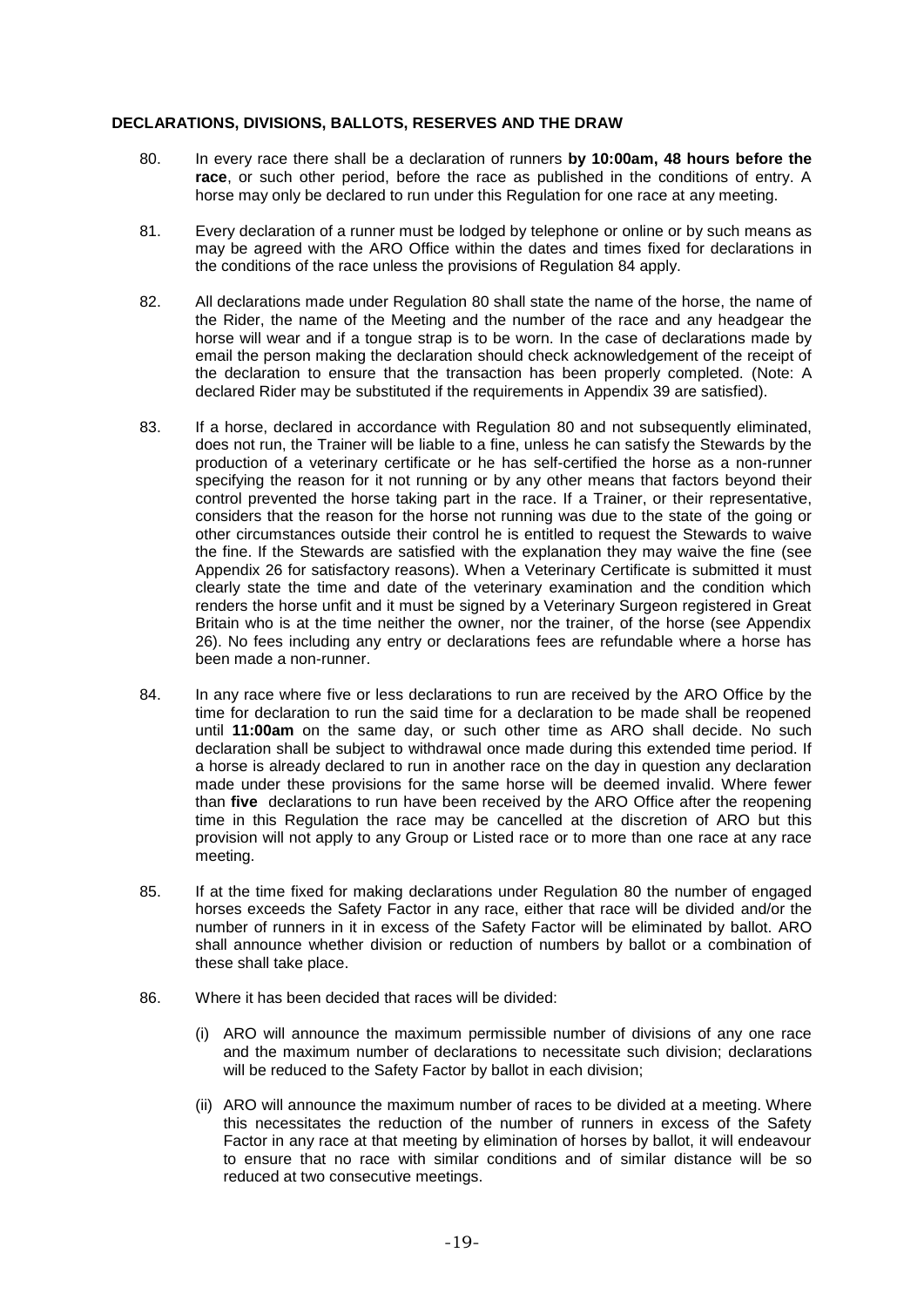- (iii) In races other than Handicaps runners will be split between the divisions so that wherever possible, where an owner or trainer has two or more runners in a race, ARO will endeavour to split such horses between the divisions.
- (iv) Where it has been decided that a Handicap Race shall be divided, the runners will be ordered by weight and allocated to alternating divisions, and thereafter wherever possible where an owner or trainer has two or more runners in a race, ARO will endeavour to split such horses between the divisions.
- <span id="page-20-5"></span>87. Where it has been decided that races will not be divided and at the time for declaration under Regulation [80](#page-19-0) the number of horses declared to run in the race exceeds the Safety Factor the number of runners will be reduced to the number permitted by the Safety Factor. Where declarations are to be reduced by elimination or ballot, it shall be in accordance with the procedure laid down in [APPENDIX 20.](#page-31-0)
- <span id="page-20-1"></span>88. A maximum of 2 reserves may be allocated for any race at the discretion of ARO. Such a reserve may take the place of a horse previously declared under Regulation [80](#page-19-0) up to not less than three-quarters of an hour before the time fixed for the race and must comply with the provisions of Rules (E)7 and (E)15 of the BHA Rules of Racing. Subject to the discretion of ARO, a reserve will be treated in all respects the same as any declared runner and the owner will be liable for all entry and race day fees.
- <span id="page-20-2"></span>89. Subsequent to the operation of Regulations [80](#page-19-0) to [88](#page-20-1) the draw allotting positions at the start shall be made at the ARO Office.
- 90. Once the draw has been made under Regulation [89](#page-20-2) no alteration shall be made except that by express permission of the Stewards the number of a horse may be added where that horse has been duly entered and declared and not withdrawn or eliminated but has been omitted from the list of runners. Where the addition results in the elimination of another horse, the added horse shall take the number and draw position of the eliminated horse; but where no elimination is necessary the original draw shall stand and the horse which has been added shall be given the highest number.
- 91. Where a reserve horse is to run, that horse shall take the draw position of the horse that it is replacing.

### **PART 9**

### **FEES AND FORFEIT LIST**

- <span id="page-20-0"></span>92. A fee is due to be paid in respect of every registration made under these Regulations. An administration charge, to be determined by and made at the discretion of ARO, will be due in respect of any registration which is registered less than two weeks before close of entries. An additional administration charge, to be determined by and made at the discretion of ARO, will be due in respect of any registration made within three working days of the close of entries for any meeting.
- <span id="page-20-3"></span>93. The person(s) in whose name(s) as owner(s) a horse is entered is/are liable for the entry fee due under the conditions of the race, and for the declaration fee, and where a horse is owned by a partnership the partners shall be jointly and severally liable. A failure to pay entry fees or any fine or deposit within what ARO deems to be a reasonable time may cause the relevant account to be suspended and entries in respect of that account unable to be made. In addition, ARO may cancel the registration of such person under Regulation [1\(xiii\).](#page-8-1)
- <span id="page-20-4"></span>94. No entry fee or stake is payable in respect of horses entered for races which are never run or void or where the said horse is eliminated under the provisions of Appendix 20. All payments made prior to a race in such circumstances shall be returned. All fees, including entry fees, and all fines and deposits forfeited shall be paid to ARO unless otherwise stated in these Regulations and will be published in the ARO Racing Calendar.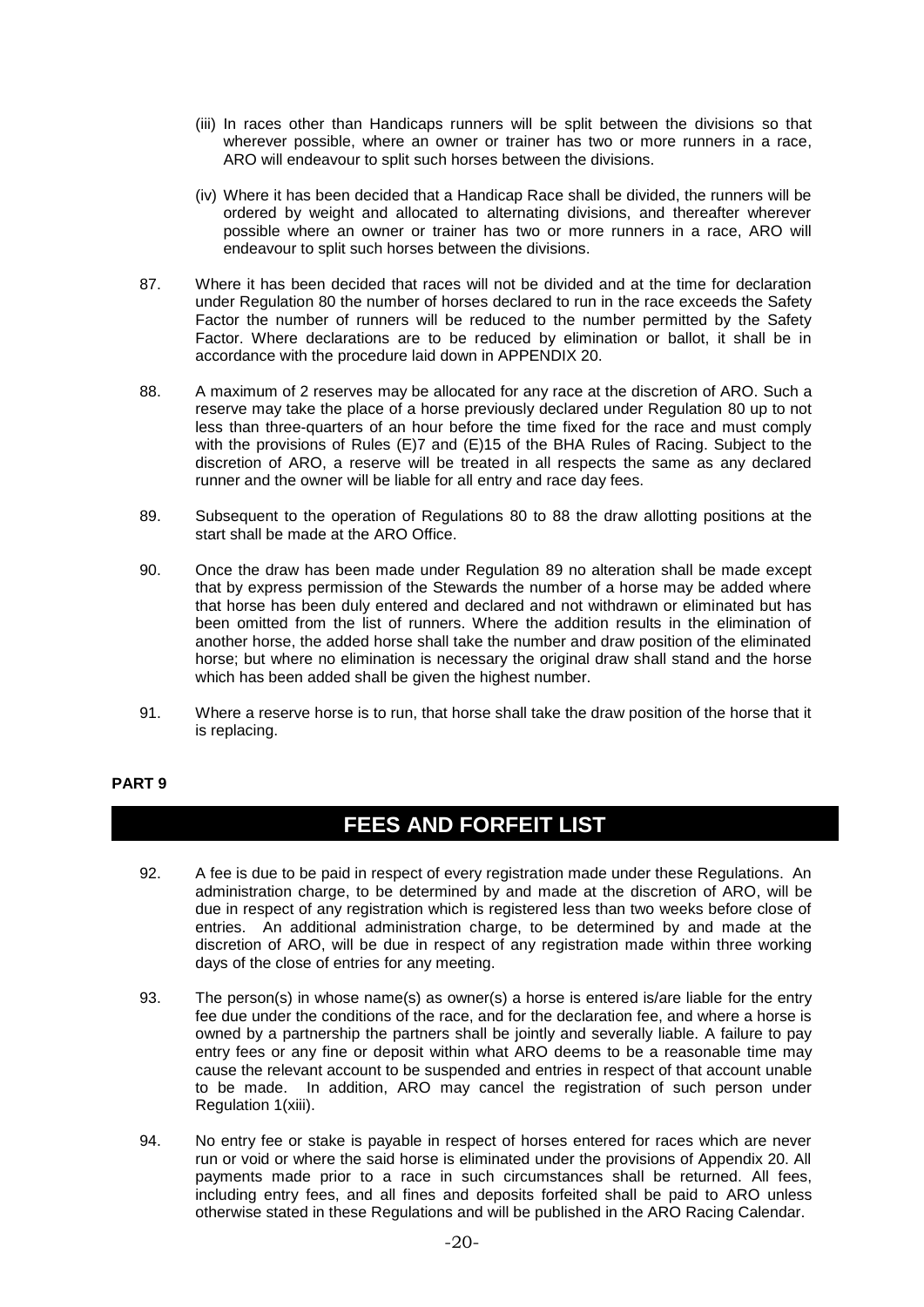<span id="page-21-0"></span>95. ARO may keep a record of all Arrears due to it (the Forfeit List) and authorise the publication of the Forfeit List. The Forfeit List may include the sums due, the name or names of the Person or Persons from whom the sums are due and such other information as ARO may consider appropriate. The Forfeit List is available on the ARO website. A Person's name may be removed from the Forfeit List only on payment of any published Arrears direct to the ARO Office. Where a Person's name appears on the Forfeit List**, or**  any equivalent list published by a Recognised Racing Authority, that Person becomes a Disqualified Person.

### **PART 10**

# **WEIGHING OUT AND EQUIPMENT**

To be run under BHA Rules of Racing.

### **PART 11**

### **THE RACE**

To be run under BHA Rules of Racing.

### **PART 12**

### **WEIGHING IN**

To be run under BHA Rules of Racing.

### **PART 13**

## **DISPUTES, OBJECTIONS AND APPEALS**

To be run under BHA Rules of Racing.

### **PART 14**

# **DISQUALIFICATION OF HORSES**

- <span id="page-21-1"></span>96. Any horse which has been the subject of fraudulent practice may, at the discretion of the BHA, be disqualified for such time and for such races as they shall determine.
- 97. A horse is not qualified to be entered or to start for any race:
	- (i) If it has run at any Meeting other than one under the BHA Regulations for Arabian Horse Racing or under the Rules of any Recognised Racing Authority;
	- (ii) If and so long as it is in the ownership or part ownership of a Disqualified Person, or so long as any Disqualified Person has any interest in such horse's winnings in such race;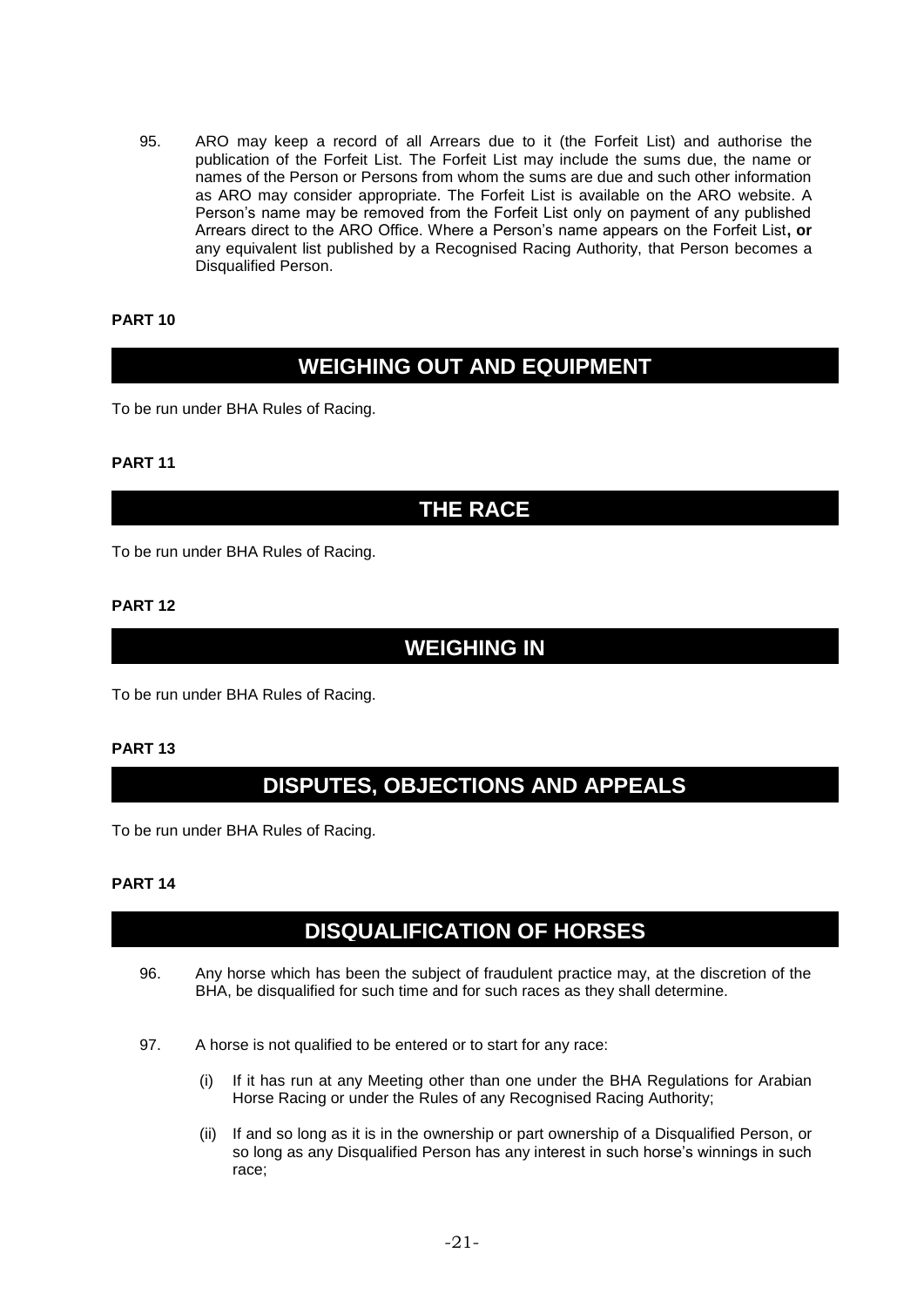- (iii) If and so long as it is in the stable of, or under the care and management of, a Disqualified Person;
- (iv) In any case in which it is by these Regulations or by the conditions of the race not qualified or ineligible (it is the Trainer's responsibility to ensure a horse is qualified or not ineligible);
- (v) If it has been declared disqualified or suspended by the BHA or by any Recognised Racing Authority;
- (vi) If it is ineligible in accordance with the conditions laid down in Regulations [15](#page-9-1) to [18;](#page-10-2)
- (vii) If it is ineligible as a result of a failure to comply with Regulation [93;](#page-20-3)
- (viii) If it has been bred by embryo transfer and a declaration to that effect has not been made at the time of entry to the ARO Office.
- (ix) **(if trained in Great Britain) If it has not been signed out of the human food chain in Section IX of its passport**.
- 98. A horse is not qualified to start for a race:
	- (i) Unless it is duly entered for the same;
	- (ii) Unless it has been declared a runner under Regulation [80;](#page-19-0)
	- (iii) If it has been tubed:
	- (iv) If it has an implant other than one which is pharmacologically inactive (this Regulation does not apply where the implant is suprachoroidal cyclosporine implant for the treatment of immune mediated corneal disease or autoimmune uveitus in specific, documentated and monitored cases);
	- (v) If it has not been vaccinated in accordance with the requirements of Regulation [19,](#page-10-1) or if the details of such vaccination are not correctly recorded on its Passport at least 45 minutes before the advertised start time of the race, unless the Stewards direct otherwise;
	- (vi) If the Passport has not been produced 45 minutes before the advertised time of the race, unless the Trainer has confirmed in writing that he holds the Passport and that the horse is correctly vaccinated by the time fixed for weighing out under Rule (E)17 of the BHA Rules of Racing;
	- (vii) If it has not been vaccinated at all or if it has received any vaccination against equine influenza on Raceday, or on any of the 6 days before Raceday;
	- (viii) If it has been the subject of a neurectomy operation;

<span id="page-22-0"></span>(ix) If it has been the subject of a laparoscopic sterilisation on or after April  $1<sup>st</sup>$ , 2010;

- (x) If its rider has not weighed out in accordance with Rule (E)15 of the BHA Rules of Racing;
- (xi) If it has received a blood transfusion for the purpose of enhancing its performance in that race;
- (xii) If it has already run in a race which was run on the same day (apart from a walkover);
- (xiii) If it is more than 120 days pregnant;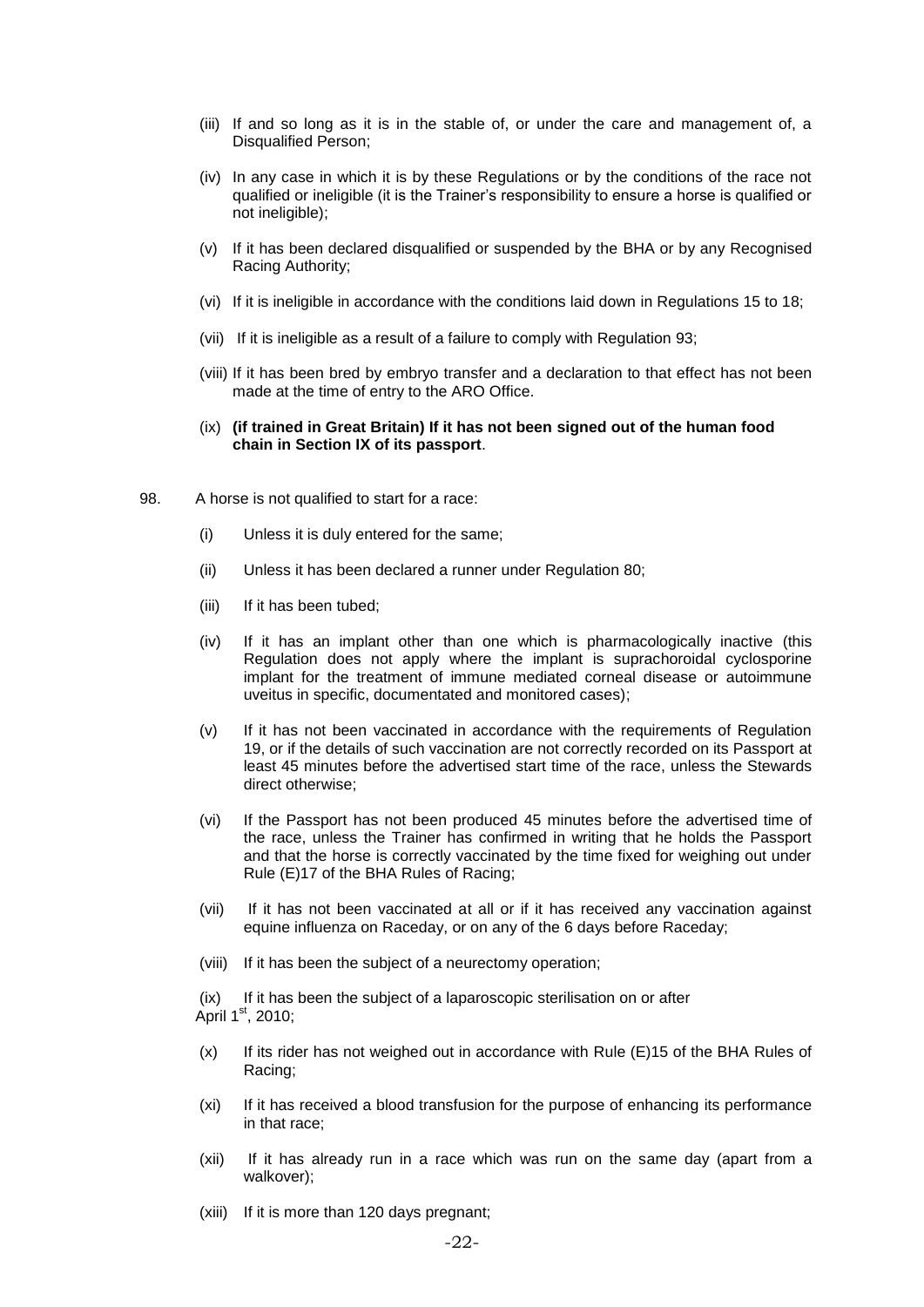- (xiv) If its heritable genome has been modified;
- (xv) If it has been administered any intra-articular corticosteroid on Raceday or on any of the 14 days before Raceday;
- (xvi) any bisphosphonate**\* before the horse is aged four years (as of 01 January of the horse's year of birth)** or any bisphosphonate on Race day or any of the 30 clear days before.

### **[\\*See BHA Notice: Bisphosphonates](http://media.britishhorseracing.com/bha/AntiDoping/Prohibited_Substances/Bisphosphonates.pdf)**

- (xvii) If it has been administered extracorporeal shockwave therapy on Raceday or on any of the 5 days before Raceday.
- 99. Where a horse has been the subject of an examination under Rule (H)7 of the BHA Rules of Racing and the Sample returns an Adverse Analytical Finding, the horse shall be disqualified for the race in question and may at the discretion of the BHA be disqualified for such time and such races subsequent to the examination in question as they shall determine. For the purpose of this Regulation an Adverse Analytical Finding is as defined in the BHA Rules of Racing.
- <span id="page-23-1"></span>100. Where a horse has carried less than the weight it should have carried in the race, the horse shall be disqualified for the race in question.
- 101. If a horse which is not qualified according to Regulations [96](#page-21-1) to [100](#page-23-1) is entered for or run in any race, it shall on an objection be disqualified by the BHA. Disqualification of a horse under Regulations [96](#page-21-1) to [100](#page-23-1) and any resultant alteration of placing's will take effect from 12.01 a.m. on the day after the disqualification is ordered.

#### **PART 15**

### **PROHIBITED PRACTICES AND DISQUALIFICATION OF PERSON**

- 102. Any person who administers or attempts to administer or allows or causes to be administered or connives at the administration to a horse of a Prohibited Substance or Prohibited Method shall be guilty of a breach of these Regulations and may be declared a Disqualified Person or otherwise penalised by the BHA under Regulation [2](#page-8-0) of these Regulations.
- <span id="page-23-0"></span>103. Any person may be declared a Disqualified Person or otherwise penalised by the BHA in accordance with their powers under Regulation [2](#page-8-0) who:
	- (i) Gives or offers, or promises directly or indirectly any bribe in any form to any person having official duties in relation to a race or Racehorse, or to any owner, trainer, rider, representative, or other person having charge of, or access to, any Racehorse; or
	- (ii) Being a person having official duties in relation to a race, or being an owner, trainer, rider, representative or other person having charge of, or access to, any Racehorse, accepts or offers to accept any bribe in any form; or
	- (iii) Wilfully enters or causes to be entered for any race or causes to start in any race a horse which he knows or believes to be not qualified; or
	- (iv) Is guilty of or conspires with any other person for the commission of, or connives at any other person being guilty of, any corrupt or fraudulent practice in relation to racing in this or any other country; or
	- (v) Is convicted of any criminal offence in relation to racing in this or any other country; or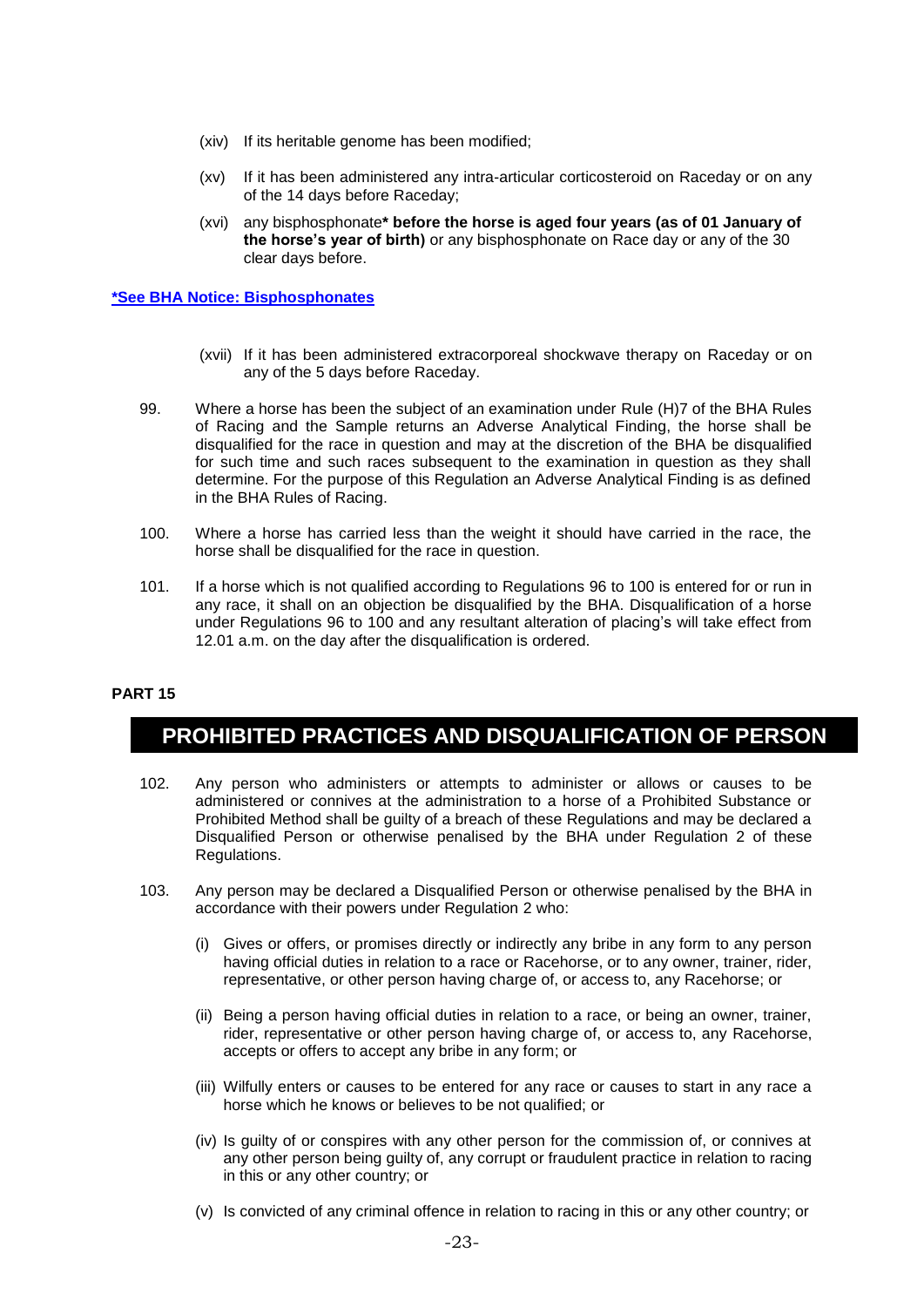(vi) Gives or allows or causes a blood transfusion to be given to a horse for the purpose of enhancing its performance in a race;

and any such act shall constitute a breach of these Regulations.

- <span id="page-24-0"></span>104. Any person on whom disqualification has been imposed by any Recognised Racing Authority is a Disqualified Person under these Regulations so long as the disqualification continues unless the BHA declare that the disqualification shall not have effect under these Regulations. An application to the BHA for such a declaration may be made under Rules (L)40 to (L)46 of the BHA Rules of Racing.
- 105. No Person may communicate Inside Information to any other person unless permitted to do so under these Regulations:
	- (i) A Person can communicate Inside Information to a Person who owns, trains or is a service provider or Stable Employee responsible for or engaged in the care and welfare of that horse, except where the Person communicating the Inside Information knows or has reason to know that the Inside Information shall be used for prohibited Betting and/or lay Betting.
	- (ii) For the purpose of making Inside Information public, a Person can communicate Inside Information to the General Public directly, an accredited journalist for the purposes of publishing the Inside Information to the General Public, or at a Public Event, provided that the person communicating the Inside Information is paid no more than a reasonable fee for attending the event.
- 106. Any person who owns, trains or rides a horse at an meeting which is not a Recognised Meeting in Great Britain or Ireland or any person who acts in any official capacity in connection with such a meeting, is liable to be declared a Disqualified Person for a period of twelve months or such lesser time as the BHA shall think fit, but this Regulation shall not apply to:
	- (i) Pony races, or
	- (ii) Any other specific event comprising or including a horserace or horseraces in respect of which the BHA have granted an exemption. No application of exemption will be considered unless it is submitted in writing to the BHA Office at least two months before the event is due to take place.
- 107. Any person who offers or promises any reward, either by way of fee, present, expenses, or any consideration whatsoever to an Amateur Jockey for riding in a race, or any Amateur Jockey who solicits accepts or agrees to accept such reward is liable to be made a Disqualified Person by the BHA.

### **PART 16**

### **MISCELLANEOUS**

### **GENERAL**

- <span id="page-24-1"></span>108. No person shall aid or abet the commission of any breach of these Regulations.
- <span id="page-24-2"></span>109. No person shall act in any violent or improper manner on any land or premises used by the Stewards of any meeting or licensed by the BHA.
- <span id="page-24-3"></span>110. No person shall act in a manner which, in the opinion of the BHA, is prejudicial to the integrity, proper conduct or good reputation of horseracing in Great Britain, whether or not such conduct shall constitute a breach of any of the foregoing Regulations.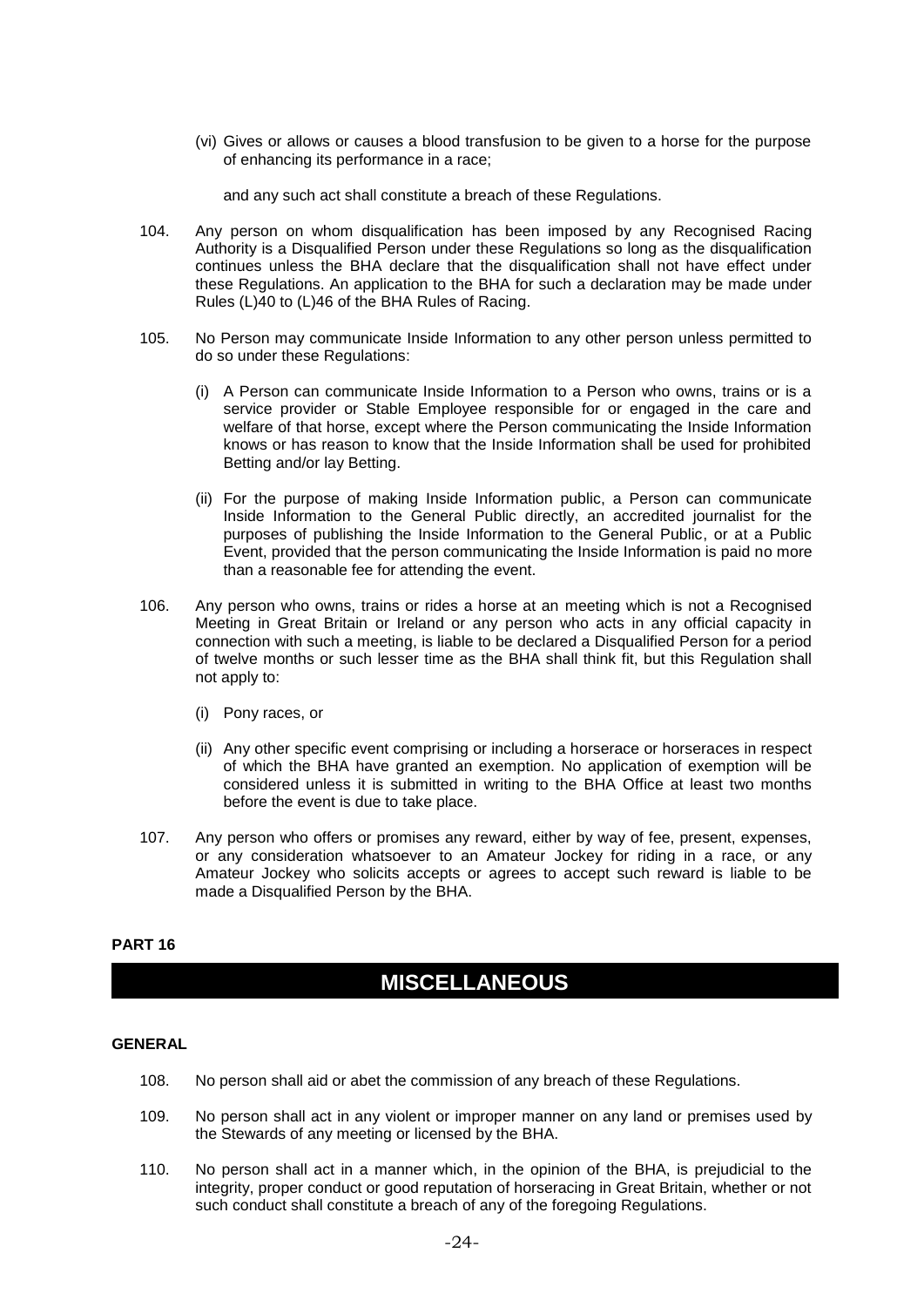- 111. No person shall without the permission of the BHA associate in connection with horseracing in Great Britain with any person known to be disqualified or excluded by the BHA whether or not constituting a breach of these Regulations.
- <span id="page-25-0"></span>112. It shall be an offence deliberately to mislead or by any overt act endeavour to mislead the Stewards or the BHA or an official of the BHA or an official appointed by ARO, either at an enquiry or in connection with the administration or control of Arabian Horse Racing.
- 113. It shall be an offence by any person in relation to the administration and control of Arabian Horse Racing to:
	- (i) breach any declaration or undertaking given to the BHA or ARO, or
	- (ii) provide any inaccurate information, or,
	- (iii) omit any relevant information when requested for it, or
	- (iv) fail to comply with a requirement of BHA or ARO unless in exceptional circumstances the person concerned is able to satisfy the BHA or ARO that he had a satisfactory reason for doing so.

#### **APPLICATION OF REGULATIONS, INSTRUCTIONS AND APPENDICES**

- 114. These Regulations apply to all persons who have agreed to be bound by these Regulations and the overseas owners, riders and trainers of horses trained outside Great Britain and which are entered to run under these Regulations are subject to these Regulations and are deemed to have knowledge of them howsoever amended.
- 115. A person who has agreed to be bound by these Regulations shall have no right under the Contracts (Rights of Third Parties) Act 1999 to enforce any provision of the Regulations against any other person from time to time bound by the Regulations.
- 116. Every person shall comply with every Instruction issued by ARO and duly published or any instruction issued by the BHA including Instructions issued in the Appendices to these Regulations. Each Person must also comply with any instructions given by the Stewards of a meeting or any request requiring the permission of the Stewards.
- 117. Neither ARO nor its employees or agents shall be liable to any Person for any act done or omission made in the bona fide discharge or purported discharge of any duties on the part of any such employee or agent under or pursuant to these Regulations. Nothing in these Regulations shall exclude liability for death or personal injury resulting from negligence.

#### **EXPRESSIONS**

118. Words importing the masculine gender shall include all other genders and the singular shall include the plural and vice versa.

#### **PRIZE MONEY**

- 119. Prize money shall be distributed in accordance with the conditions of the race.
- 120. Where all prize money placing's are not filled, the prize money for the unfilled placing's will not be paid.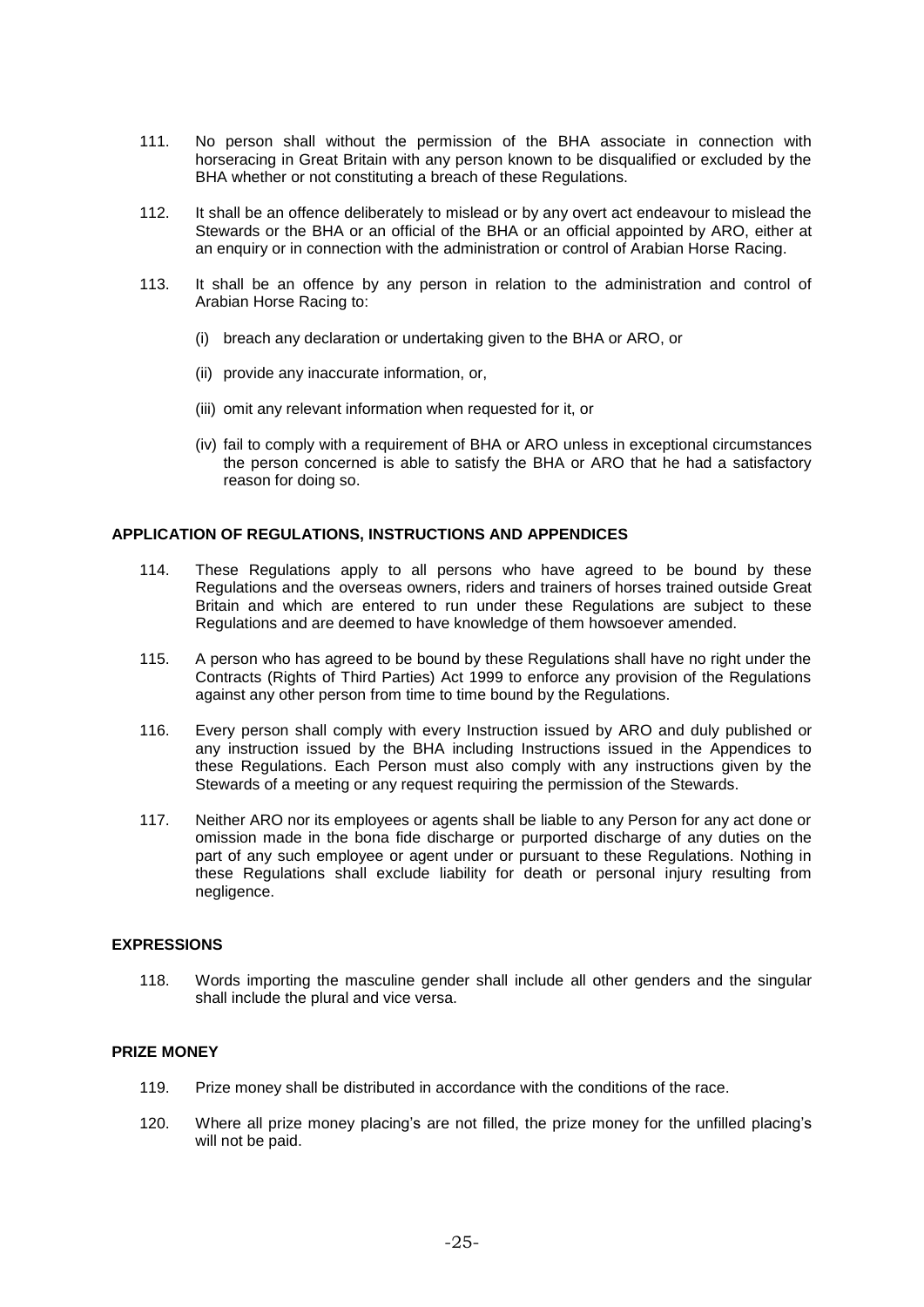#### **HANDICAP RACES**

- 121. In making a Handicap in relation to a horse for the purposes of a Handicap race, the Handicapper shall allot the weight to be carried by the horse in accordance with the Handicap rating of the horse. The weights for all Handicaps will be allotted after the close of entry, unless the race conditions otherwise provide, and subsequently distributed by ARO to trainers. No alteration shall be made to a weight after such distribution except that a correction may be made when, through an administrative error, an incorrect weight has been distributed. Such alteration may only be made up to the day immediately prior to the declaration of runners under Regulation [80.](#page-19-0) Horses trained in Great Britain who have raced abroad may, at the discretion of the Handicapper, have that form taken into consideration in respect of deriving a Handicap Rating in accordance with the provisions of Regulations [123](#page-26-0) and [124.](#page-26-1)
- 122. Irrespective of any other provisions, the Handicapper may decline to allot a horse a Handicap Rating for a Handicap Race if, in their opinion, he does not have sufficient information on which to allot a Handicap Rating.

#### <span id="page-26-0"></span>123. **Deleted**

- <span id="page-26-1"></span>124. No horse shall run in a Handicap **Race** unless, up to and including the Sunday previous to closing:
	- (i) it has run in two Races run under any Rules or Regulations recognised by the International Federation of Horseracing Authorities for Arabian Horse Racing, or
	- (ii) it has won a Race under these Regulations.
- <span id="page-26-3"></span>125. Subject to the application of Regulation [126,](#page-26-2) the top weight in Handicaps shall be no more than **10st 4lb** and the bottom weight not less than **8st 2lb**,or as ARO otherwise decides.
- <span id="page-26-2"></span>126. In all Handicap Races if, after the time for declaration under Regulation [80,](#page-19-0) the highest weight declared to run is less than the highest weight as set out in the conditions of the Race, or where no such weight is stipulated is less than the top weight as laid down in Regulation [125,](#page-26-3) the ARO Office shall raise the weights to the relevant highest weight and all other declared runners equally. For the avoidance of doubt this Regulation will apply whenever a Handicap Race is divided under Regulation [86.](#page-19-2)
- 127. In all Handicap Races, the Handicapper may frame the Handicap down to weights below the bottom weight permitted in the race conditions but if, after the time for declarations under Regulation [80](#page-19-0) and the operation if necessary of Regulation [126,](#page-26-2) the weight of any horse including penalties is then below the permitted bottom weight then such weight shall be raised to the permitted bottom weight.
- 128. When a horse wins a Race:
	- (i) after the Time of Entry laid down in the conditions of the Race; or
	- (ii) before the Time of Entry but after the provisions of Regulation [133](#page-27-0) take effect,

such horse shall incur a standard penalty of 6lb for each Race won.

- 129. Whenever a penalty is incurred it shall then be added to the final weights as increased under Regulation [126](#page-26-2) or, if no such increase was made, to the original weights. This penalty may, if necessary, increase a weight above the top weight as stipulated in Regulation [125](#page-26-3) except that no such increase shall cause any horse to have a cumulative weight of more than 11st in a Handicap Race.
- 130. Handicap Ratings will not be allocated to three-year-old horses before 1<sup>st</sup> July.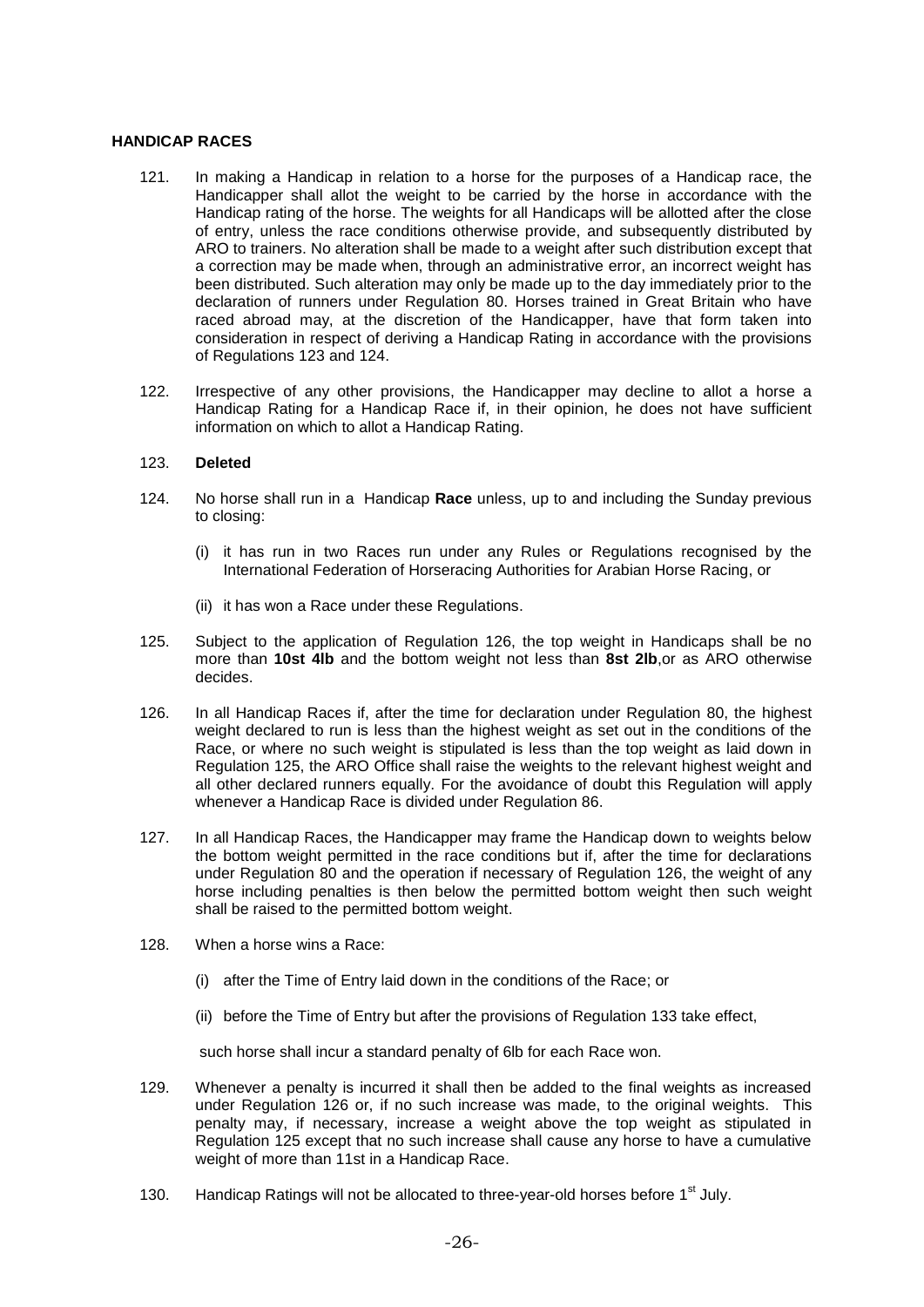- 131. For the purpose of determining whether a horse has run in the number of races required by Regulations [123](#page-26-0) and [124,](#page-26-1) no account is to be taken of:
	- (i) Any walk-over,
	- (ii) Any race where the horse does not start or finish;
	- (iii) Any race where disciplinary action was taken against the rider under Rule (F)37 of the BHA Rules of Racing (failure to obtain the best possible placing) and the Handicapper decides that no account is to be taken of such a run. Where any appeal against disciplinary action is successful the run of the horse in respect of which such action was taken may once again be taken into account for the purposes of Regulations [123](#page-26-0) and [124](#page-26-1) but only with effect from the date of the appeal decision.

#### **CONDITIONS RACES AND CLASSIFIED RACES**

132. Weights to be carried in Conditions and Classified races will be as determined in the conditions of the Race. Penalties as laid down in the conditions of the Race must be carried in the Race. No horse shall be eligible to run in a Conditions or Classified Race which has specified conditions on entry related to rating bands unless it has been allocated a Handicap Rating under Regulation [123](#page-26-0) by the time of entry.

### **APPLICATION OF HANDICAP RATINGS**

<span id="page-27-0"></span>133. Handicap ratings shall be published on the ARO website. For the purpose of determining whether a horse qualifies for a race, a Handicap Rating which is published on a Tuesday of a particular week shall, unless ARO directs otherwise, apply for races closing on or after that Tuesday until such time that a new Handicap Rating is allocated and published. For the avoidance of doubt the provisions of Regulation [94](#page-20-4) will apply in all cases where, as a result of this Regulation, a horse is subsequently not qualified in accordance with the conditions of the race at the time of entry.

#### **MARES ALLOWANCES**

- 134. Fillies and mares shall receive the following allowances other than in any Handicap Races:
	- (i) All Group Races, Listed Races, Conditions Races, Novice Races and Maiden Races  $-$  4lbs.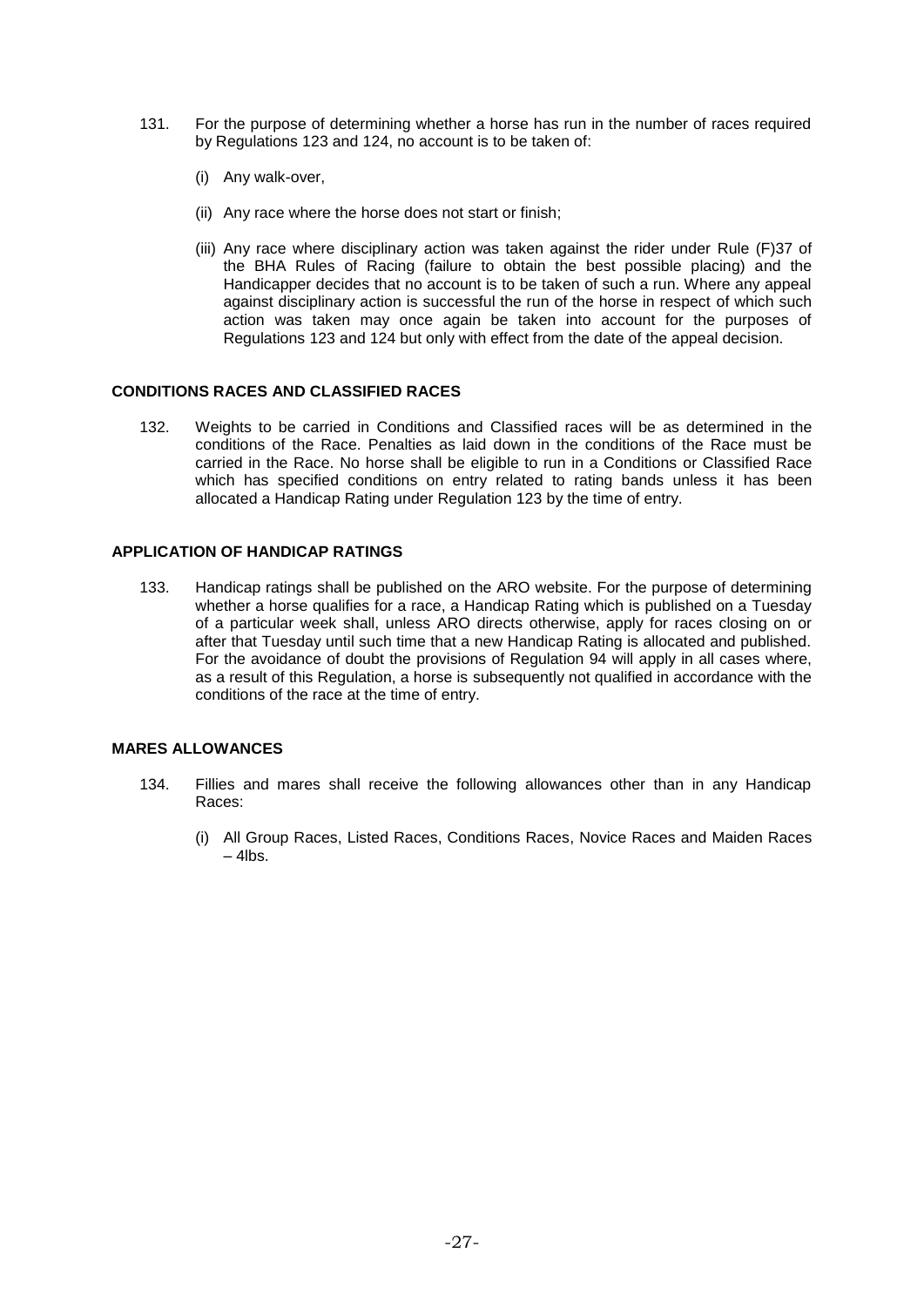### **APPENDIX 1**

### **LIST OF PROHIBITED SUBSTANCES AND METHODS**

See Equine Prohibited List Code of the BHA Rules of Racing.

### **APPENDIX 2**

### **COUNTER ANALYSIS OF POSITIVE SAMPLES**

See Chapter K of the BHA Rules of Racing.

### **APPENDIX 3**

### **CONTAGIOUS AND COMMUNICABLE DISEASES**

#### **Contagious Diseases**

Trainers are warned that under no circumstances should they bring to racecourses horses affected with ringworm or any other contagious disease. If visible evidence of skin disease still exists a Trainer should not take the horse on to racecourse premises without first obtaining a certificate of noncontagiousness from a Veterinary Surgeon who is unrelated to and independent of the Owner of the horse, the Trainer of the horse and any Person who is employed by the Trainer stating that, following appropriate examination of the horse, he is satisfied that the condition is not now contagious to other horses. The certification must be completed using the prescribed form and must be available on request, as evidence to the Stewards.

Stewards will exercise fully their powers under Rule (H)7 of the BHA Rules of Racing where a horse is found to have been brought onto a racecourse when in the opinion of the Veterinary Officer it appears to be suffering from a contagious disease and no certificate of non-contagiousness is produced.

However, if a Trainer decides not to run their horse, Stewards will take this into account when deciding upon the level of penalty, and also order that the fixed penalty for not running should be waived.

Skin scrapings may be taken from any horse which appears to be affected with any form of ringworm and if the culture of these scrapings subsequently proves positive, Disciplinary action may be taken.

Trainers are required to comply with the current Bio-Security protocols in place at any racecourse where meetings are held. These protocols will be communicated by ARO to Trainers as and when necessary.

#### **Duty to Report Communicable Diseases**

Where a Trainer has been informed by a Veterinary Surgeon, or should otherwise be aware, that any horse under their control is likely to be or is infected with

- (a) diseases covered by the Horserace Betting Levy Board Codes of Practice on Equine Diseases (see [www.hblb.org.uk\)](http://www.hblb.org.uk/) apart from artificial insemination;
- (b) any notifiable disease that can affect horses as named in section 88 of the Animal Health Act 1981 and the Diseases subject to the infectious Diseases of Horses Order 1987;
- (c) diseases subject to the Specified Type Equine Exotic Diseases,
- (d) any disease added to the Communicable Diseases List on the BHA website, or
- (e) Equine Influenza

the Trainer must observe any statutory requirements and also immediately make a report to the ARO Office, and not remove, or allow to be removed, any horse under their care or control from the premises until directed otherwise by ARO.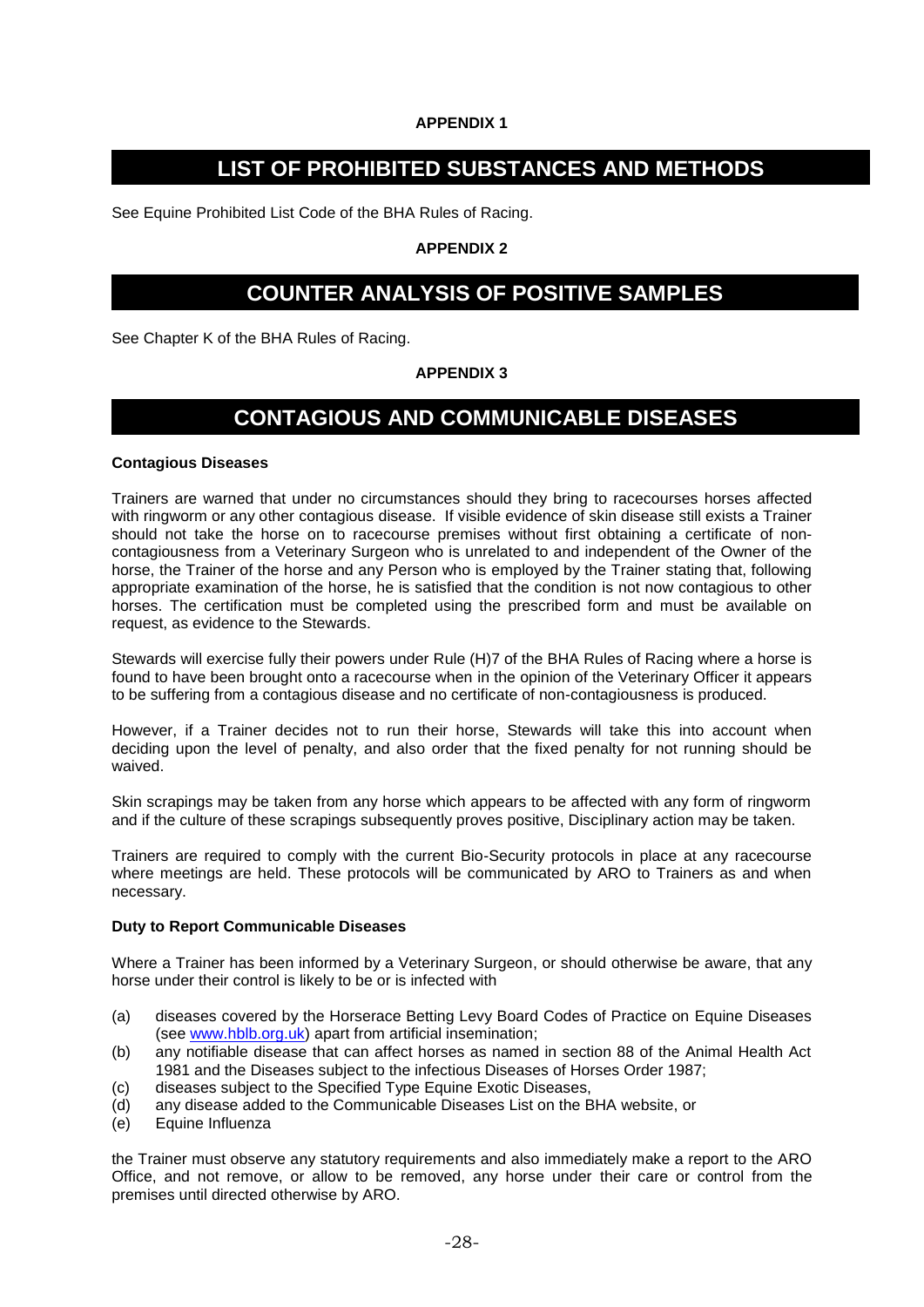Before giving any such direction ARO may obtain the advice of a Veterinary Officer, which is to be given in consultation with the Trainer's Veterinary Surgeon.

### **APPENDIX 4A**

### **WEIGHING OUT**

See Chapter E of the BHA Rules of Racing.

### **APPENDIX 4B**

### **SADDLING**

Rules (E)28, (E)29, (E)30 and paragraph 1 of the Starting Procedures Code of the BHA Rules of Racing apply.

### **APPENDIX 5**

### **SKULL CAPS**

See Equipment Code of the BHA Rules of Racing.

### **APPENDIX 6**

### **SAFETY VESTS**

See Equipment Code of the BHA Rules of Racing.

### **APPENDIX 7**

### **PARADE RING**

No horse will be allowed to leave the Parade Ring to proceed to the start before the signal to mount is given, unless the Owner or Trainer first obtains the permission of the Stewards. The BHA give the following ruling on the procedure to be adopted when a horse is unavoidably delayed in the Parade Ring and cannot leave to go to the start in company with the other horses. On these occasions those horses which have not already left for the start shall be allowed to remain in the Parade Ring until the horse concerned is ready to go down to the start with them. This does not prevent Stewards from giving special instructions in cases of emergency.

Horses must be paraded by the time indicated on the timetable in the weighing room, and before the signal to mount. Armbands must be worn if a paddock sheet is obscuring the horse's number cloth. Armbands are available from the weighing room.

### **APPENDIX 8**

### **ADVERTISING IN THE PARADE RING**

No sheet or rug used in the Parade Ring on any racecourse may bear the name or initials of the Owner or Trainer in letters larger than 4.5 inches high, nor any motif or logo applicable to the owner or trainer more than 64 square inches, and that these must only appear on the corners of the sheet or rug nearest to the hindquarters of the horse. No other form of advertisement will be permitted on the horse, its equipment or attendants except for a sponsor approved by ARO or for advertisements for the sponsor in their sponsored races. No rider may carry any form of advertising material on any part of their clothing or equipment in the parade ring or while riding in a race except for a sponsor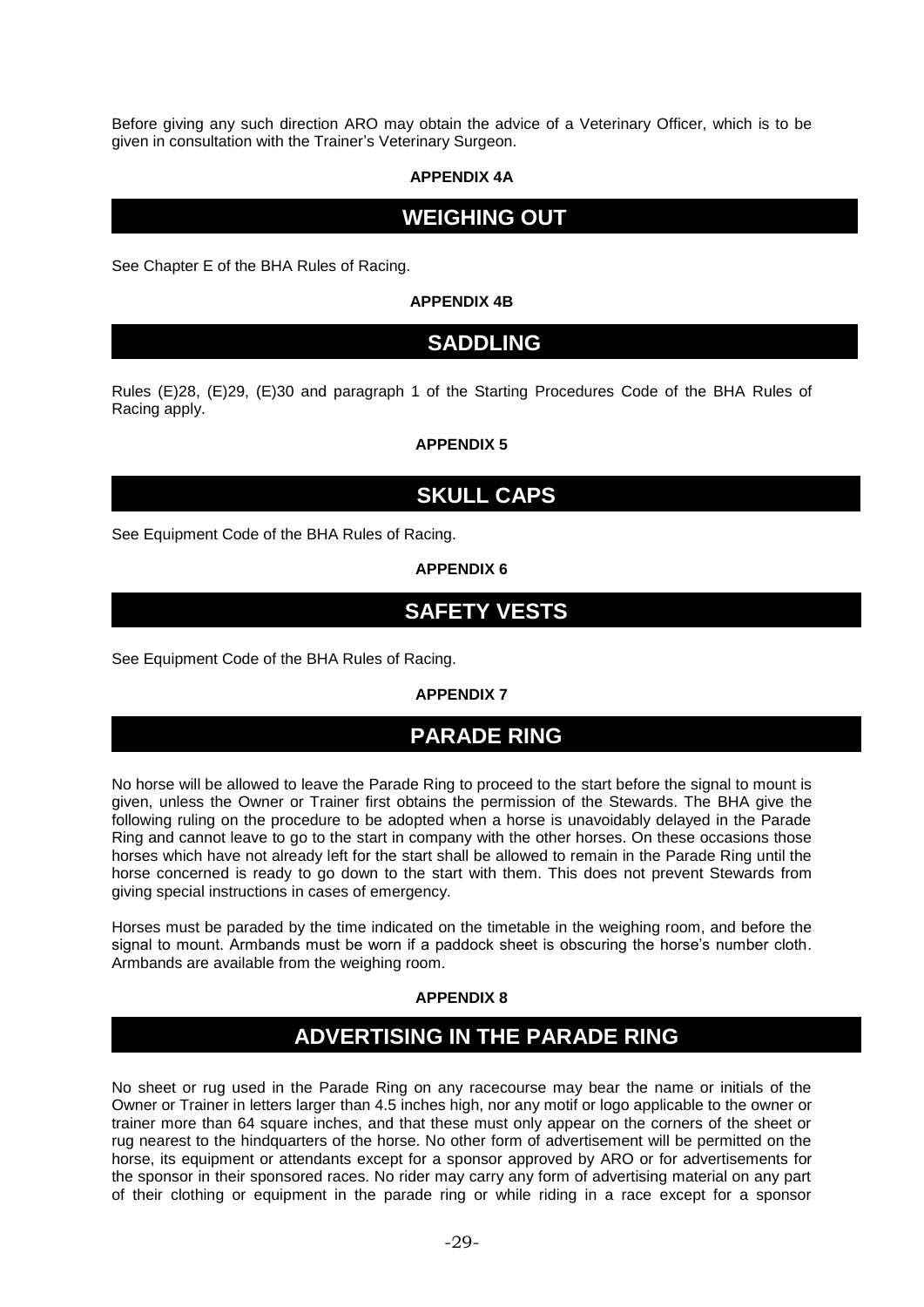approved by ARO. An approved sponsor must be registered with ARO on payment of a fee as determined from time to time by ARO, or registered with the BHA.

#### **APPENDIX 9**

### **TYING DOWN OF HORSES' TONGUES**

On every occasion when a horse is to run with its tongue tied, the Trainer is responsible for showing the horse with its tongue tied to the Veterinary Officer on duty on the racecourse before it is allowed to proceed to the Start. Disciplinary action will be taken against any Trainer who fails to comply with this Appendix on each occasion that their horse runs with its tongue tied.

Veterinary Officers will take note of the bitting of every horse brought into the Parade Ring and only bits which meet with the approval of a Veterinary Officer will be permitted. For the avoidance of doubt horses are not permitted to run in bitless bridles.

See Equipment Code of the BHA Rules of Racing.

### **APPENDIX 10**

### **THE START**

Rules (F)6, (F)7 and the Starting Procedures Code apply.

### **APPENDIX 11**

### **USE OF SPECTACLES AND CONTACT LENSES**

See Equipment Code of the BHA Rules of Racing.

### **APPENDIX 12**

### **WEARING OF EARRINGS**

In the interests of safety the BHA recommends that no person shall ride under these Regulations wearing earrings.

#### **APPENDIX 13**

### **IMPROPER USE OF THE WHIP**

See Guide to Procedures and Penalties – Whip.

### **APPENDIX 14**

### **RIDERS – ACCIDENTS / MEDICAL RECORD BOOKS**

Rules (B)31 and (F)33 of the BHA Rules of Racing apply.

### **APPENDIX 15**

### **SCHOOLING IN PUBLIC**

Deleted.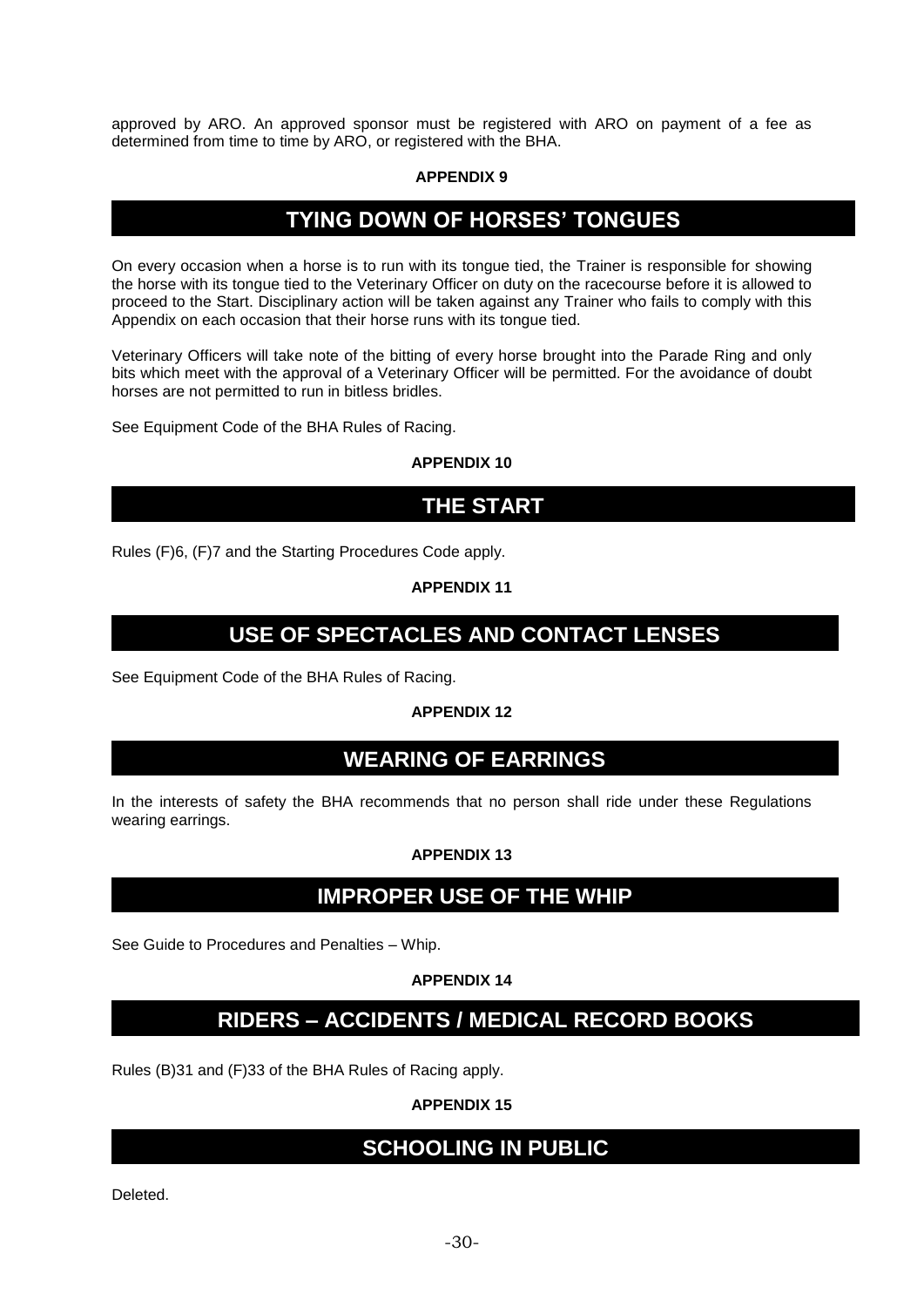### **APPENDIX 16**

# **LAME HORSES**

Deleted.

### **APPENDIX 17**

### **RIDERS OVERTAKING ON THE INSIDE**

See Guide to Procedures and Penalties – Interference – Overtaking on the inside

### **APPENDIX 18**

### **MOVEMENT OF INJURED HORSES**

Rule (D)15 of the BHA Rules of Racing applies.

### **APPENDIX 19**

### **PROCEDURES PRIOR TO WEIGHING IN**

<span id="page-31-0"></span>Rules (G)9, (G)10, (G)11 of the BHA Rules of Racing apply.

### **APPENDIX 20**

### **ELIMINATING OR BALLOTING PROCEDURES**

ARO instruct that in accordance with Regulation [87](#page-20-5) the following procedures for elimination or balloting will apply as stated below:

#### **GROUP, LISTED, CONDITIONS, CHAMPIONSHIP AND CLASSIFIED RACES**

Elimination will occur in the following sequence:

- 1. Horses that have not run in a race;
- 2. Horses with the lowest Handicap Rating or, in the case of any horse that does not qualify for a Handicap Rating, lowest assessment by the Handicapper;

#### **HANDICAP RACES**

Elimination will occur in the following sequence:

- 1. Horses rated 2lb above the top of the rating band for the race.
- 2. Horses rated 1lb above the top of the rating band for the race.
- 3. Horses with the lowest weights (once penalties have been added) commencing at the bottom of the list;
- 4. Where horses have identical Handicap Ratings, any horse that has incurred a penalty will be eliminated first (starting from the highest penalty), followed by any horse that has not incurred a penalty;

**Note:** All Handicaps will be published in Handicap weight order.

#### **MAIDEN RACES**

Protection from elimination will operate in the following order: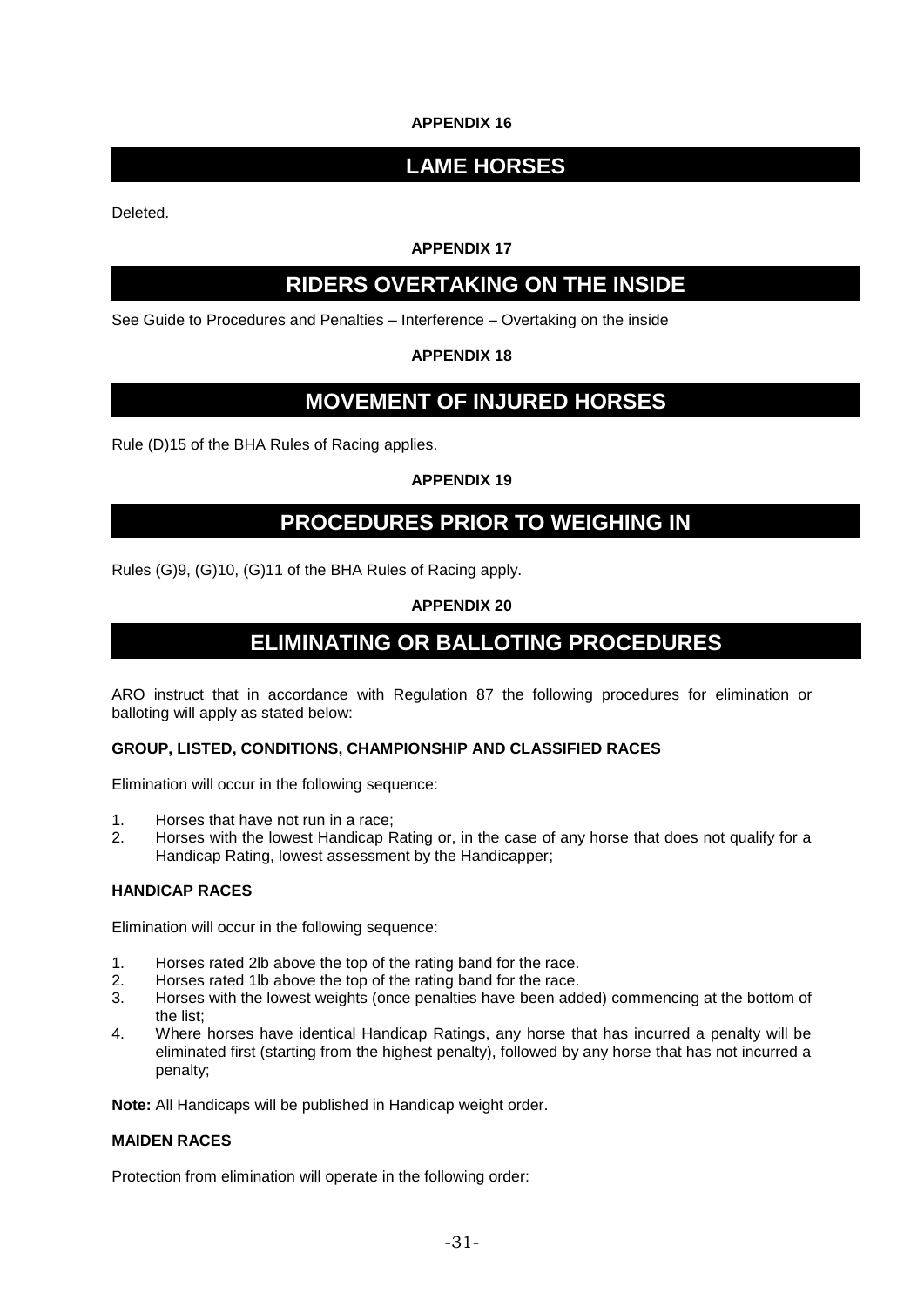- 1. Horses that have run in no more than two races and have been placed in the first four at least once in those races;
- 2. Horses that have not run in a race;
- 3. Horses that have run in no more than two races;
- 4. Horses that have the highest Handicap Rating under these Regulations;
- 5. Horses with the least number of unplaced runs in races.

#### **NOVICE RACES**

#### **Protection from elimination will operate in the following order:**

- 1. Horses that have run in no more than two races and have been placed in the first four at least once in those races;
- 2. Horses that have not run in a race;
- 3. Horses that have run in no more than two races;
- 4. Horses that have run in three races and have not been placed in the first four in any of those races;
- 5. Horses that have won a race;
- 6. Horses that have the highest Handicap Rating under these Regulations;
- 7. Horses with the fewest unplaced runs in races.

#### **NOTES APPLYING TO APPENDIX 20**

**Note:** Priority will be given to those horses with the greater number of placing's.

- **Note:** Where horses have identical performances or Handicap Ratings, horses previously eliminated during the current year from a race run under these Regulations that is not a Handicap Race shall be protected from elimination first, and priority shall be given to the horse with the greatest number of such eliminations.
- **Note:** The time for the above criteria applying will be up to and including the **Saturday** previous to closing. If the race has a supplementary entry stage the Saturday previous to closing will mean the Saturday previous to the closing of the supplementary entry stage.
- **Note:** Random balloting will apply where horses have identical criteria within each category.
- **Note:** Race means any race, except a Jump Race, run under the BHA Regulations for Arabian Horse Racing or under the Rules of any Recognised Racing Authority.

### **APPENDIX 21**

### **MEDICAL ARRANGEMENTS**

Deleted.

#### **APPENDIX 22**

### **THE GUIDELINES FOR DISCIPLINARY ENQUIRIES**

The provisions applying to any enquiry before a Disciplinary Panel of the BHA are to be found in the Judicial Panels Code of the BHA Rules of Racing [\(rules.britishhorseracing.com\)](http://rules.britishhorseracing.com/).

**APPENDIX 23**

### **HUMANE DESTRUCTION OF HORSES**

Rules (D)16 and (D)17 of the Rules of Racing apply.

**APPENDIX 24**

# -32- **STALLS TESTS**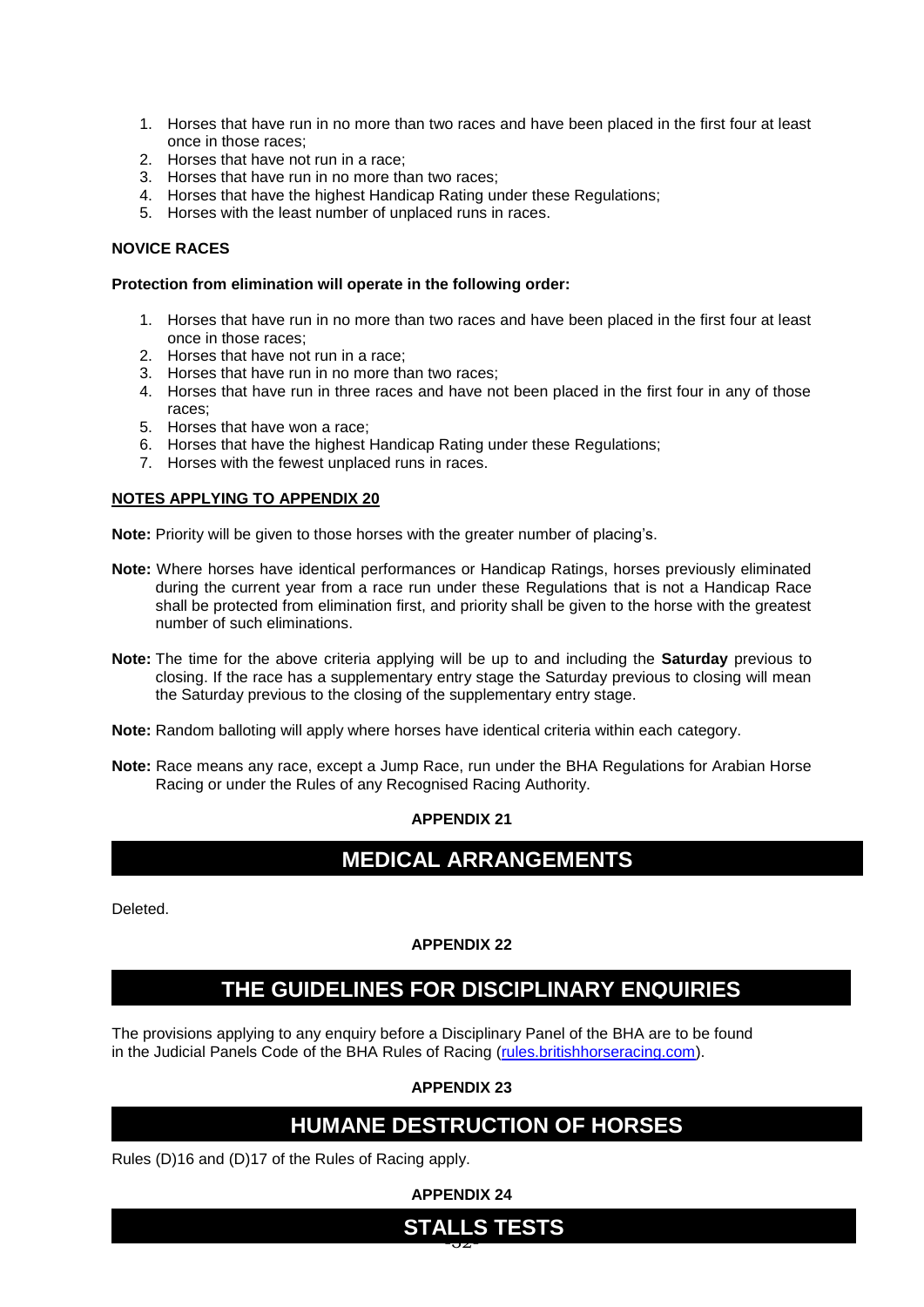The Stalls Test Code of the Rules of Racing applies. Penalties will be those set out in Appendix 27.

### **APPENDIX 25**

# **VETERINARY ARRANGEMENTS**

Deleted.

#### **APPENDIX 26**

### **NON RUNNERS**

Reasons for Stewards waiving the fine for non-runners can be found at paragraphs 44 to 51 of the Race Entry Code of the BHA Rules of Racing.

#### Veterinary Certificates

In circumstances where a horse is made a non-runner on veterinary grounds, ARO will suspend the horse from running in future races in Great Britain for the period of 3 days starting with the day of the race for which the horse was a non-runner.

All Veterinary Certificates relating to non-runners must comply with paragraph 49 of the Race Entry Code of the BHA Rules of Racing, and must be received within 7 working days of the race by the ARO Office.

#### **Self Certificates**

In circumstances where a horse is made a non-runner with the reason 'self-certificate', ARO will suspend the horse from running in future races in Great Britain for the period of 7 days starting with the day of the race for which the horse was a non-runner.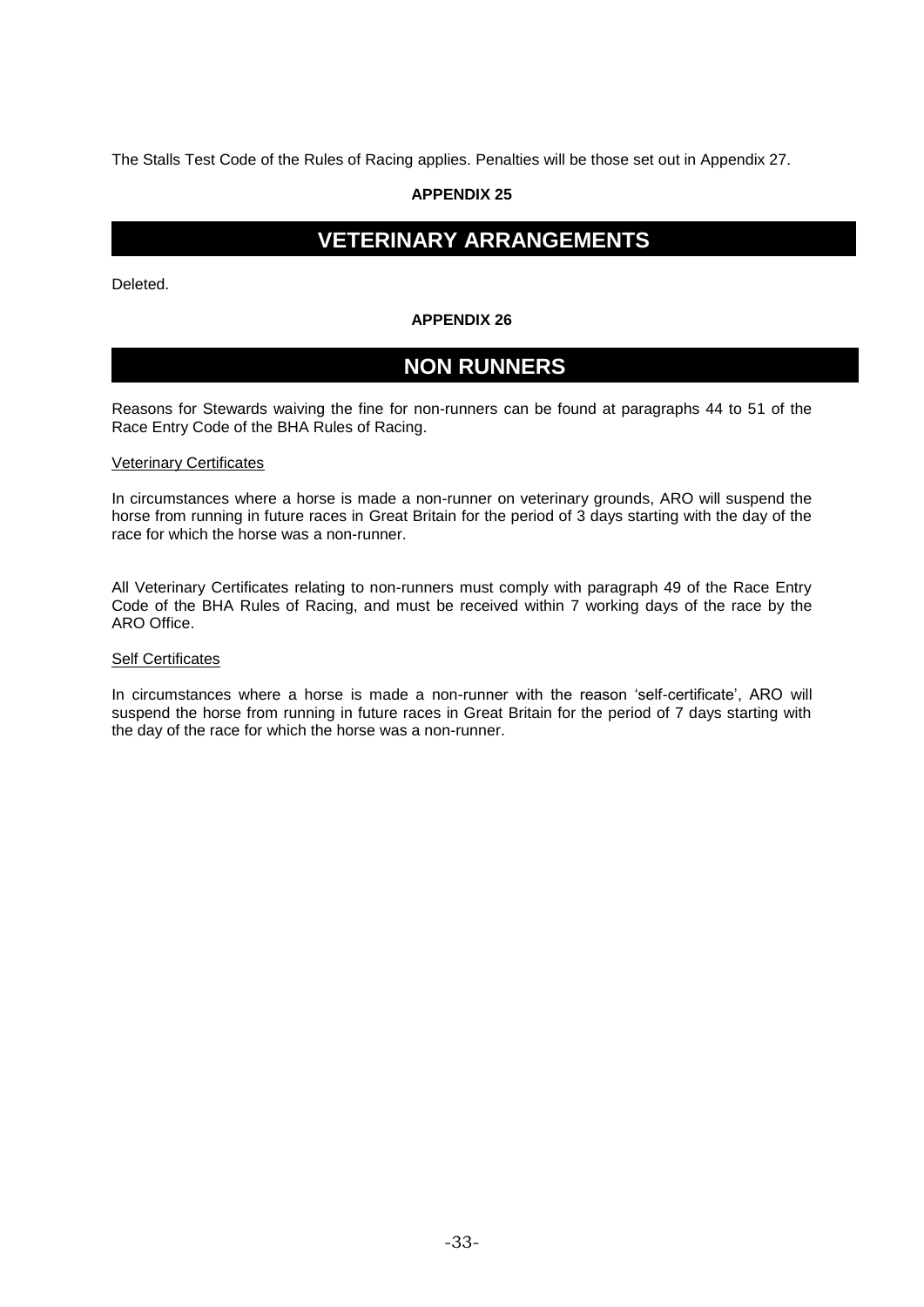### **APPENDIX 27**

# **FINES AND PENALTIES**

Any fines received at a race meeting must be paid to the ARO Office within 5 days by ARO-registered Trainers, or will be charged to the Trainer's Weatherbys account for BHA-licensed trainers. Subject to the hearing of an appeal, failure to pay may result in a Trainer being barred from entering or declaring horses. The penalties imposed will be those for the equivalent Rule under the Rules of Racing. The table below is intended as a reference guide only. **Penalty in Rules of** 

|                                                            |                   | <b>Penaity in Rules of</b>           |
|------------------------------------------------------------|-------------------|--------------------------------------|
|                                                            | <b>Regulation</b> | Racing                               |
| Colours not registered                                     | 31                | <b>Rule (C)19</b>                    |
| Colours other than those registered                        | 33                | <b>Rule (C)22</b>                    |
| Declaration of horse not qualified to start                | 77                | Rule (E)1                            |
| Not declaring change of weight or colours                  |                   | Rule $(E)$ 7                         |
| Not declaring Substitute rider                             |                   | para 66, REC                         |
| Declared horse a non-runner without vet certificate        |                   | para 40, REC                         |
| Failure to comply with instructions of Stewards            | 108               | Rule (H)1                            |
| Failure to identify horse                                  | 43                | Rule (D)7/Rule (D)8                  |
| Failure to make a notification to ARO                      | $43 - 51$         | Rules (D)28 - (D)32                  |
| Failure to use racecourse stables                          | App 34            | Rule (E)8                            |
|                                                            |                   | Section 2 of Guide to                |
| Horse not running on its merits or achieving best possible |                   | <b>Procedures and</b>                |
| placing                                                    |                   | <b>Penalties</b>                     |
| Improper conduct/behaviour of persons at race meeting      | 108, 109          | <b>Rule (J)20</b>                    |
| Late in Parade Ring - horses                               |                   | <b>Rule (E)29</b>                    |
| Misleading Stewards, et al                                 | 112               | <b>Rule (J)24</b>                    |
| Number cloth not carried, or incorrect                     |                   | <b>Rule (E)28.1</b>                  |
| Numbered armband not worn or incorrect                     |                   | Rule (E)28.3                         |
| Passport not available                                     | 19                | Rule (D)6                            |
|                                                            |                   | Section 2 of Guide to                |
|                                                            |                   | <b>Procedures and</b>                |
| Preventing horse winning or being placed                   |                   | <b>Penalties</b>                     |
| Reins and other equipment incorrect (including uneven      |                   | <b>Equipment Code</b>                |
| cheekpieces and other incorrect headgear)                  |                   |                                      |
| Ringworm/contagious diseases                               | App 3             | Rule (E)12/Rule (E)13                |
| Saddlery - not properly fitted (Trainer)                   |                   | <b>Rule (E)30</b>                    |
|                                                            |                   | Section 2 of Guide to                |
|                                                            |                   | <b>Procedures and</b>                |
| Schooling in public                                        |                   | <b>Penalties</b><br>para 15 & 16, EC |
| Shoeing incorrect<br><b>Stalls test failures</b>           |                   | Para 12 - 15 STC                     |
|                                                            |                   |                                      |
| Unruly behaviour of horse                                  |                   | Rule (F)17/Rule (F)18                |
| Vaccination of horses - alteration                         | 19                | <b>Vaccinations Code</b>             |
| Vaccination of horses - lack of                            | 19                | <b>Vaccinations Code</b>             |
| Vaccination of horses - incorrect                          | 19                | <b>Vaccinations Code</b>             |
| Violent or prejudicial behaviour                           | 109, 110          | Rules (J)19 - (J)28                  |

### **APPENDIX 28**

# **EPILEPSY AND DIABETES**

Deleted.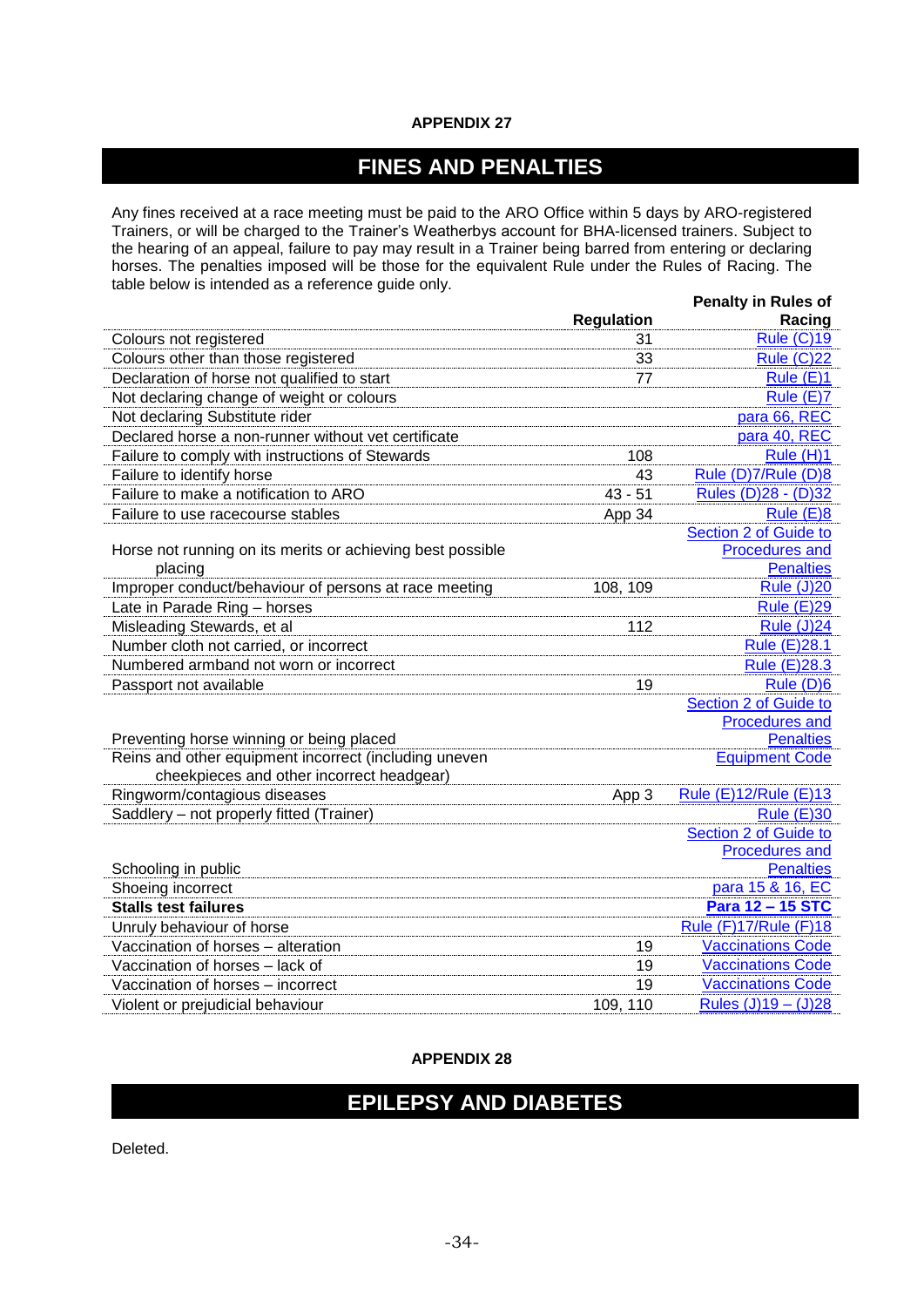### **APPENDIX 29**

# **LIP CHAINS**

The BHA give notice that lip chains may not be worn by horses on the racecourse unless approval has been obtained from a Veterinary Officer. Furthermore the BHA have instructed that only those lip chains that are lightweight and preferably covered with leather or rubber will be allowed. The lip chain must be used by an experienced handler in a sensitive manner and Stewards have been requested to take disciplinary action against any person who uses a lip chain to the contrary. See Equipment Code of the BHA Rules of Racing.

### **APPENDIX 30**

### **NASAL DILATORS OR SUPPORTS**

**See Equipment Code of the Rules of Racing.**

### **APPENDIX 31**

# **FOREIGN PERFORMANCES**

**See Regulations [49](#page-15-3) and [50.](#page-15-4)**

### **APPENDIX 32**

# **EXAMINATION OF PREVIOUS RUNS FOLLOWING AN IMPROVED PERFORMANCE AND PERFORMANCES OF HORSES**

Whilst there will be no departure from the current practice of Stewards enquiring on Raceday when a horse appears not to have been run on its merits, it is not always until improvement is revealed that there is sufficient evidence to warrant an enquiry. As a result, if in the opinion of ARO and the Handicapper, after reviewing a video recording of the relevant races, they consider there is marked improvement in a horse's performance, the matter will be referred to the BHA Office for consideration of an enquiry under Rules  $(F)37 - (F)41$  of the BHA Rules of Racing and those involved will be informed of such referral.

Trainers may be approached by a Steward following the performance of their horse to ask if they are able to account for its running. The Trainer's reply may be publicised and/or a Stewards' enquiry may be held. Failure by the Trainer to disclose such information will result in a report being submitted to the BHA. This procedure in no way precludes any Trainer who wishes to make representations personally to the Stewards concerning their horse from appearing before them and it does not limit the powers of Stewards to hold full enquiries.

### **APPENDIX 33**

# **HORSES LED ON RACECOURSE PROPERTY**

Rule (E)26 of the BHA Rules of Racing applies.

### **APPENDIX 34**

### **USE OF RACECOURSE STABLES**

Unless ARO otherwise direct, any horse declared to run under Regulation [80,](#page-19-0) which has not been notified as a non-runner, must be stabled in the official secure racecourse stables no less than 45 minutes before the advertised time of the race in which the horse is due to run. A failure to comply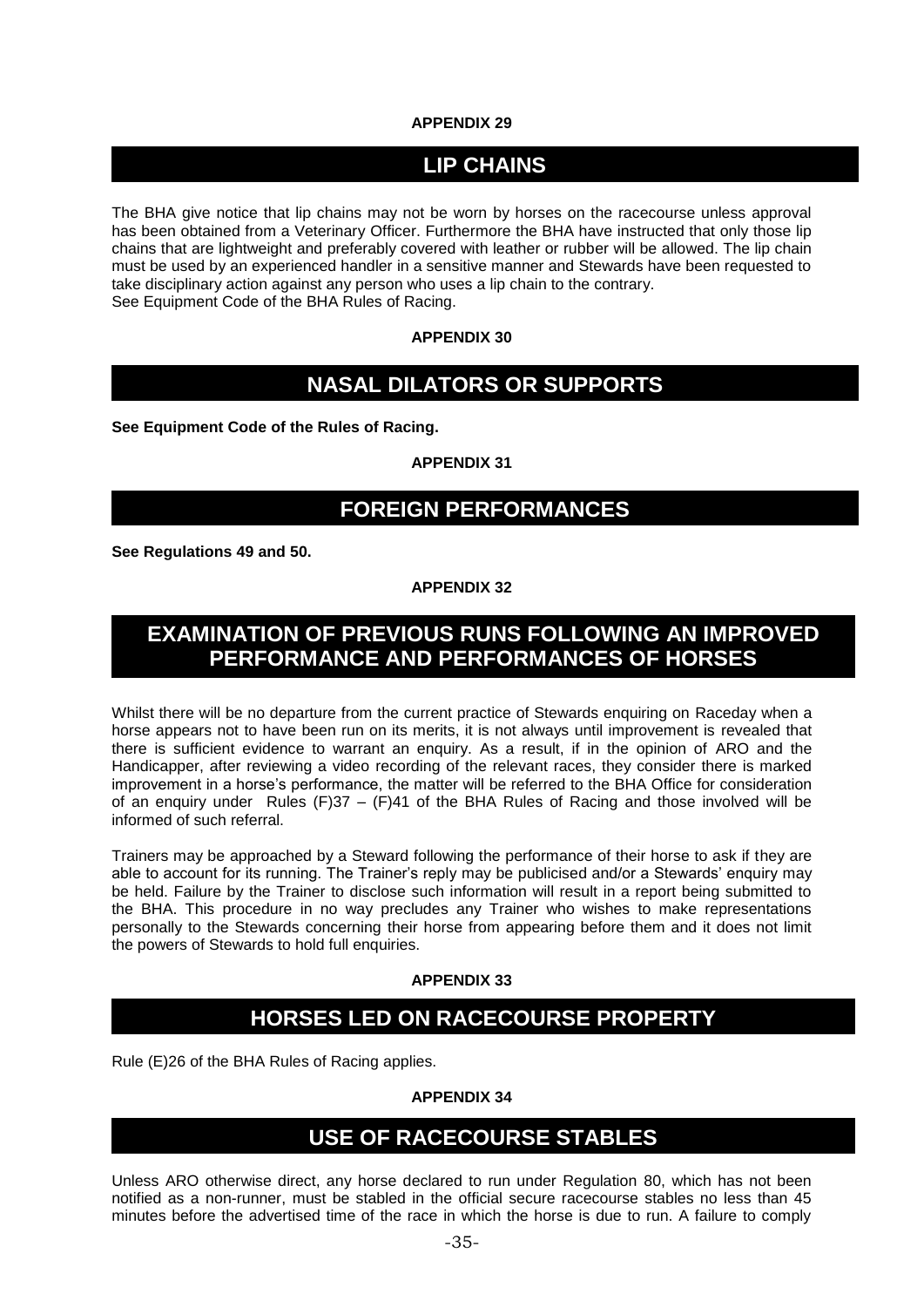with the preceding requirement will result in a penalty being imposed on the Trainer unless the Trainer satisfies the Stewards that the reason for non-compliance was due to circumstances acceptable to them.

Persons requiring access to the official secure racecourse stables must have a personal photographic Stable Pass issued by ARO (for Trainers registered by ARO) or the BHA (for Trainers licensed by the BHA) (or, in the case of staff from abroad associated with a horse running from outside Great Britain, suitable photographic identification i.e. a passport or driving licence) for inspection, and must sign the relevant form. In the case of staff from abroad requiring access to the racecourse stables notification must be made to the ARO Office in advance of Raceday of such persons with their name and date of birth.

Trainers are reminded that they are at all times responsible for the horses in their care and that the security precautions provided at the official racecourse stables in no way relieves them of this responsibility. In particular, Trainers are held responsible for the security of their horses if a horse is left unattended in the stables.

Permission may be given by ARO or a representative of the Managing Executive of a racecourse for companion horses, ponies or other animals to use the racecourse stables provided that they are vaccinated in accordance with these Regulations.

### **APPENDIX 35**

### **RESTRICTIONS ON SUBSTANCES ADMINISTERED TO AND TREATMENT OF HORSES ON RACECOURSE PREMISES AND POSSESSION OF PROHIBITED SUBSTANCES OR A PROHIBITED METHOD**

Rules (D)11, (E)9, (E)10, (E)11 and (K)5 of the BHA Rules of Racing apply.

### **APPENDIX 36**

# **WEIGHING ROOM, USE OF MOBILE PHONES**

Rule (E)43 and (E)44 of the BHA Rules of Racing apply.

### **APPENDIX 37**

### **MINOR OFFENCES**

Owners, Trainers and Riders will not necessarily have to appear before the Stewards concerning breaches of the Regulations deemed to be minor i.e. for which standard fines or penalties are imposed. In such cases a Steward will approach the person concerned to ask if he is willing for the matter to be considered by the Stewards in their absence. This procedure in no way precludes any person who wishes to make representations personally to the Stewards concerning their case from appearing before them and it does not limit the powers of the Stewards to hold full enquiries.

### **APPENDIX 38**

### **NAMING REQUIREMENTS**

Subject to the discretion of ARO, names cannot be accepted if they:

(a) are already registered to a horse currently registered with ARO or already registered to a sibling or parent of the horse in question or liable to cause confusion;.